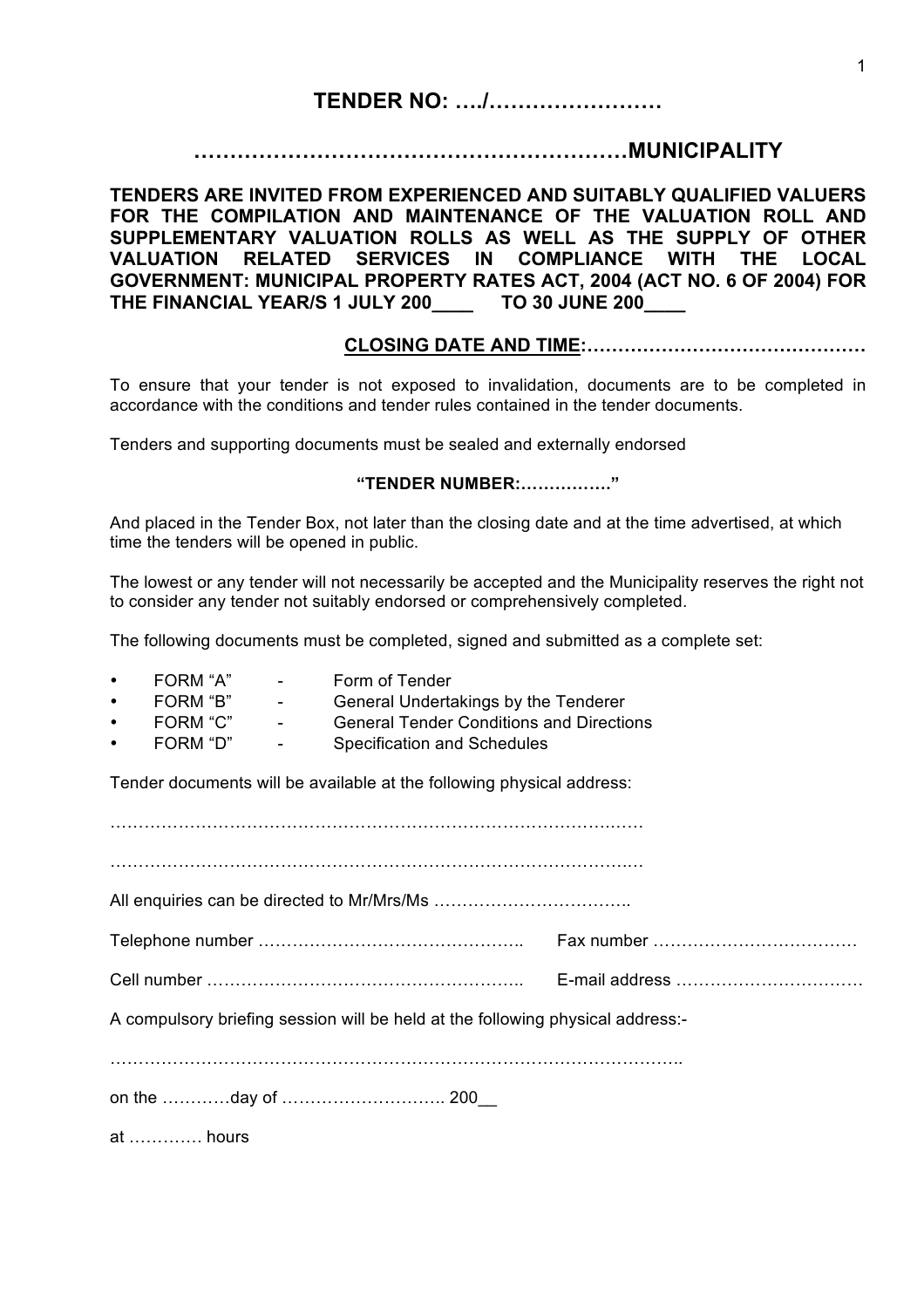Tenders will be opened immediately after the closing date and time in public at:-

……………………………………………………………………………………………

……………………………………………………………………………………………

### **All tenders shall hold good for ……………. days as from the closing date of the tender**

Tenders which are not received and/or deposited in the specified tender box within the closing time and on the closing date for the tender, will be marked as a late tender and such tender shall not be considered by the Municipality as a valid tender.

Tenderers attention is specifically drawn to the provisions of the tender rules, which are included in the tender documents. The lowest or any tender will not necessarily be accepted and the Municipality reserves the right not to consider any tender not suitably endorsed or comprehensively completed, as well as the right to accept a tender in whole or part. Tenders completed in pencil will be regarded as invalid tenders.

Telefaxed or e-mailed tenders will not be regarded as valid tenders.

**\_\_\_\_\_\_\_\_\_\_\_\_\_\_\_\_\_\_\_\_ MUNICIPAL MANAGER**

**MUNICIPALITY:…………………………**

**DATE:……………………………………..**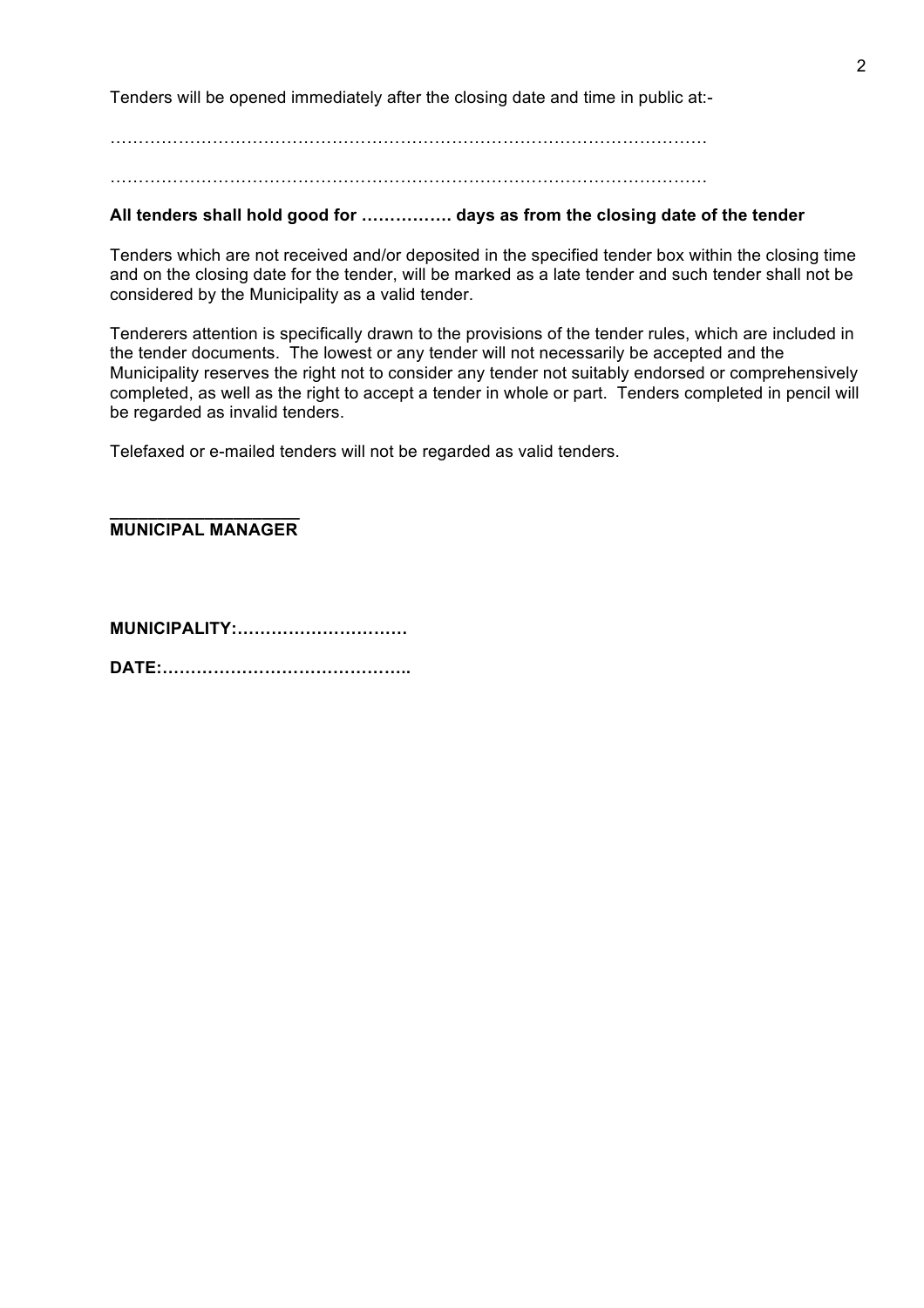# **FORM "A"**

# **FORM OF TENDER AND DECLARATION**

# **TENDER No………………….**

**TENDERS ARE INVITED FROM EXPERIENCED AND SUITABLY QUALIFIED VALUERS FOR THE COMPILATION AND MAINTENANCE OF THE VALUATION ROLL AND SUPPLEMENTARY VALUATION ROLLS AS WELL AS THE SUPPLY OF OTHER VALUATION RELATED SERVICES IN COMPLIANCE WITH THE LOCAL GOVERNMENT: MUNICIPAL PROPERTY RATES ACT, 2004 (ACT NO. 6 OF 2004) FOR THE FINANCIAL YEAR/S 1 JULY 200\_\_\_\_ TO 30 JUNE 200\_\_\_\_**

#### **DECLARATION:**

To: The Municipal Manager

……………………………………………. (Municipality)

Sir/Madam,

*I/We, the undersigned:*

- *a) Tender to supply and delivery to the …………………………………………Municipality all of the services described both in this and the other forms and schedules to this tender.*
- *b) Agree that we will be bound by the specifications, prices, terms, conditions and proposals stipulated in the schedules attached to this tender document, regarding delivery and execution.*
- *c) Further agree to be bound by the conditions, set out in Forms A, B, C and D, attached hereto, should this tender be accepted.*
- *d) Confirm that this tender may only be accepted by the ………………………………… Municipality by way of a duly authorised Letter of Acceptance.*
- *e) Declare that we are fully acquainted with the schedules and the contents thereof and that we have signed the schedules, attached hereto.*
- *f) Declare that, each page of the tender document and amendments thereto will be initialled by the relevant authorised person in order for the document to constitute a proper contract between the ……………………………….. Municipality and the undersigned, on acceptance of the tender by the …………………………………… Municipality.*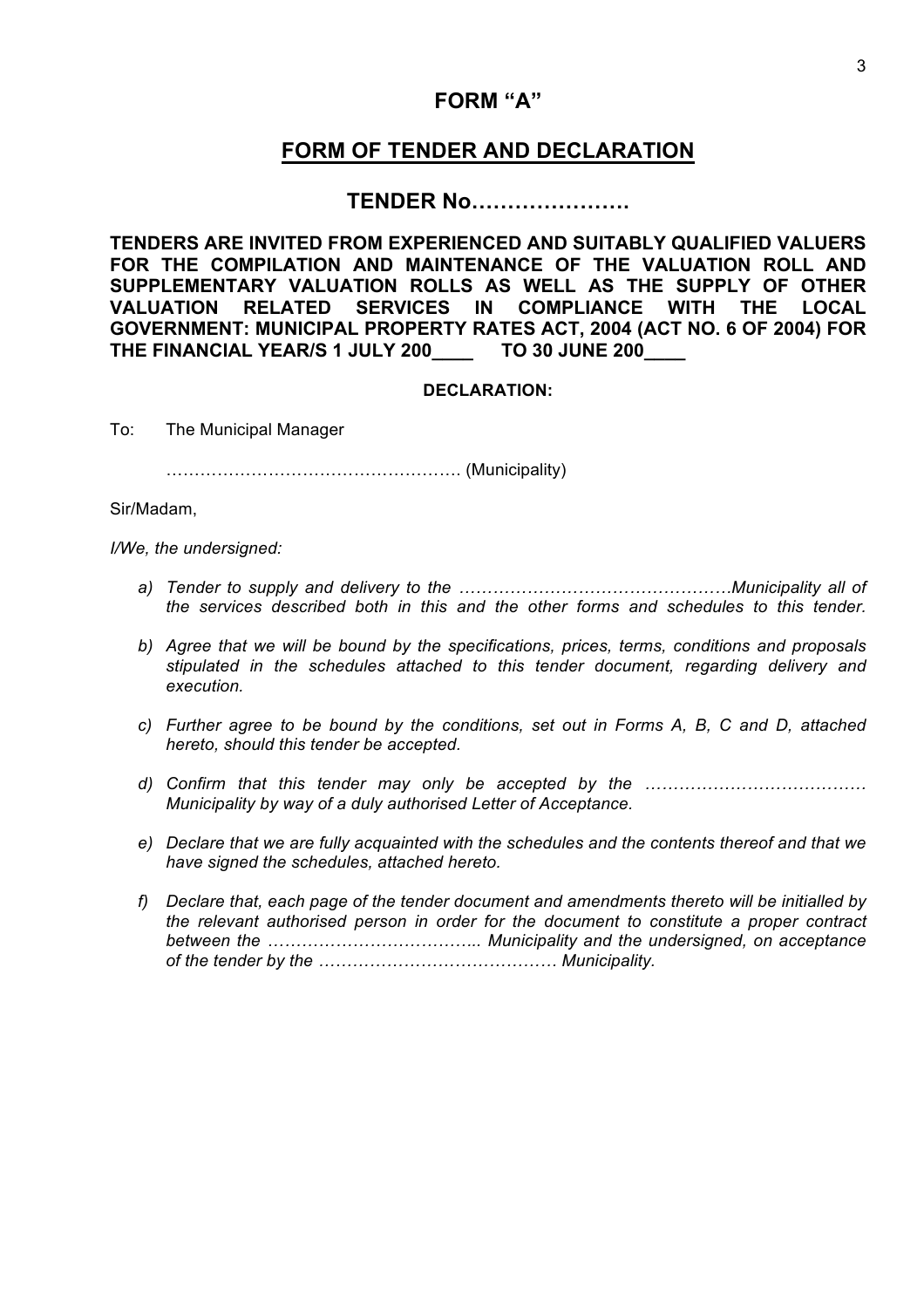|    | Signed at ……………………………………… on this ………………… day of ……………………… 200___ |  |
|----|-------------------------------------------------------------------|--|
|    |                                                                   |  |
|    |                                                                   |  |
|    | Domicilium address:                                               |  |
|    |                                                                   |  |
|    |                                                                   |  |
|    |                                                                   |  |
|    |                                                                   |  |
|    | As witnesses:                                                     |  |
| 1. |                                                                   |  |
|    |                                                                   |  |
| 2. |                                                                   |  |
|    |                                                                   |  |
|    |                                                                   |  |

Where the Tenderer is a Company, Corporation or Firm a duly authorised resolution must accompany the tender.

## *PLEASE NOTE:*

- Each page of the tender document and schedules thereto must be initialled by the relevant authorised person in order for the document to constitute a proper contract between the Municipality and the Tenderer.
- On acceptance of the tender by the Municipality, the forms and schedules attached hereto shall be deemed to be the Conditions of Contract between the parties.
- Failure to complete all blank spaces in the forms and to attend to the other details mentioned therein may render the tender liable to rejection.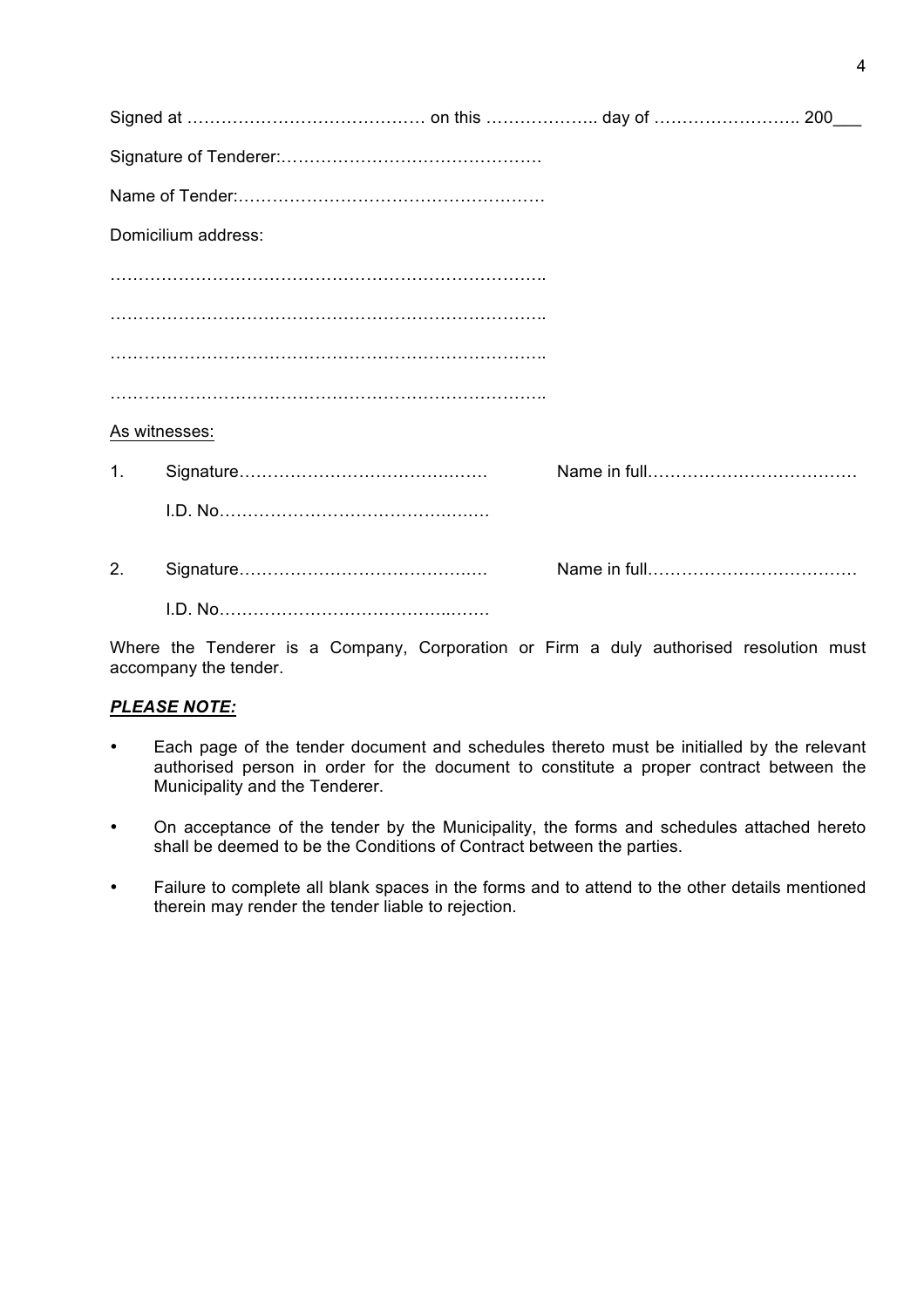|    | 1. FULL NAMES                        |  |
|----|--------------------------------------|--|
| 2. | REGISTRATION NO. OR I.D NO.          |  |
|    | 3.   POSTAL ADDRESS                  |  |
|    | 4. TELEPHONE NO.                     |  |
|    | 5.   FAX NO.                         |  |
| 6. | <b>E-MAIL ADDRESS</b>                |  |
|    | 7. CONTACT PERSON                    |  |
| 8. | CELL NO. OF CONTACT<br><b>PERSON</b> |  |
| 9. | <b>PHYSICAL ADDRESS</b>              |  |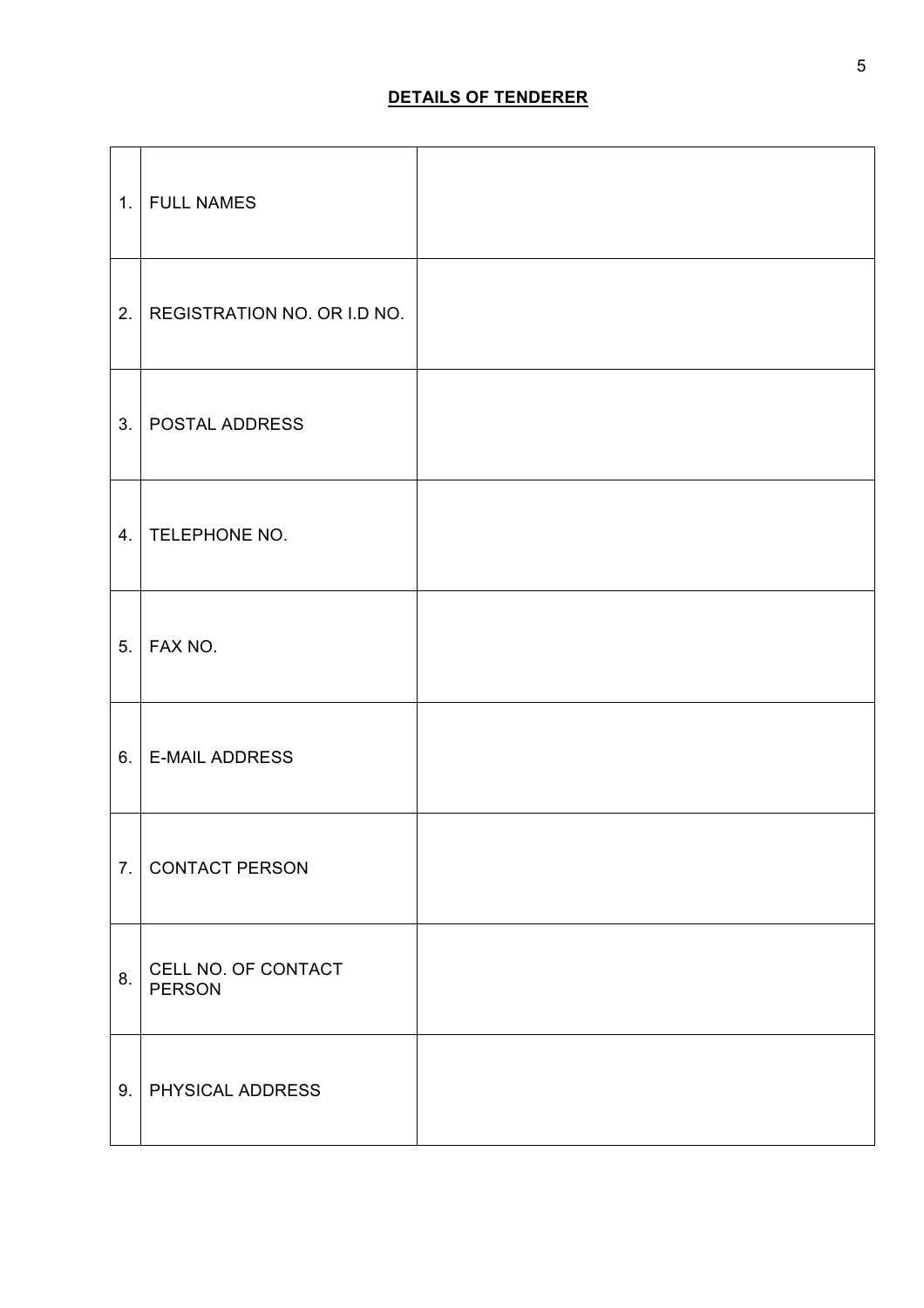# **FORM "B"**

# **GENERAL UNDERTAKINGS BY THE TENDERER**

# **DEFINITIONS:**

| "Act"                            | means the Local Government: Municipal Rates Act, 2004<br>(Act No. 6 of 2004) and any regulations made in terms of section 83<br>thereof;                                                                                                                                                                                                                                        |
|----------------------------------|---------------------------------------------------------------------------------------------------------------------------------------------------------------------------------------------------------------------------------------------------------------------------------------------------------------------------------------------------------------------------------|
|                                  | "Assistant Municipal Valuer" means a valuer as defined in terms of section 39 (2) of the Act;                                                                                                                                                                                                                                                                                   |
| Closing Date"                    | day of 200__;                                                                                                                                                                                                                                                                                                                                                                   |
| "Commencement Date"              | shall mean the first day following the signature date;                                                                                                                                                                                                                                                                                                                          |
| "Good Standing"                  | means that the Tenderer and/or nominated person shall not be in any<br>way lawfully indebted to the Municipality, and/or that such<br>indebtedness shall not be older than thirty (30) days and/or that the<br>Tenderer and/or nominated person has concluded an agreement or<br>compromise to settle the indebtedness and is not in breach of such<br>agreement or compromise; |
| "Final Delivery Certificate"     | means the document issued by the Municipality confirming that all<br>known errors and defects have been rectified and that the services<br>and valuation rolls have been rendered in compliance with the Act<br>together with all other terms and conditions of this tender;                                                                                                    |
| "Letter of Acceptance"           | means the written communication by the Municipality to the Tenderer<br>recording the acceptance by the Municipality of the Tenderers tender<br>subject to any further terms and conditions to be included in the<br>tender by agreement between the Tenderer and the Municipality;                                                                                              |
| "Municipality"                   |                                                                                                                                                                                                                                                                                                                                                                                 |
| "Municipal Valuer"               | means a valuer as defined in terms of section 39 (1) of the Act;                                                                                                                                                                                                                                                                                                                |
| "Nominated Person"               | means a valuer nominated by the Tenderer who will comply with either<br>the provisions of section 39 (1) or section 39 (2) of the Act;                                                                                                                                                                                                                                          |
| "SDC"                            | means any Service Delivery Centre that forms part of the Municipality;                                                                                                                                                                                                                                                                                                          |
| "Section"                        | means a section of the Local Government: Municipal Rates Act, 2004<br>(Act No. 6 of 2004) and any regulations made in terms of Section 83;                                                                                                                                                                                                                                      |
| "Signature Date"                 | means the date of the signed letter of acceptance;                                                                                                                                                                                                                                                                                                                              |
| "Substitute Nominated<br>Person" | means the person nominated to substitute the Municipal Valuer;                                                                                                                                                                                                                                                                                                                  |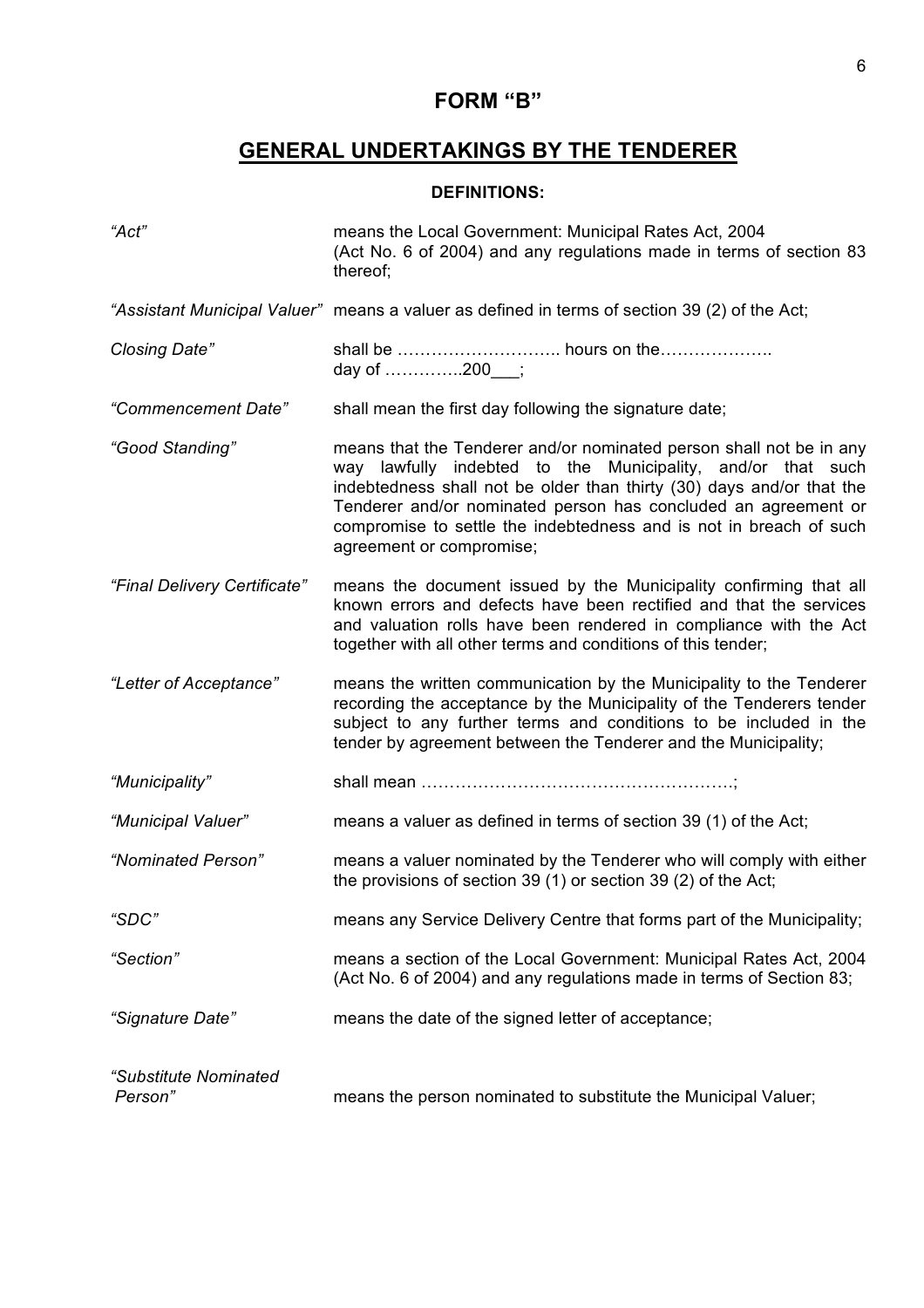| "Tender"          | shall include: the form of tender and declaration, general tender<br>conditions, tender specifications, all schedules and proposals<br>completed and submitted by Tenderer as the basis of services to be<br>rendered and any further agreement entered into by the Tenderer in<br>terms of the Municipality's General Conditions of Contract and all<br>other schedules thereto; |
|-------------------|-----------------------------------------------------------------------------------------------------------------------------------------------------------------------------------------------------------------------------------------------------------------------------------------------------------------------------------------------------------------------------------|
| "Tenderer(s)"     | means the Tenderer whose tender has been duly accepted by the<br>Municipality;                                                                                                                                                                                                                                                                                                    |
| "Validity Period" |                                                                                                                                                                                                                                                                                                                                                                                   |

#### **INTERPRETATION:**

- In this agreement, clause headings are for convenience and shall not be used in its interpretation, unless the context clearly indicates a contrary intention;
- An expression, which denotes:

Any gender, includes the other genders; A natural person, includes a juristic person and vice versa; This singular, includes the plural and vice versa;

- Any reference to any statute, regulation or other legislation or official municipal or national policy shall be a reference to that statute, regulation or other legislation or official municipal or national policy as at the signature date and as amended or re-enacted from time to time;
- When any number of days is prescribed, such shall be reckoned exclusively of the first and inclusively of the last day, unless the last day falls on a day which is not a business day, in which case the last day shall be the next succeeding day which is a business day;
- Where any term is defined within a particular clause, other than the interpretation clause, that term shall bear the meaning ascribed to it in that clause wherever it is used in this agreement.

I/We hereby tender,

to supply all or any of the requirements or to render all or any of the services described in the attached forms, schedules and/or annexures to the Municipality;

on the terms and conditions and in accordance with the specifications and proposals stipulated in the tender documents (and which shall be taken as part of and incorporated into, this tender);

at the prices and on the terms regarding time for delivery and/or execution inserted therein.

I/We agree further that:

the tender herein shall remain binding upon me/us and open for acceptance by the Municipality during the validity period indicated and calculated from the closing date of the tender;

this tender and its acceptance shall be subject to the terms and conditions contained in the forms, schedules and/or annexures attached hereto with which I am/we are fully acquainted.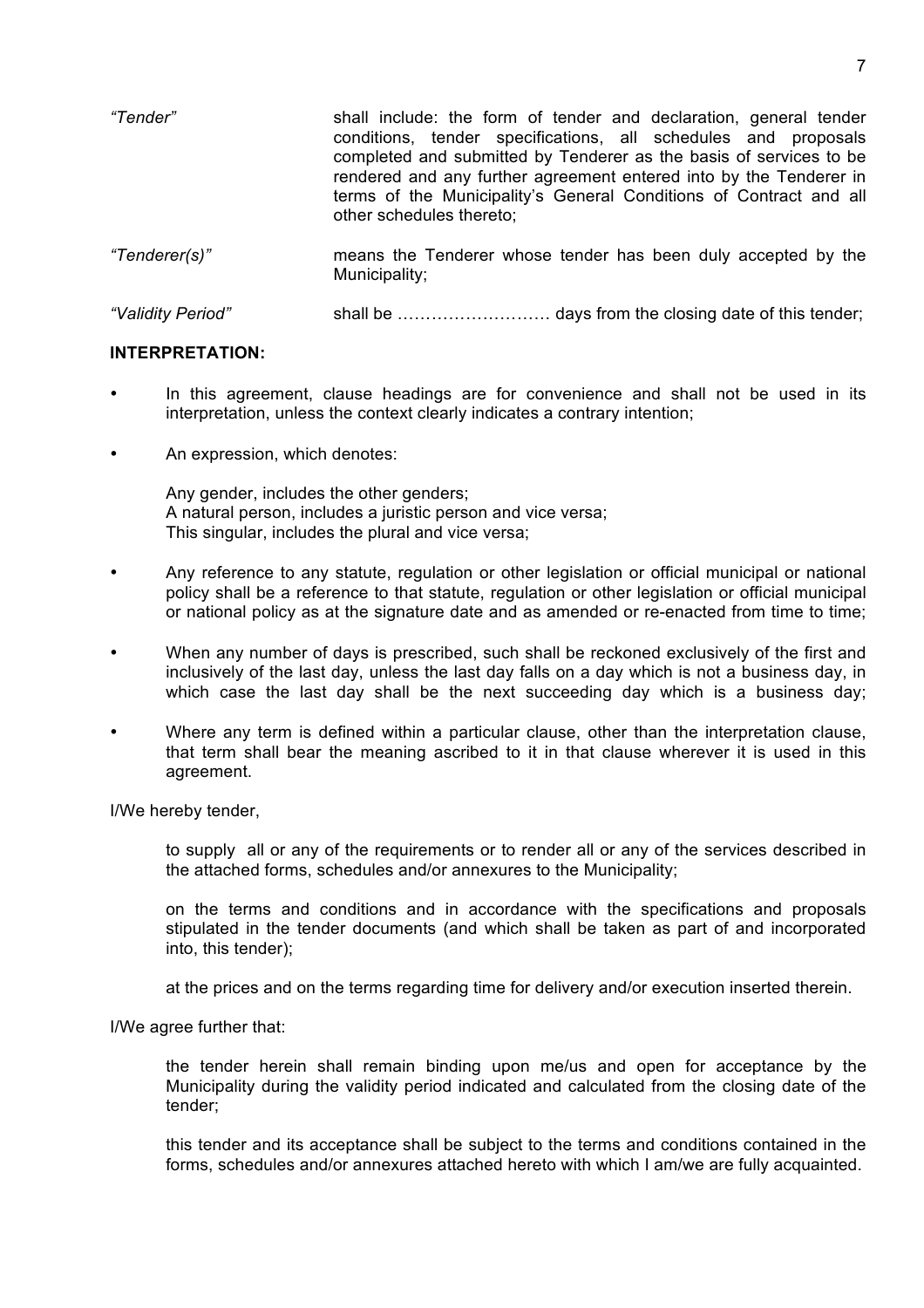Notwithstanding anything to the contrary in the forms, schedules and/or annexures attached hereto:

if I/we withdraw my/our tender within the period for which I/we have agreed that the tender shall remain open for acceptance, or fail to fulfil the contract when called upon to do so, that Municipality may, without prejudice to its other rights, agree to the withdrawal of my/our tender or cancel the contract that may have been entered into between me/us and the Municipality;

in such event I/we will then pay to the Municipality any additional expense incurred by the Municipality for having either to accept any less favourable tender or, if fresh tenders have to be invited, the additional expenditure incurred by the invitation of fresh tenders and by the subsequent acceptance of any less favourable tender;

the Municipality shall also have the right in these circumstances, to recover such additional expenditure by set-off against monies which may be due or become due to me/us under this or any other tender or contract or against any guarantee or deposit that may have been furnished by me/us or on my/our behalf for the due fulfilment of this or any other tender or contract;

pending the ascertainment of the amount of such additional expenditure the Municipality may retain such monies, guarantee or deposit as security for any loss the Municipality may sustain, as determined hereunder, by reason of my/our default.

If my/our tender is accepted that acceptance may be communicated to me/us by letter or facsimile and that proof of delivery of such acceptance to SA Post Office or the production of a document confirming that a fax has been sent, shall be treated as delivery to me/us.

The laws of the Republic of South Africa shall govern the contract created by the acceptance of this tender.

I/We have satisfied myself/ourselves as to the correctness and validity of this tender, that the price(s) and rate(s) quoted cover all the work/item(s) specified in the tender documents and that the price(s) and rates(s) cover all my/our obligations under a resulting contract and that I/we accept that any mistakes regarding price(s) and calculations will be at my/our risk.

I/We accept full responsibility for the proper execution and fulfilment of all obligations and conditions defaulting on me/us under this agreement as the principal(s) liable for the due fulfilment of this contract.

Notwithstanding the amount or cause of action involved I/we hereby consent to the jurisdiction of the Magistrate Court for the district of the Municipality in respect of any action whatever arising from this contract.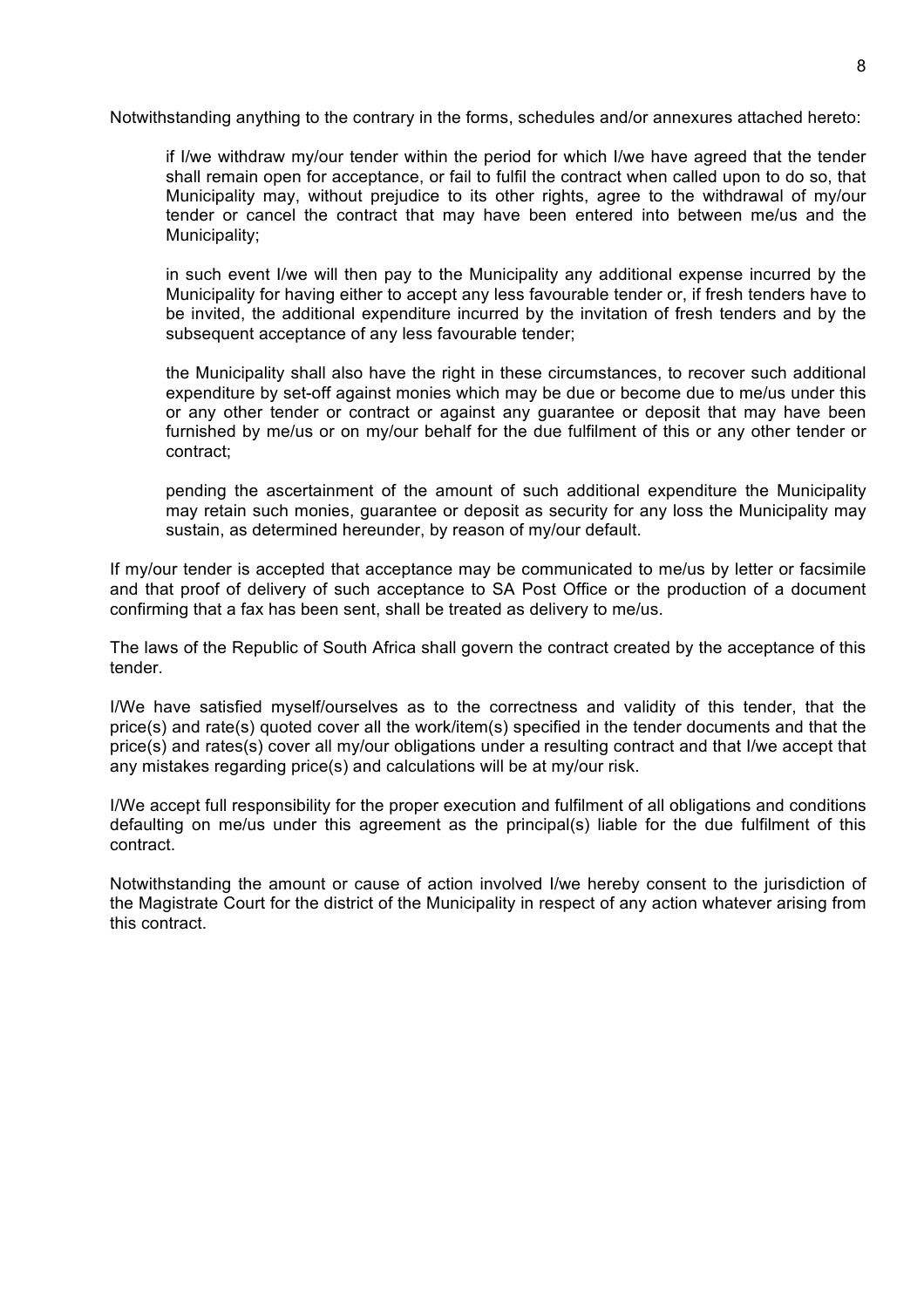# **FORM "C"**

# **GENERAL TENDER CONDITIONS**

- 1. All Tenderers are hereby advised that in the event that the tender is accepted by the Municipality all conditions and stipulations set out in this tender and in all forms, schedules and/or annexures hereto, will be the contract between the Tenderer and the Municipality.
- 2. Tenderers are required to acquaint themselves and to comply in their tender with the following policy documents of the Municipality:

#### 2.1 PROCUREMENT

- 3. Tender documents are only in English.
- 4. Failure on the part of the Tenderer to sign this tender for and thus to acknowledge and accept the conditions in writing or to complete the attached forms, questionnaires and specifications and proposals in all respects, may in the sole discretion of the Municipality invalidate the tender.
- 5. If any of the conditions on this tender form are in conflict with any special conditions, stipulations or provisions incorporated in the tender, such special conditions, stipulations or provisions shall apply.
- 6. Tender prices must be completed in terms of **"Schedule 3"** of the tender document.
- 7. Tenders must be submitted in sealed envelopes.
- 8. The tender number and closing date must appear on the front of the sealed envelope in which the tender is submitted.
- 9. All Tenderers are advised that it is an express condition of tender that all Tenderers and nominated persons will be required to show, as part of their tender, that they are in good standing with the Receiver of Revenue, where appropriate, duly registered for purposes of paying RSC levies in terms of the Regional Services Councils Act, 1985 (Act No. 109 of 1985), or in the event of the repeal of this Act – any successor legislation.

The Tenderer and nominated persons (including its trustees, members or directors as the case must be) in good standing in respect of any levy, rates, fine, service charge or the like due to the Municipality and/or any SDC located within the area of jurisdiction of the Municipality.

10. In the event of the Tenderer and/or nominated person not being in good standing and that the Tenderer and/or nominated person is indebted to the Municipality and/or any SDC located within the area of jurisdiction of the Municipality, as contemplated in this clause which arises after the signature date and before final payment has been made to the Tenderer, the Tenderer hereby consents to the Municipality deducting from the amount of the tender awarded such amounts as may be lawfully owing to the Municipality and/or to any SDC located within the area of jurisdiction of the Municipality.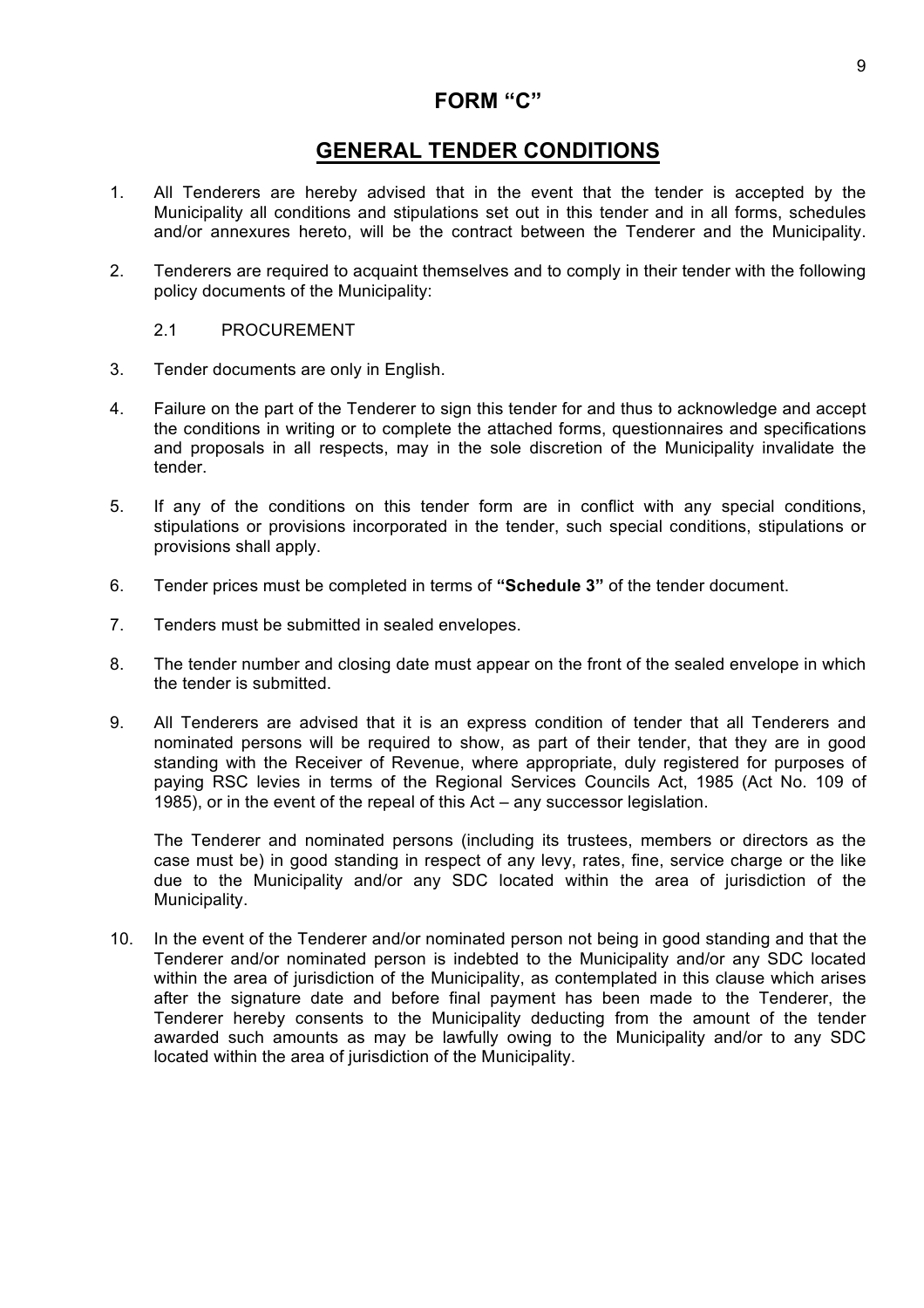11. The Municipality shall not be obliged to accept the lowest or any tender. The Municipality will consider all prices and submissions made by the Tenderers. Should the Municipality during it's consideration of the tenders require that a specific price and/or submission be reconsidered, it reserves the right to do so, subject to the Municipality requesting all Tenderers to submit such a request or revision of the Tender Proposal.

The Municipality shall not be obliged to accept the Tenderer that has obtained the maximum number of points in terms of paragraph 24 **FORM "D"** of the Tender.

- 12. The Tenderer undertakes that it will make itself and its members, officials, employees and agents aware of the appropriate regulations and by-laws of the Municipality that might have application on the Tenderers activities in terms hereof.
- 13. Neither the Municipality nor any official in the Municipality will be held responsible for loss of a potential opportunity to tender due to the failure of the Tenderer complying with any of the requirements of this tender.
- 14. The covering letter or other matter submitted with the official tender document may explain, amplify or illustrate, but not replace any part of the official tender document or the information furnished therein.
- 15. All data supplied by the Municipality will be received by the Tenderer at his risk. It will be the responsibility of the Tenderer to check and verify the accuracy of data supplied by the Municipality. Municipality shall not be held responsible for any inaccurate or incomplete data provided by them and the effect that such data may have on the valuations.

Tenderer shall further ensure that notwithstanding the source of any data obtained or supplied to Tenderer, such data is accurate and correct to enable accurate valuations to be compiled.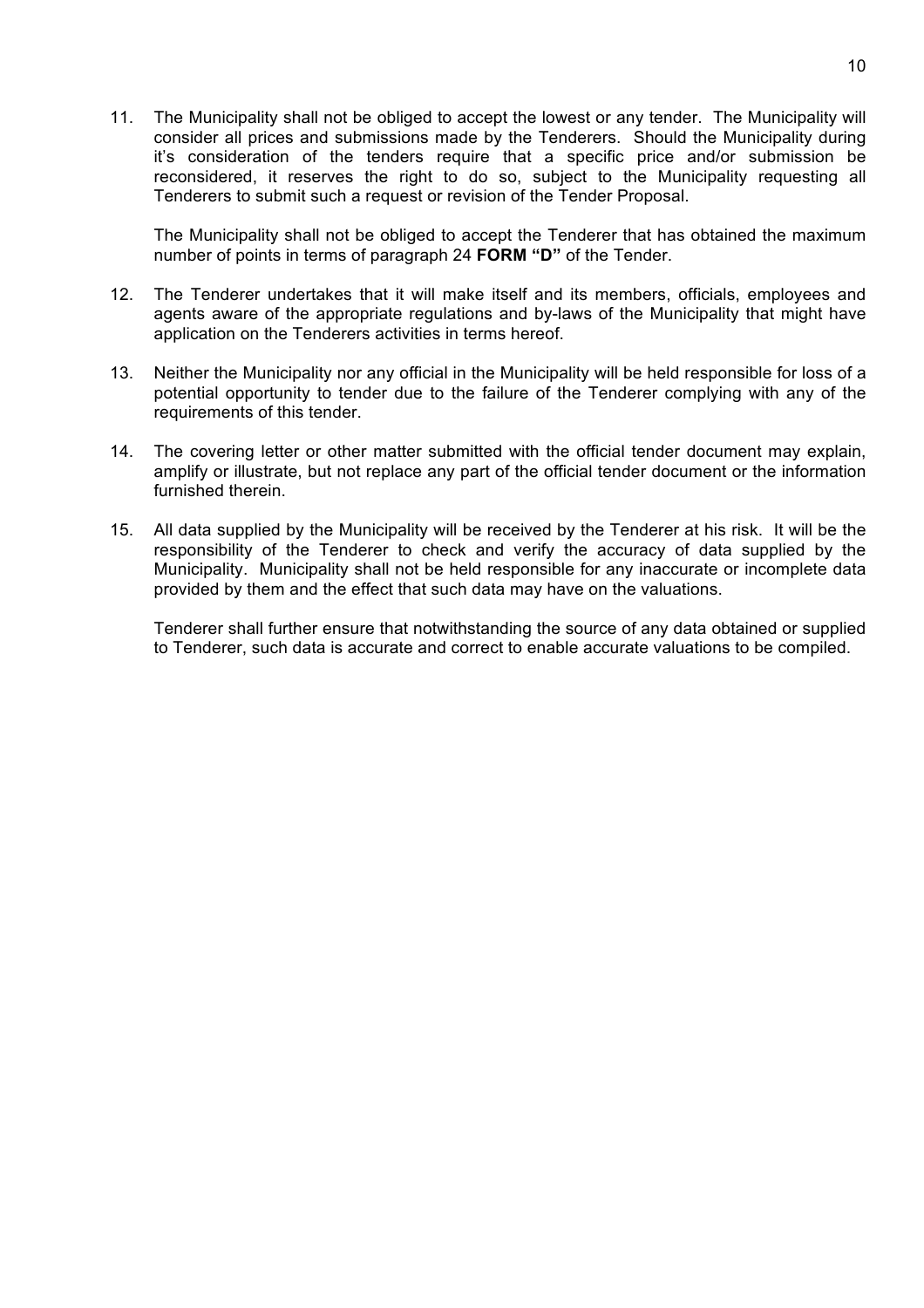# **FORM "D"**

# **TENDER SPECIFICATION**

**TENDER NO………/………………..**

# **THE COMPILATION OF THE VALUATION ROLL AND SUPPLEMENTARY VALUATION ROLLS AND MAINTENANCE THEREOF FOR THE FINANCIAL YEAR/S 1 JULY 200\_\_\_\_ TO 30 JUNE 200\_\_\_\_**

## **IN COMPLIANCE WITH THE LOCAL GOVERNMENT: MUNICIPAL PROPERTY RATES ACT, 2004 (ACT NO. 6 OF 2004)**

#### **1. INTRODUCTION**

The …………………………………………. Municipality is calling for tenders from experienced and suitably qualified valuers for the compilation of a valuation roll and supplementary valuation rolls in terms of the Act, for the following areas within its area of jurisdiction:

- ………………………………………………….
- ………………………………………………….
- ………………………………………………….
- ………………………………………………….
- ………………………………………………….
- ………………………………………………….

The valuation process generates a substantial percentage of Municipality's income and therefore the Municipality could suffer significant detriment, if the valuation services provided are not accurate. There is also a significant customer service focus associated with the valuation process that impacts on the Municipality's image.

The successful Tenderers must commit themselves to strict confidentiality both during and after the valuation task.

Tenderers must ensure that no conflict of interest occurs during or after the valuation process and if any potential conflict arises, the Tenderer must advise Municipality accordingly.

Tenderers will be required to prepare a project plan in terms of Schedule 7 and to adhere to the time schedules detailed therein, as well as **paragraph 18** hereof.

Municipality will provide the Tenderer with certain data as detailed in **paragraph 14** hereof.

Any further data or information required to fulfil the requirements of the Act and the specific requirements of the Municipality shall be for the sole account and responsibility of the Tenderer.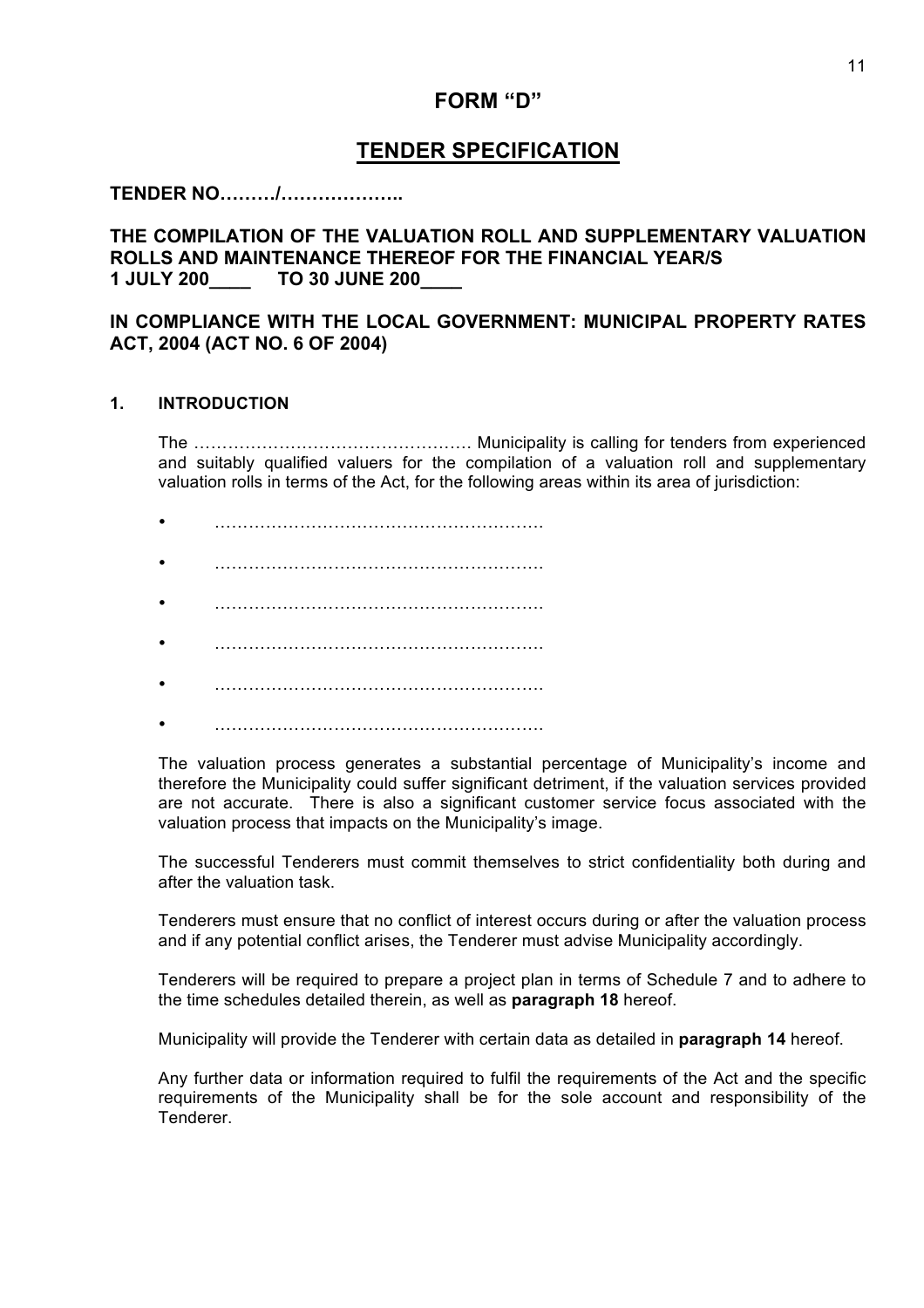#### **2. QUALIFICATION OF MUNICIPAL VALUER AND/OR ASSISTANT MUNICIPAL VALUER**

**(Municipality to specify whether they require the appointment of a Municipal Valuer, Assistant Municipal Valuer or Both)**

**In terms of Section 39(1)(a) only a person registered as a Professional Valuer or Professional Associated Valuer in terms of the Property Valuers Profession Act, 47 (Act No. 47 of 2000) may be designated as the Municipal Valuer.**

The Tenderer must nominate the person to be designated as the Municipal Valuer by completing **Schedule 1.**

In terms of Section 39(2)(a) where the Municipality requires the appointment of Assistant Municipal Valuers only, such Assistant Municipal Valuers must be nominated by the Tenderer completing **Schedule 2.**

Where the Municipality requires the services of a Municipal Valuer, Tenderer shall be entitled to nominate, Assistant Municipal Valuers to be appointed under his control and authority.

In such cases **Schedule 1 and 2** must be completed.

The Municipality reserves the right to:-

Fully investigate the qualifications, experience and performance of the Tenderers nominated person/s in terms of **Schedules 1 and 2** hereof by reference to:

- previous valuation board hearings;
- appeal board hearings;
- arbitration and supreme courts;
- general standing of the nominated person/s within the valuation profession;
- Municipality shall be entitled to obtain references from any professional body that the nominated person/s is associated with;
- Municipality reserves the right to interview the nominated person/s;

The Tenderers nominated person/s if appointed by the Municipality as either the Municipal Valuer and/or Assistant Municipal Valuer may not cede or assign his appointment to any other valuer unless such cession and/or assignment has been approved in writing by the Municipality. Should such person/s for any reason whatsoever no longer be associated or employed by Tenderer, Municipality reserves the right to cancel this agreement and hold the Tenderer and/or appointed Municipal Valuer liable for any damages it may suffer as a result thereof.

The Municipality shall not be obliged to approve any request for cession and/or assignment.

The nominated and designated Municipal Valuer and/or Assistant Municipal Valuer will be responsible for the full compliance of the functions and duties of the valuer as set out in the Act as well as fulfilling all the requirements of this tender.

The Municipal Valuer and/or Assistant Municipal Valuer do by their signature of **Schedule 1 and 2** bind themselves jointly and severally with Tenderer to fulfil all terms and conditions of this Tender together with all schedules.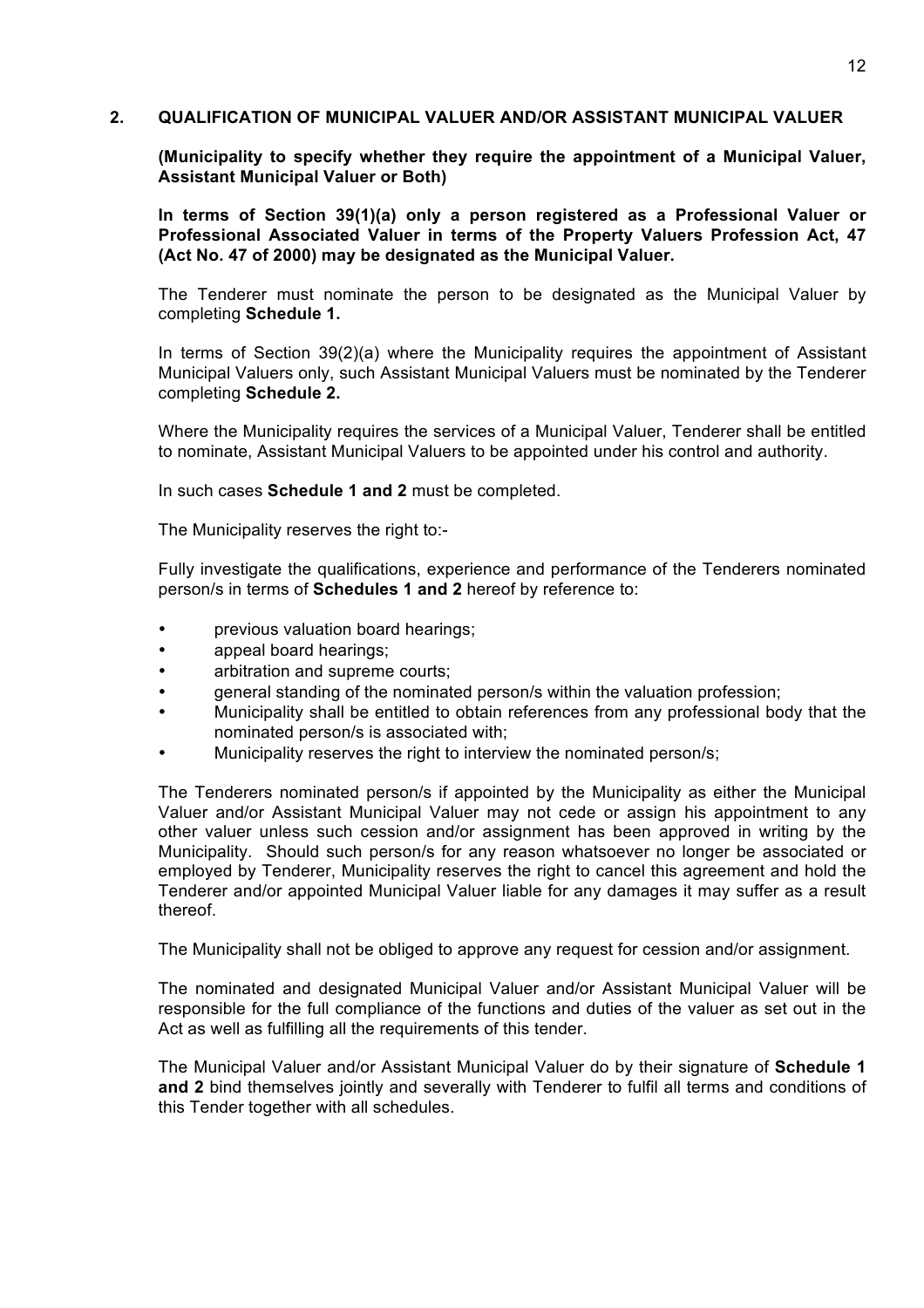The Municipal Valuer and/or Assistant Municipal Valuer will be required upon appointment, to comply in terms of Section 43(1)(c) with the Code of Conduct set out in **Schedule 2** of the Municipal Systems Act 2000 (Act No. 32 of 2000)

#### **3. SERVICES REQUIRED**

Tenders are invited from experienced and suitably qualified Tenderers to compile and maintain valuation roll/s and supplementary valuation rolls.

Tenderers will be required to compile a Valuation Roll for the period:-

| 1 July | to | 30 June |
|--------|----|---------|
| 1 July | to | 30 June |
| 1 July | to | 30 June |
| 1 July | to | 30 June |

In addition to compiling the said valuation rolls,

Tenderer's nominated person/s will be required to assist Municipality in:-

- (1) The preparation of the Rates Policy in terms of the Act in regard to valuation matters.
- (2) Community Participation and Public Awareness relating to the valuation and objection process.
- (3) Attending to Valuation Enquiries on behalf of the Municipality.

Tenderer's nominated person/s will be required to undertake the following functions and/or services:-

- (4) Valuation of different categories of properties in terms of Section 8(2).
- (5) Valuation of multiple purpose properties in terms of Section (9) and the review thereof, if so required by Municipality.
- (6) Exemptions, reductions or rebates in terms of Section 15 and the reviews thereof, if required by Municipality.
- (7) Compile valuations in terms of Section 7(1) and subject to the provisions of Section 30(2), where applicable.
- (8) Compliance with the provisions of Section 30.
- (9) Compile the valuation rolls as at date of valuation in terms of Section 31.
- (10) Comply fully with Section 34 Functions of Municipal Valuer.
- (11) Section 36 Data Collectors. Assume responsibility for their performance.
- (12) Comply with Section 37 Delegation where applicable and if necessary.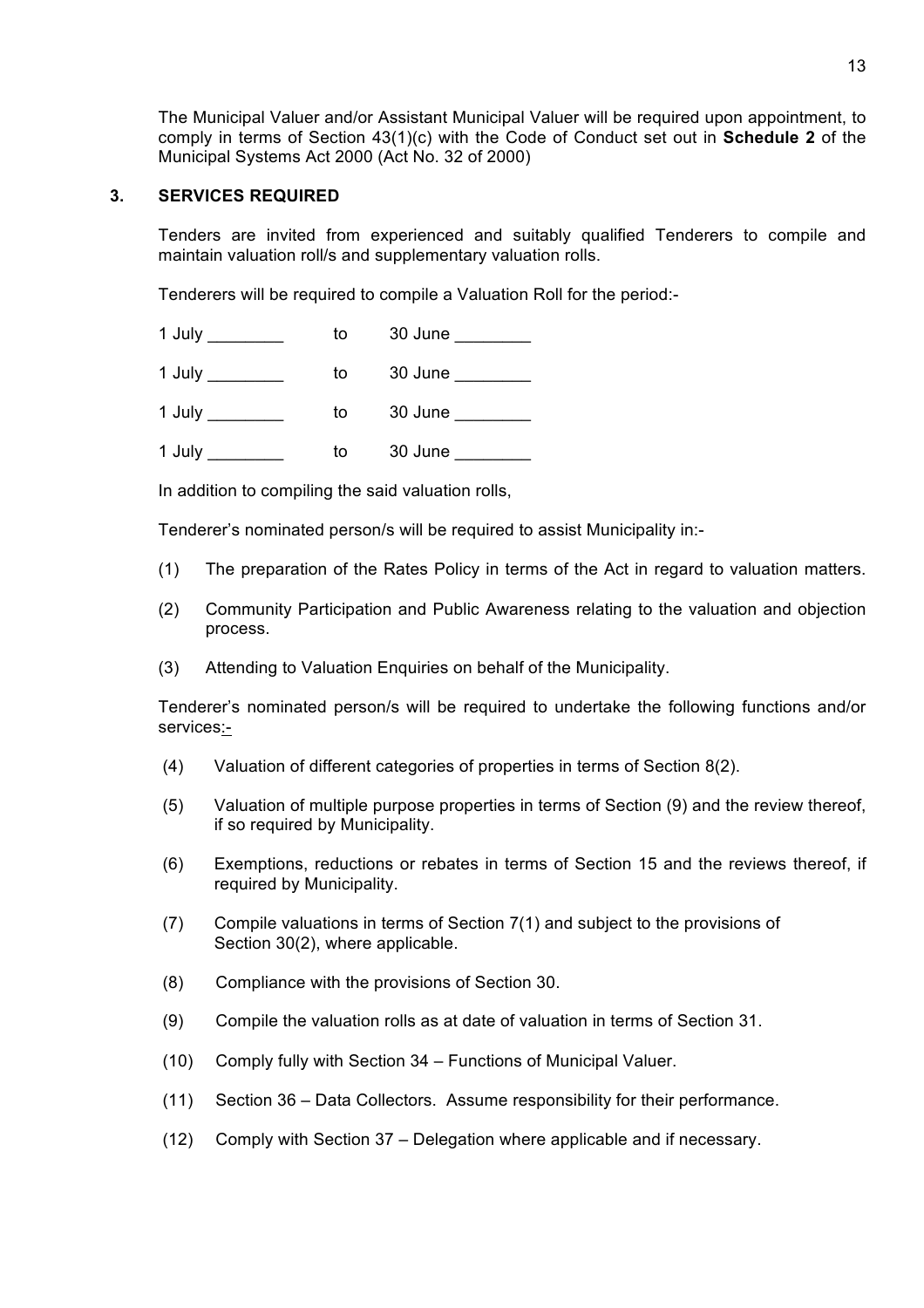- (13) Comply with Section 39 Qualifications of Municipal Valuers.
- (14) Comply with Section 40 Prescribed Declarations.
- (15) Comply with Section 41 Inspection of property within defined days and times.
- (16) Comply with Section 42 Access to Information.
- (17) Comply with Section 43 Conduct of Valuers.
- (18) Comply with Section 44 Protection of Information.
- (19) Comply with Section 45 Valuation methodology and Section 13 hereof.
- (20) Comply with Section 46 General basis of valuation.
- (21) Comply with Section 47 Sectional Title Schemes.
- (22) Comply with Section 48 Content of valuation roll including any additional information that the Municipality may require in terms of this tender.
- (23) Comply with Section 51 Processing of objections, if so required by Municipality.
- (24) Comply with Section 52(1)(3) Compulsory review.
- (25) Comply with Section 53 Notification.
- (26) Comply with Section 69 Decision of Valuation Appeal Board and Section 34(f).
- (27) Comply with Section 78 Supplementary valuations including annual reviews of multiple properties in terms of Section 9 and properties affected in terms of Section 15 of the Act, if so required by Municipality.
- (28) Comply with Section 81 & 82 of the Act. Tenderers/Nominated Person(s) shall provide and make available all data and valuations for purposes of internal monitoring by the Municipality as well as monitoring by the MEC for local government in terms of Section 81(1) of the Act and the Minister in terms of Section 82(1) of the Act. Such data will be available in a format that is easy to read, understand and interpret.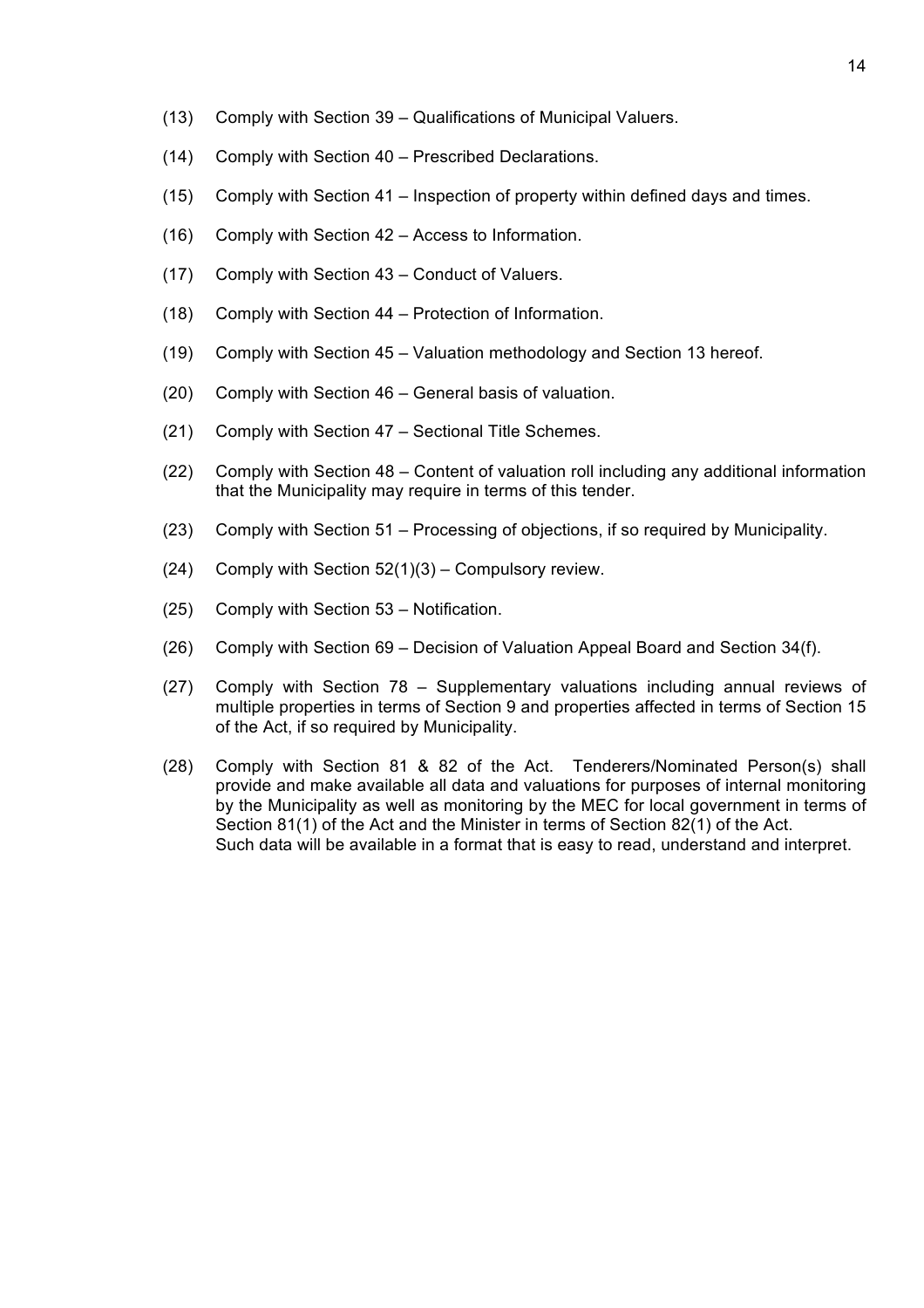### **4. DEFINITIONS**

| Date of Valuation:             | shall mean the Date of Valuation as determined by Municipality<br>in terms of the Act;                                                                                                                                                                                                                                                                                                                                                                                                                                                                                                                                                                                                                                                                                                                                                          |
|--------------------------------|-------------------------------------------------------------------------------------------------------------------------------------------------------------------------------------------------------------------------------------------------------------------------------------------------------------------------------------------------------------------------------------------------------------------------------------------------------------------------------------------------------------------------------------------------------------------------------------------------------------------------------------------------------------------------------------------------------------------------------------------------------------------------------------------------------------------------------------------------|
| Date of Draft Submission:      | shall mean the date upon which the Municipality if so required<br>by them requires the nominated person to submit data relevant<br>to the valuation roll to enable the Municipality to use such data<br>in the preparation of their rates policy and tariffs;                                                                                                                                                                                                                                                                                                                                                                                                                                                                                                                                                                                   |
| Date of Final Submission:      | shall mean the date upon which the certified roll/s are handed<br>to the Municipality by the nominated persons;                                                                                                                                                                                                                                                                                                                                                                                                                                                                                                                                                                                                                                                                                                                                 |
| <b>Specialised Properties:</b> | Specialised Properties are all properties other than residential<br>dwellings, agricultural farming units, typical income producing<br>properties and include inter alia the following type of<br>properties:<br>Regional Shopping Centres e.g. East Rand Mall<br><b>Hotels</b><br><b>Conference Centres</b><br>$\bullet$<br>Quarries<br><b>Mines</b><br>$\bullet$<br><b>Grain Depots</b><br>$\bullet$<br><b>Private Hospitals</b><br>$\bullet$<br>Provincial and/or State buildings such as Civic Centres,<br>$\bullet$<br>Prisons etc.<br>Airports, Harbours and Stations<br>$\bullet$<br>Steel Manufacturer e.g. Iscor<br><b>Cement Factory</b><br>Tenderer shall be required to assist the Municipality to compile<br>a register of Specialised Properties that will enable Municipality<br>to easily refer at any time to such properties. |
|                                | The register will reflect the property description and method of<br>valuation applied. Where generally recognised methods of<br>valuation are not appropriate in the determination of value, for<br>properties of this nature, the nominated person will be required<br>to obtain the written approval from the Municipality for the<br>method of valuation or technique of valuation to be applied in<br>the valuation of such properties;                                                                                                                                                                                                                                                                                                                                                                                                     |
| Data and Information:          | includes valuations, calculations, spreadsheets, data bases,<br>files, maps analysis and systems, whether electronic or hard<br>copy, photographs, field sheets, aerial photographs and/or<br>satellite imagery and/or copies thereof, GIS data, including<br>cadastral and other spatial data, deeds records, sale and<br>rental records and/or any other information that is obtained and<br>used in the fulfilment of this tender;                                                                                                                                                                                                                                                                                                                                                                                                           |
|                                |                                                                                                                                                                                                                                                                                                                                                                                                                                                                                                                                                                                                                                                                                                                                                                                                                                                 |

Data Ownership: all data obtained, collected and/or utilised in the compilation and maintenance of the valuation roll and supplementary valuations rolls belongs to the Municipality;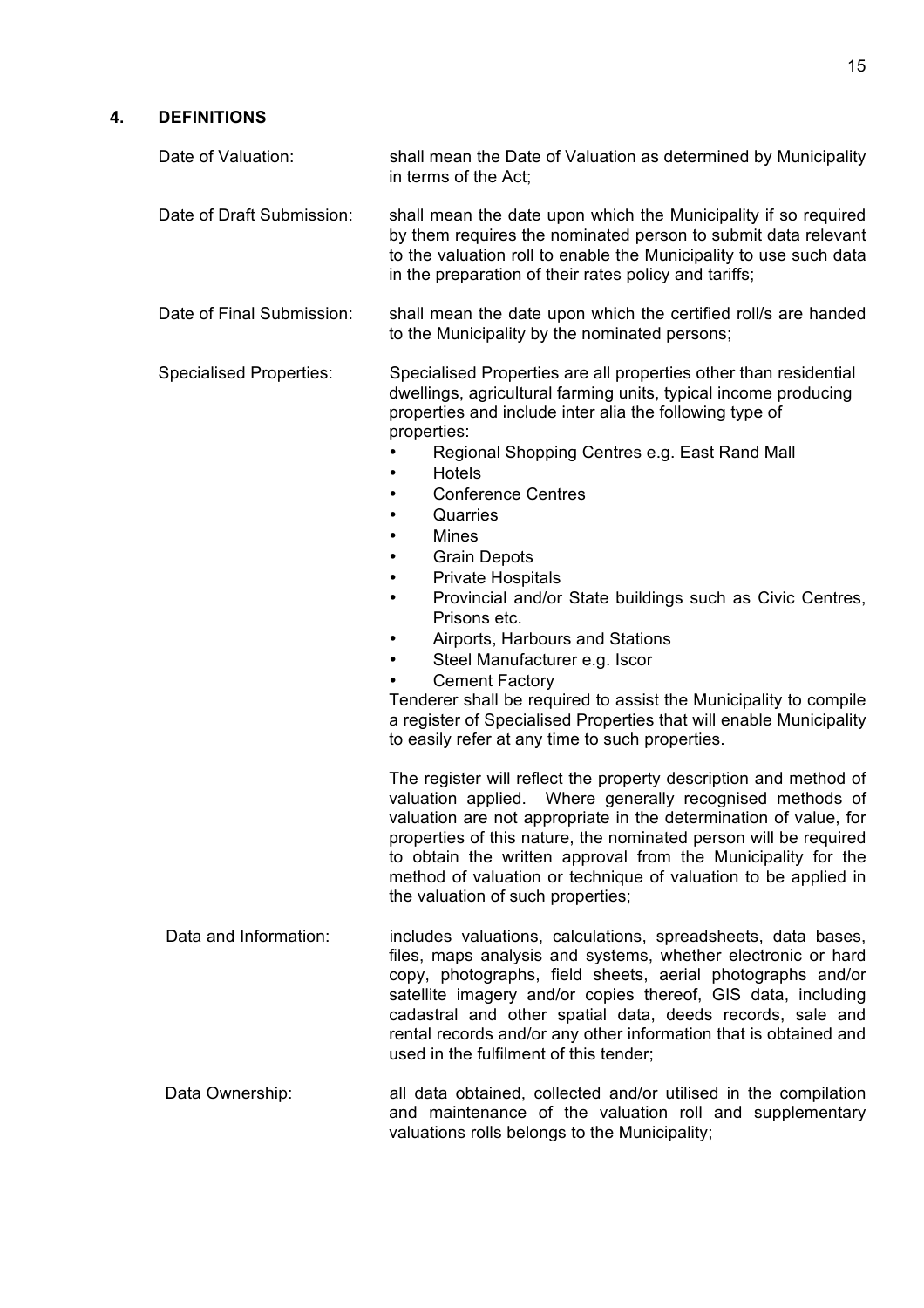- Data Transfer: all data utilised and/or collected by Tenderer including that of the data capturers, will be transferred by the Tenderer to the Municipality on a minimum of a monthly basis and in a format mutually agreed upon. Wherever possible all data should be collected and transferred in a recognised electronic format;
- Property Master File: shall be defined as a property master file containing all property records of the Municipality relating to the valuation roll whether registered or not at date of valuation. Tenderer will be required to record changes and maintain the property master file on an ongoing basis after creation thereof. The total number of valuation entries contained in the master file may vary from the number of entries appearing in the valuation roll. The Property Master File will include properties forming part of the township owner's interest account whether registered or not. The master file will also include the entries of agricultural holdings excised into farms, farms proclaimed into townships and erven consolidated.

Upon proclamation of a township, Tenderer will create the individual entries of all erven comprising that township in the master file. Tenderer shall thereafter administer the township owner's interest account on an ongoing basis as and when entries comprising that township are registered. Unregistered subdivisions will be handled in the same manner as township owner interest accounts.

The purpose of the master file is to enable the public and officials of the Municipality to have easy access to all properties registered or unregistered, forming part of either the master file and/or the valuation rolls of the Municipality. The master file and/or valuation rolls will cross refer all entries that are no longer live deed office entries to their new counterparts appearing in the master file and/or valuation roll.

Where such information appears in the current valuation roll, it will be transferred to the new valuation roll. It will not be necessary to obtain historic information relating to unregistered entries, other than those appearing on the current valuation roll. All new unregistered entries are to be recorded on either the master file and/or the valuation rolls. All consolidations, excisions, notarial ties, township proclamations etc which result in unregistered records being created will be recorded from date of commencement of this tender and shall continue for the full duration hereof.

Example: Erf 14 & 15 Dunswart consolidated into Erf 300. Under erven 14 + 15 they will be indicated as unregistered with a cross reference to Erf 300. Under Erf 300 it will be crossreferenced to indicate consolidation of Erf 14 & 15. Holding 16 Ravenswood Agricultural Holdings excised into Portion 315 of the Farm Klipfontein 83 I.R. Under Holding 16 it will be referred to as unregistered and under Portion 315 it will crossrefer as "previously Holding 16 Ravenswood Agricultural Holding";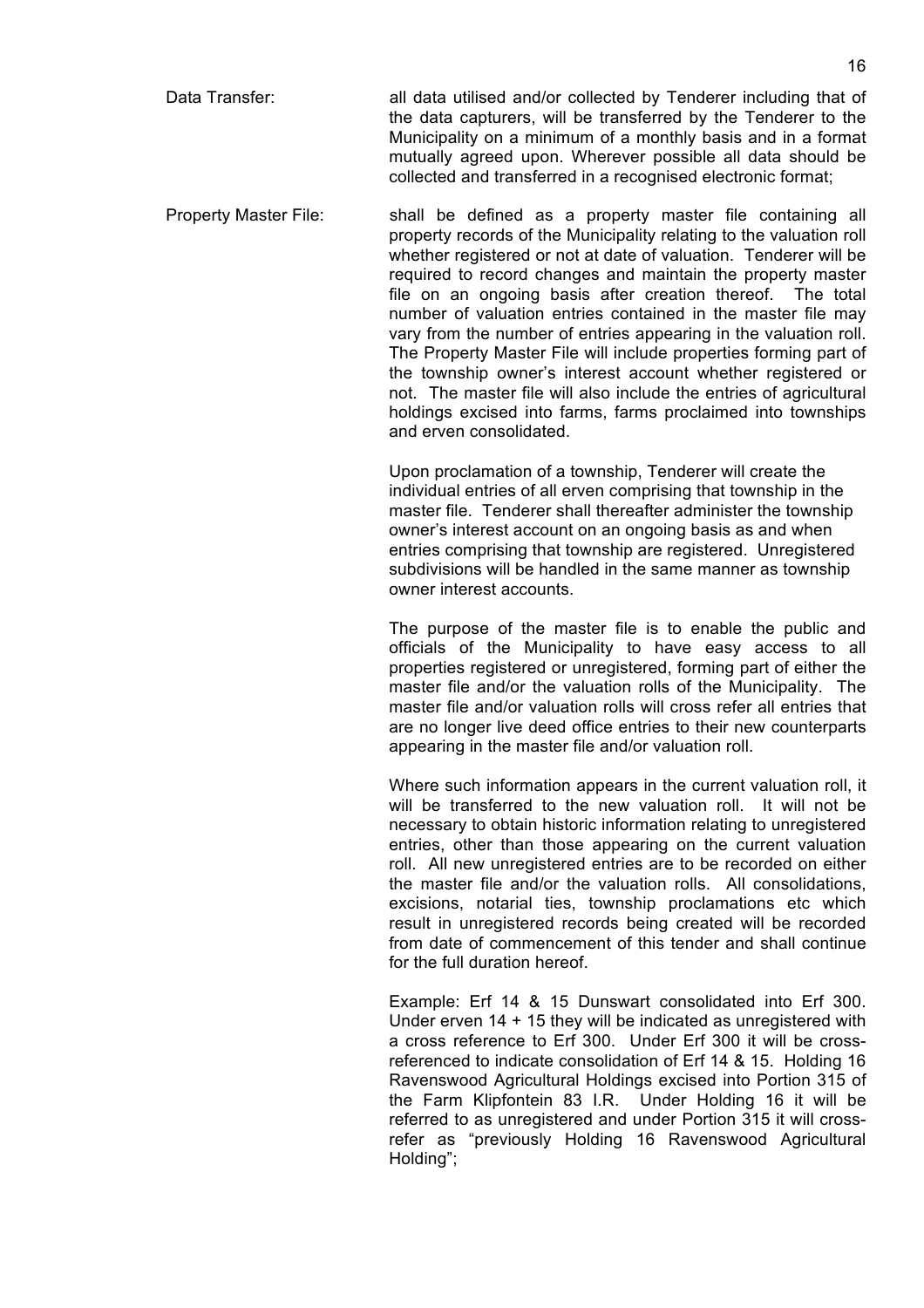#### **5. PROMOTION OF ACCESS TO INFORMATION ACT, ACT 2 OF 2000**

Tenderer will be required to fully comply with the requirements of the Access to Information Act, Act 2 of 2000.

In terms of the Promotion of Access to Information Act, Act 2 of 2000, Municipality is obliged and compelled to provide certain information to the general public.

The Tenderer as part of his function in collecting data on behalf of the Municipality will be required to comply with the provisions of the Promotion of Access to Information Act, Act 2 of 2000

Accordingly, Tenderer will be required to compile a manual as required in terms of Section 51 of the Promotion of Access to Information Act, Act 2 of 2000 and that such manual will be attached under **Schedule 10** hereof.

Tenderer will not be required to provide information obtained in terms of Section (42) of the Act that is of a confidential nature, unless required to do so in terms of Section (44) of the said Act.

This directive should if possible be incorporated in the manual submitted in terms of the Promotion of Access to Information Act, Act 2 of 2000.

Tenderer will however be required to supply any information that is of a general nature appearing in the valuation rolls and available to the public in the format prescribed by the Municipality and against payment if so required.

Confidential Information is to be considered as information specific to a property and unique thereto where such information is not available to the general public.

Examples are: rentals, details of leases, purchase and sale of member's interest in a close corporation, sale of shares in a company owning property, turnover clauses etc.

Such information may only be disclosed in terms of Sect (44) of the Act

#### **6. CONFIDENTIALITY**

In the process of collecting data and information in terms of section 42 of the Act, Tenderer will have access to sensitive and confidential information. All data accessed, obtained or collected by Tenderer and/or data collectors must at all times be kept confidential and not be disclosed. Tenderer will comply in full with the provisions of section 44 of the Act.

In addition, data may not be used for personal gain by the Tenderer or the Tenderer's business, any employee, sub-contractor or any agent of the Tenderer or any other person, body or organization receiving the information or data through the Tenderer, or any their employees or agents.

Failure to observe these conditions will constitute a breach of contract, which could result in termination of this contract.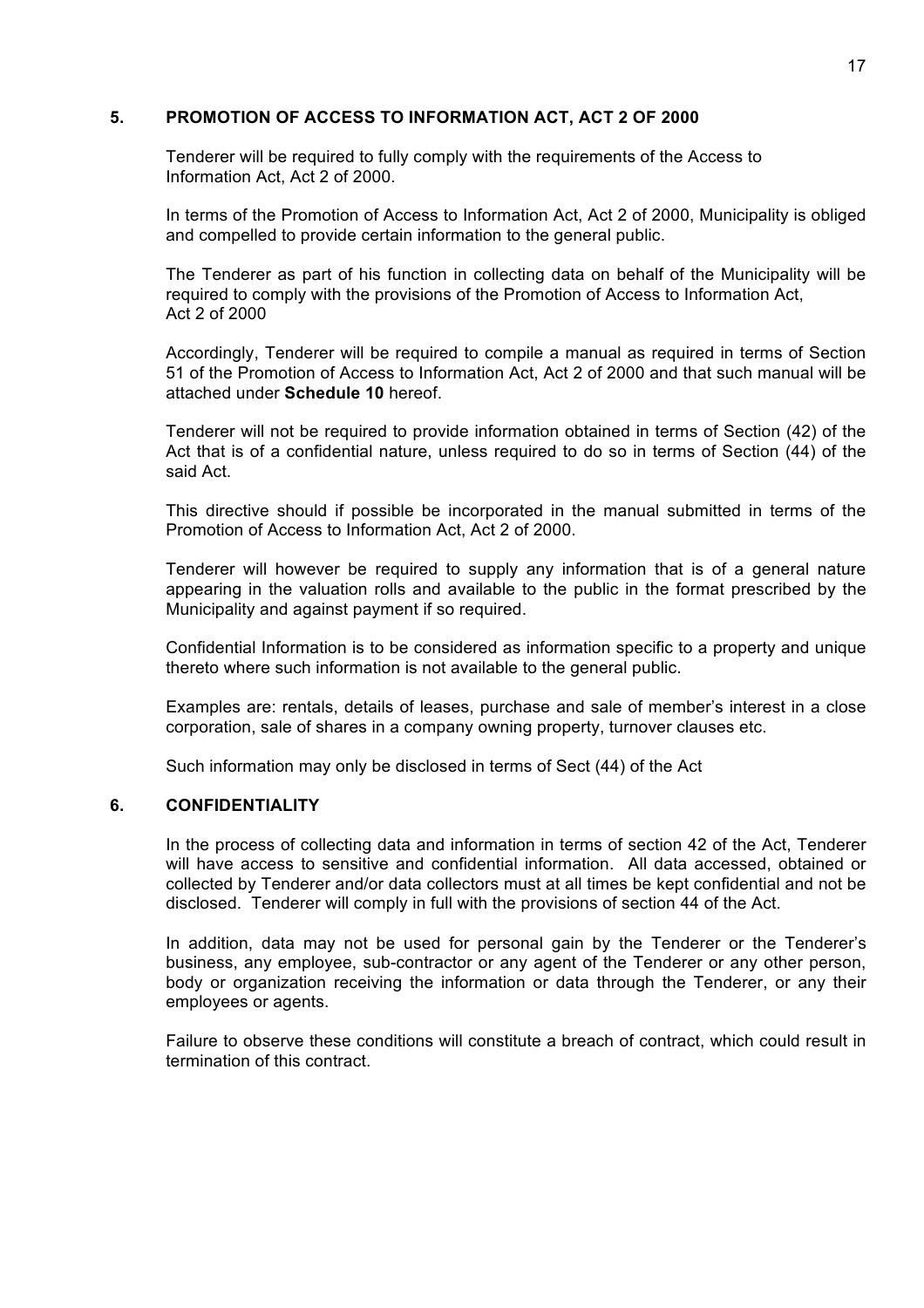#### **7.1 PENALTIES AND DEFAULTS**

It is a specific condition of this tender that Tenderer is required to perform his task to acceptable standards and shall be obliged to meet the deadlines determined by the Municipality.

In the event of Tenderer not conforming to the standards required by the Municipality as contained in the tender document, Tenderer shall be given 30 days written notice to remedy such default failing which, the Municipality will be allowed to cancel this appointment without further notice.

Serious default of this contract shall include but not be limited to

- Non compliance to submission dates
- Breach of confidentiality and/or conflict of interest;
- Inadequate valuation performance in terms of sections 51 and 52 of the Act and/or the results of any Valuation Appeal Board arising from this tender.
- Inadequate valuation results measured against monitoring;
- Non-compliance with the Act and any other conditions referred to in this tender.
- **Dishonesty**
- **Corruption**

In the case of dishonesty or corruption the Municipality may terminate this appointment on immediate proof of conviction being made available to Municipality.

In all of the other events, the Municipality will give Tenderer 30 days notice to remedy such default, failing which the Municipality shall cancel this tender without further notice or advise.

Municipality shall in either situation of: inadequate valuation performance being suspected by the Municipality and/or inadequate valuation results arising from internal monitoring, provincial monitoring or national monitoring, have the right to appoint a registered professional valuer of not less than ten years registration to act as an adjudicator on behalf of the Municipality to investigate their suspicion. Such person shall consider the merits of the allegations made by the Municipality.

The Nominated Person as well as the Tenderer shall be obliged to provide all documentation required by such adjudicator as well as attend all sessions of inquiry and interviews with the said adjudicator. The adjudicator shall, in his findings and deliberations declare whether in his opinion the inadequate performance by the nominated person is a serious default or not. The findings of the adjudicator will be handed to the Municipality, the nominated person and Tenderer. The municipality shall consider the findings of the adjudicator and shall thereafter take the necessary steps against the nominated person and/or the Tenderer. The nominated person and/or Tenderer shall have the right to reply in full to any questions, allegations or statements made by the adjudicator. The findings of the adjudicator shall be final and binding on both the Tenderer and nominated person.

Should the Municipality suffer any losses as a result of the default of Tenderer and/or the nominated person/s, the Municipality shall further be entitled to recover all costs or damages, resulting from such default as well as the cost of re-appointing alternative valuers and other financial losses suffered by the Municipality, as a result of the default of Tenderer and/or the nominated person/s.

The Municipality shall in addition to any of its other rights to claim damages from the Tenderer be entitled to enforce the following penalties: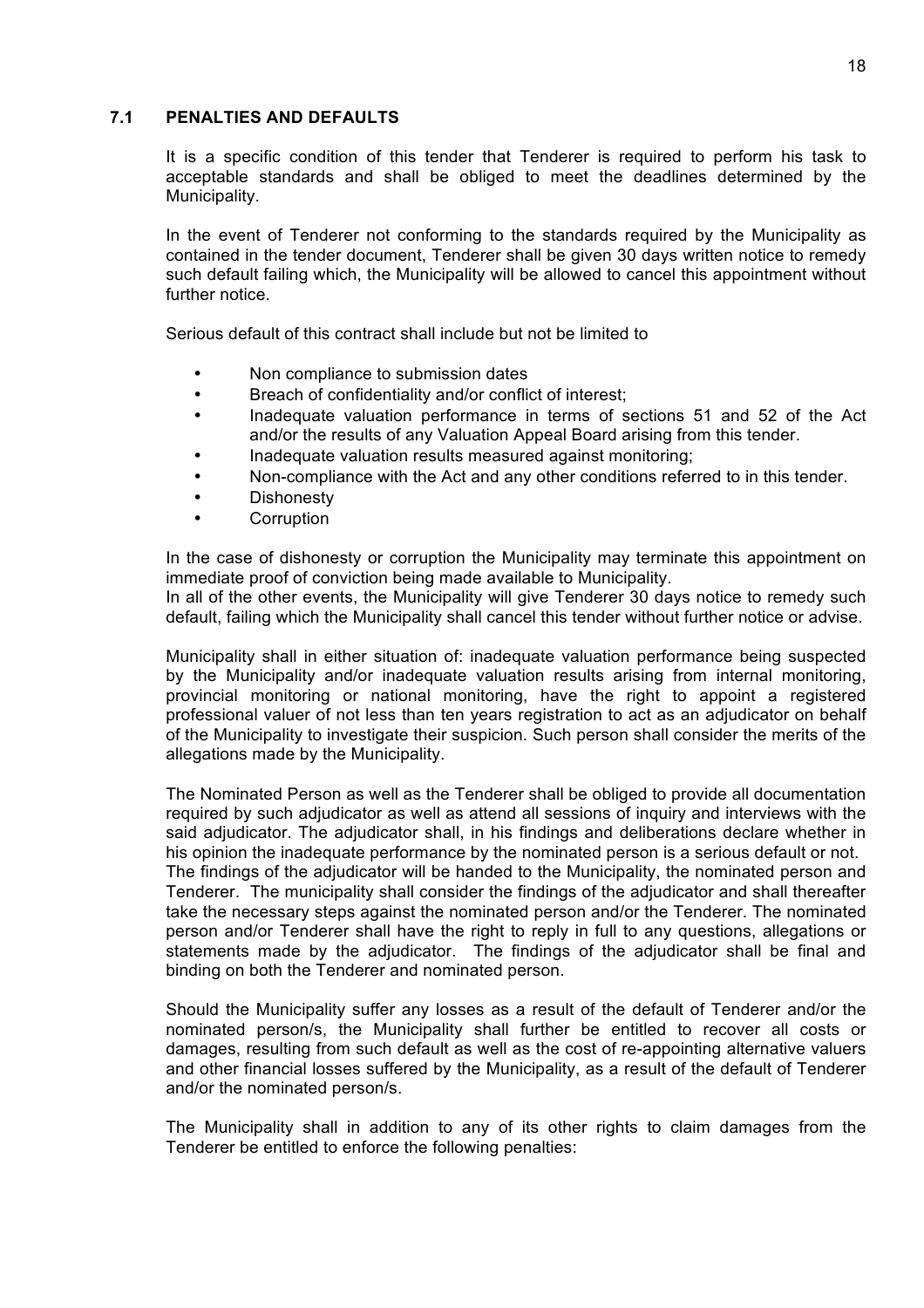#### **7.2 PENALTIES**

|  |                                                     |  |  | 1. Delay in complying with stage 1 of the tender, R                                         |  | per day until completion. |
|--|-----------------------------------------------------|--|--|---------------------------------------------------------------------------------------------|--|---------------------------|
|  |                                                     |  |  | 2. Delay in complying with stage 2 of the tender, R                                         |  | per day until completion. |
|  |                                                     |  |  | 3. Delay in complying with stage 3 of the tender, R                                         |  | per day until completion. |
|  |                                                     |  |  | 4. Delay in complying with stage 4 of the tender, R __________ per day until completion.    |  |                           |
|  |                                                     |  |  | 5. Delay in complying with stage 5 of the tender, R                                         |  | per day until completion. |
|  |                                                     |  |  | 6. Delay in complying with stage 6 of the tender, R entity on the per day until completion. |  |                           |
|  | 7. Delay in complying with stage 7 of the tender, R |  |  |                                                                                             |  | per day until completion. |

Should it be apparent to the Municipality that after Tenderer has been advised in writing by Municipality that Tenderer is in default in complying with the deadlines of either stage 1 or 2 and that Tenderer has failed to rectify such default within the amended time limit set by Municipality then in such event Municipality shall be entitled to cancel the contract and appoint a substitute Tenderer. In such event, Tenderer will supply Municipality with all data collected in his possession and Municipality reserves the right to offset any payment due to Tenderer against the cost of appointing another person to fulfil the requirements of this tender. If the cause of delay is due to the Municipality not supplying the Tenderer with agreed data, or other delays caused by the Municipality themselves, then in such event, the Municipality shall not be entitled to enforce this clause.

#### **7.3 RETENTION**

The Municipality shall retain an amount equal to 10% of all payments made. Such retentions shall be paid over to Tenderer within 21 days of the Final Delivery Certificate having been issued by the Municipality in terms of the definition hereof.

#### **8. INSURANCE**

Tenderer shall submit proof in terms of **Schedule 8** hereof relating to Professional Indemnity Insurance relating to the nominated person/s to a minimum value of R1,000,000.00 and Public Liability Insurance held by Tenderer for a minimum value of R500,000.00.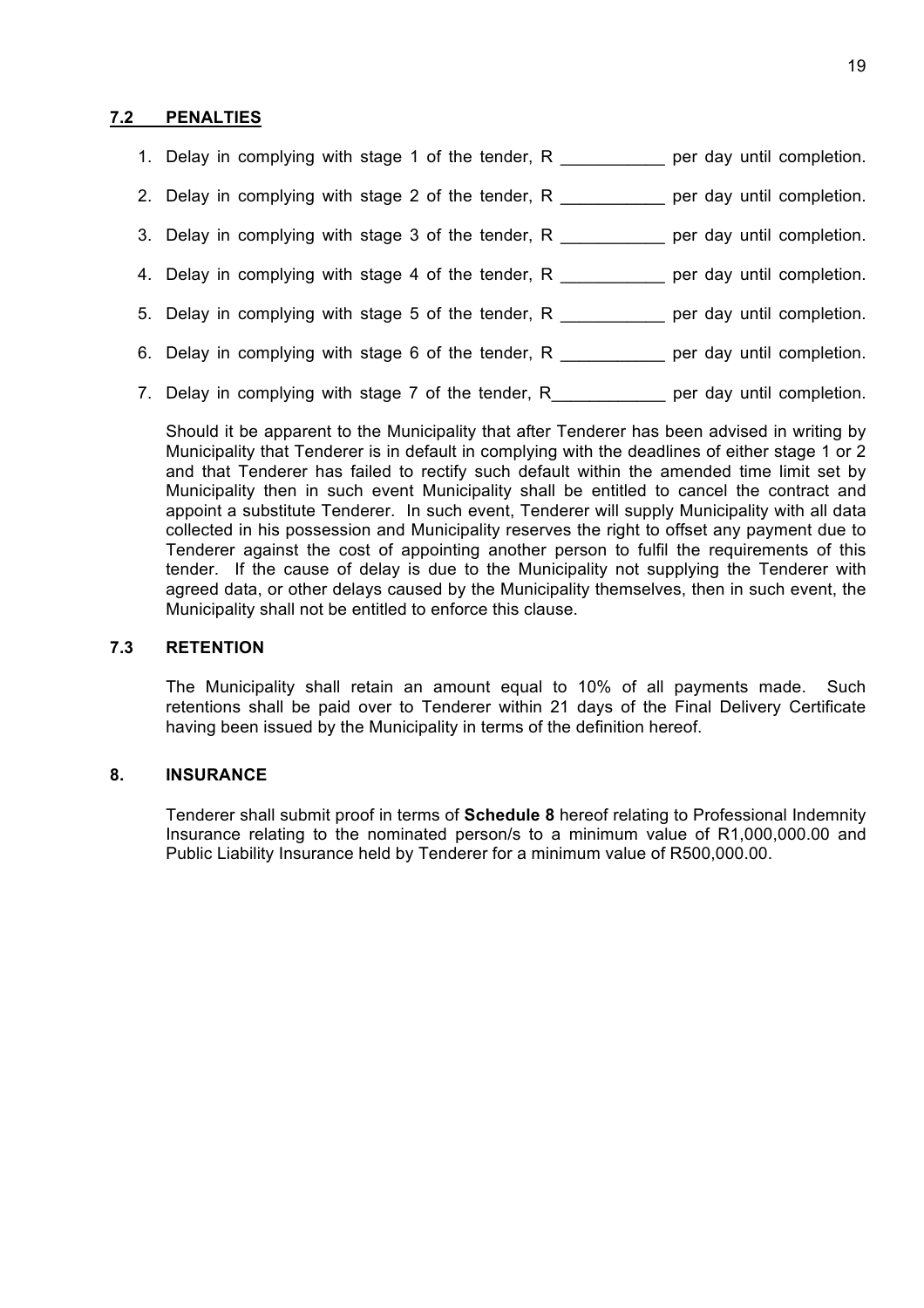#### **9. VALUATION SUMMARY**

The tender requires a valuation roll to be compiled in terms of section 34(b) of the Act together with the compilation of annual supplementary valuation rolls

The following is an approximate summary of the number of entries appearing in the current Valuation roll

| <b>DESCRIPTION</b>                                 | <b>ESTIMATED NO OF ENTRIES</b> |
|----------------------------------------------------|--------------------------------|
|                                                    |                                |
| <b>RESIDENTIAL</b>                                 |                                |
| <b>RDP HOUSING</b>                                 |                                |
| NON RESIDENTIAL e.g. business, industrial etc      |                                |
| AGRICULTURAL SMALL HOLDINGS used for               |                                |
| agricultural purposes only                         |                                |
| <b>AGRICULTURAL SMALL HOLDINGS used for</b>        |                                |
| purposes other than agriculture                    |                                |
| FARMS used as farming units only                   |                                |
| FARMS used for other purposes e.g. industrial etc  |                                |
| UNREGISTERED ERVEN comprising township owner       |                                |
| interest accounts                                  |                                |
| ANY OTHER categories that Municipality may wish to |                                |
| state                                              |                                |
| <b>SECTIONAL TITLE UNITS</b>                       |                                |
| <b>TOTAL ESTIMATED NO OF ENTRIES</b>               |                                |
|                                                    |                                |

Tenderers shall base their tender on the estimated number of entries above. Upon submission of the certified valuation roll an adjustment based on the actual number of entries as reflected in the Property Master will be made and compared to the above estimate. The tender price will then be adjusted pro rata on the difference of entries and the price will be calculated on the type of category relating to the entry under item 1.1 to 1.9 of **Schedule 3** hereof.

Where a property has been valued in terms of its multiple use, each multiple use will count as a separate entry in the calculation of final entries and price.

Tenderer shall provide Municipality with documented proof of the total number of entries contained in the property master file and the Municipality reserves the right to check, audit and verify such entries.

Where a municipality has no existing valuation roll, Tenderer will establish the estimated entries and will thereafter base his tender in terms of the categories reflected under **Schedule 3** hereof.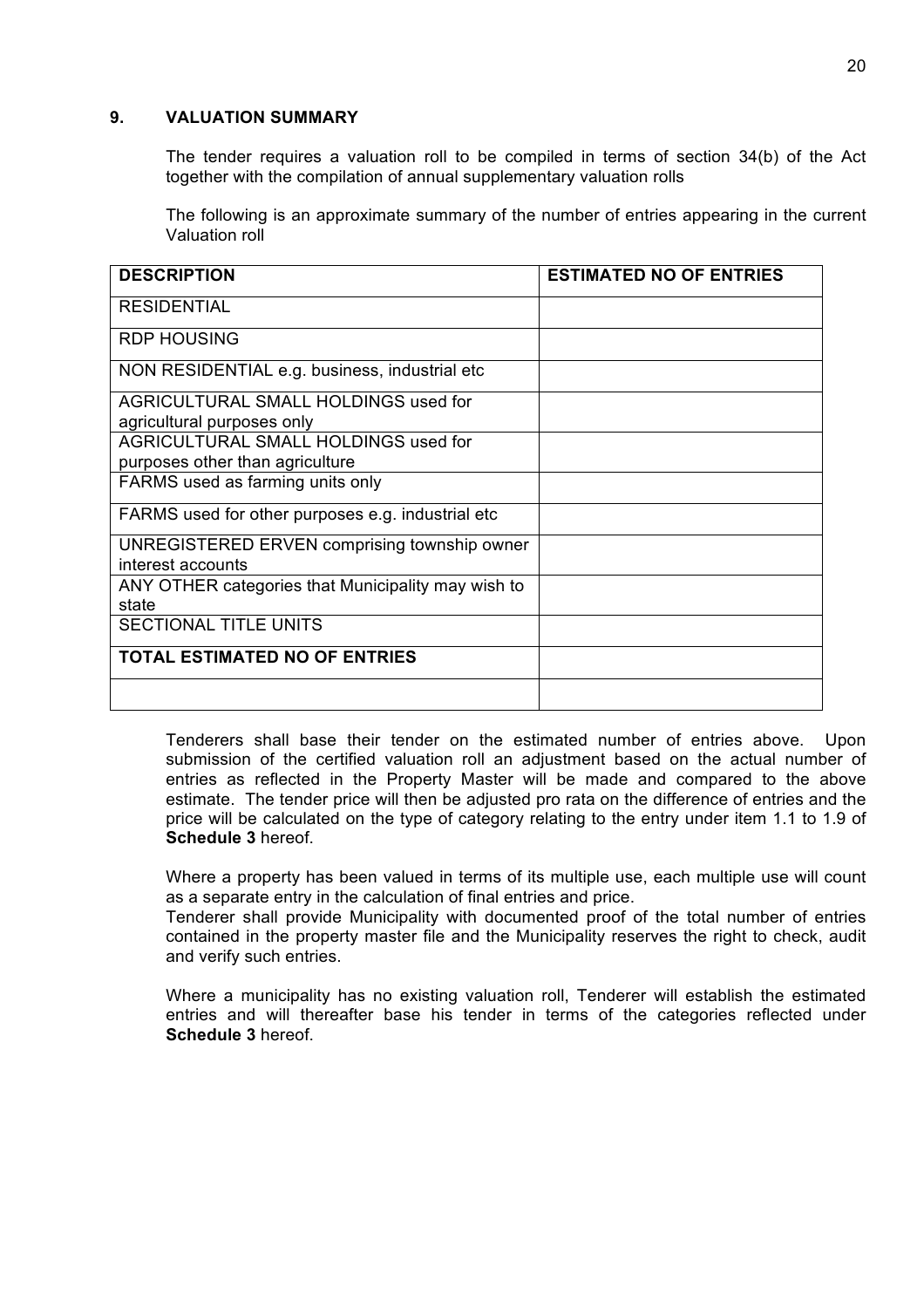#### **10. SUPPLEMENTARY VALUATIONS:**

Supplementary valuation rolls will be compiled on an annual basis for the following periods:

| 1 July | to | 30 June |
|--------|----|---------|
| 1 July | to | 30 June |
| 1 July | to | 30 June |
| 1 July | to | 30 June |

Tenderer will be required to submit a certified supplementary valuation roll by the 15<sup>th</sup> of September of each year.

Supplementary Valuations will be compiled on an ongoing basis as they occur and supplied to Municipality as soon as is reasonably possible. Tenderer will supply the Municipality with a monthly schedule of all supplementary valuations compiled by him and ensure that the property master file is updated continuously as a result of such changes.

Where Tenderer has been appointed to supply GIS services to the Municipality, Tenderer will be obliged to maintain the GIS and reconcile supplementary valuations made with the GIS not less than once per month.

Municipality will require that Tenderer maintains a register of all supplementary valuations in the course of being compiled by Tenderer and such register will contain provision for monthly reporting on all outstanding supplementary valuations and the reasons thereof.

All terms, conditions and references applicable to the compilation of the valuation roll shall be applicable to the compilation of supplementary valuation rolls.

The cost of compiling supplementary valuation rolls and the maintenance thereof shall be based on the fees as set out in **Schedule 3** hereof.

Tenderer shall if required by the municipality as part of the maintenance of the valuation roll, to annually re-inspect and review the valuations relating specifically to properties subjected to sections 9 & 15 of the Act.

### **11. OBJECTIONS**

Tenderer must comply with the provisions of sections 51, 52 & 53 of the Act.

The cost of complying with the objection process is reflected in **Schedule 3.**

At the option of Municipality, Tenderer may be required to follow a valuation objection procedure that will include attendances and procedures at "quasi valuation objection hearings".

Should Municipality so decide, the cost thereof will be reflected in **Schedule 3.**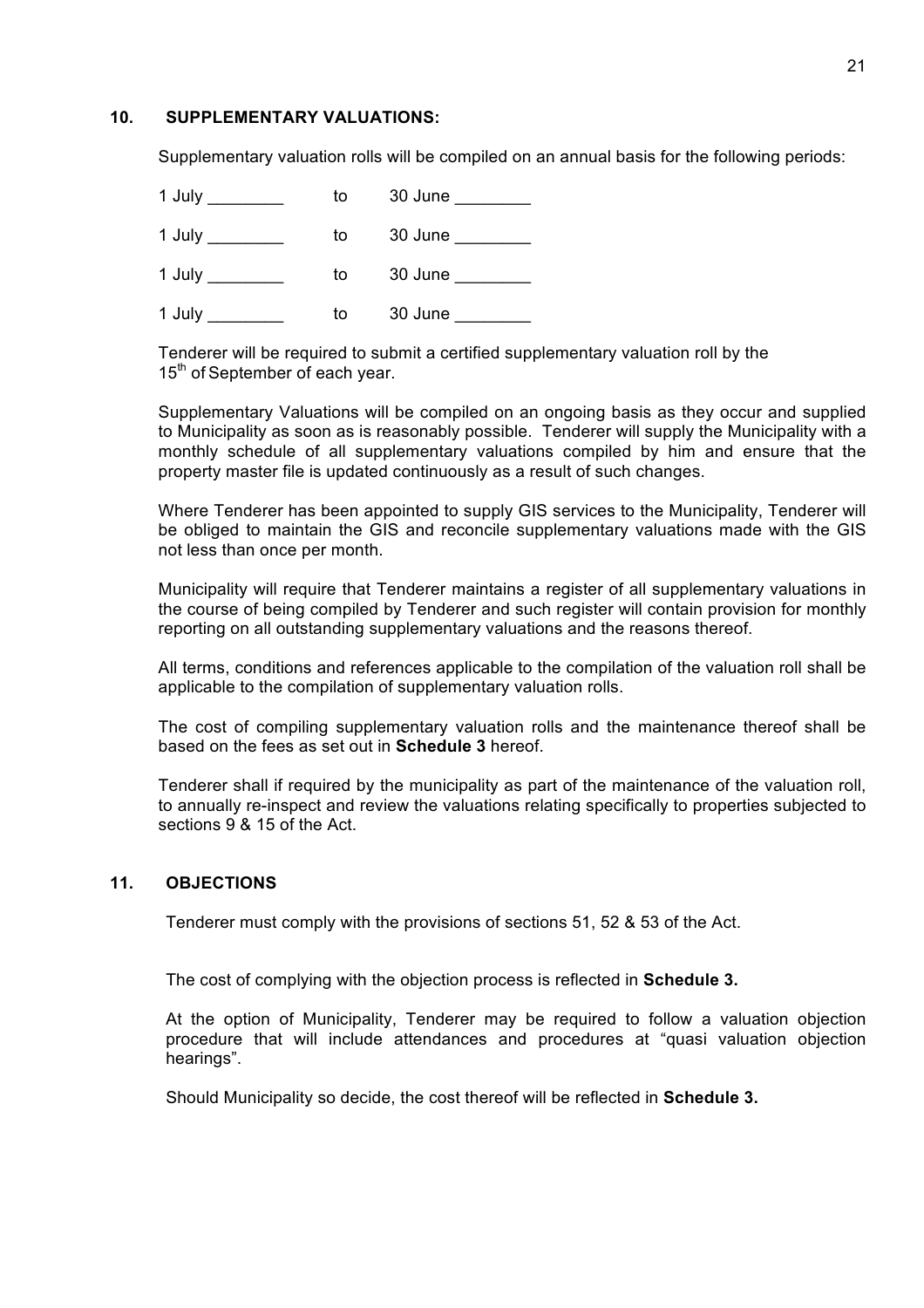#### **12. APPEALS**

The Tenderer must attend all hearings of the valuation appeal board hearings. The costs of attending to the hearings is reflected in **Schedule 3.**

#### **13. DATA COLLECTION AND DATA COLLECTION SYSTEMS**

Tenderer will be fully responsible for the obtainment of all data necessary for Tenderer to compile the Valuation Roll and Supplementary Valuation Rolls.

The data collected by Tenderer must be capable of being checked, audited, verified and monitored.

Municipality will establish or have established whether the standard of data collection is accurate and in accordance with generally accepted valuation standards suggested by either The South African Institute of Valuers, or The South African Council for the Property Valuers Profession and/or any other recognised South African bodies relating to the valuation profession.

If the findings of the Municipality and/or the said described bodies indicate that the standard of data collection is not in accordance with the above standards, the Municipality will give Tenderer 30 days written notice setting out their findings and request Tenderer to rectify such default, failing which Municipality shall be entitled to cancel this tender without further notice.

Tenderer will be given the opportunity to explain to Municipality the differences between the findings of the Municipality relating to data randomly checked by them and data supplied to them by Tenderer. All data collected by Tenderer in no matter what format is the property of Municipality.

The collection of data on behalf of the Municipality is critical and vital in the determination of true and accurate municipal valuations.

Where Tenderer has made use of aerial photography and or satellite imagery utilizes at his discretion and/or supplied by him either voluntarily or on behalf of the Municipality, such aerial photographs and/or satellite imagery will become the data of the Municipality and the Tenderer shall have no lien thereon.

Notwithstanding Section 45(2)(a) of the Act, whereby inspections are optional, Tenderer will be required to adhere to the following minimum data collection requirements:-

The minimum data to be collected for each category of property is as follows:-

#### **13.1 RESIDENTIAL ERVEN AND BUILDINGS**

Extent of Erf Physical address if available Size of dwelling/s, outbuildings and other structures on the property Number of storeys Condition and rating **Quality** Age Special features i.e. swimming pool, walling Adverse features i.e. next to informal settlement, busy road, etc. Topography/slope View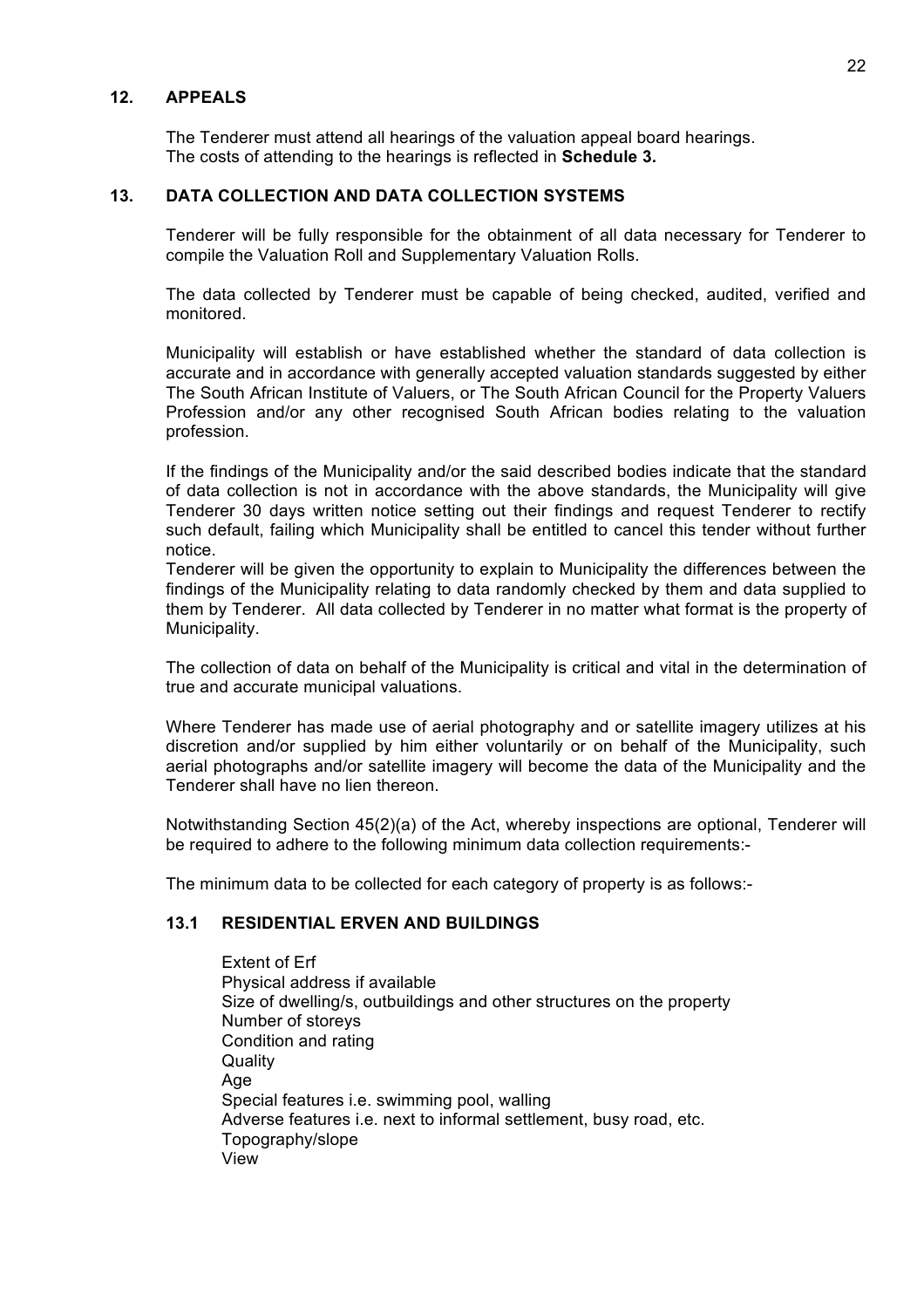#### **13.2 SECTIONAL TITLE RESIDENTIAL SCHEMES**

Name of scheme Registration no of scheme Unit and flat no Exclusive use area Erf no (cross referred) Floor level Unit type i.e. simplex, duplex, etc No of storeys in the scheme Participation quota Owner Sales date Sales price Condition of section Condition of scheme View Adverse features Positive features

#### **13.3 INCOME PRODUCING PROPERTIES**

Size of Erf Street address if available Rentable or usable area Gross building area Description of units i.e. 12 x 1 bedroom flats 6 x ground floor shops Rentals actual and/or estimates provided by agents, tenants, landlords etc Expense ratio to gross income Town planning zoning Actual use Surplus developable land Other income factors e.g. car bays Turnover contribution if available Condition rating Quality of building rating Owner Sales date Sales price Sales capitalization rates and other information obtained from agents, brokers, purchasers etc.

#### **13.4 SPECIALISED PROPERTIES**

Street address if available Schedule reflecting description and use of buildings. Size of all buildings Data relating to specific type of property e.g. number of beds in hospital etc.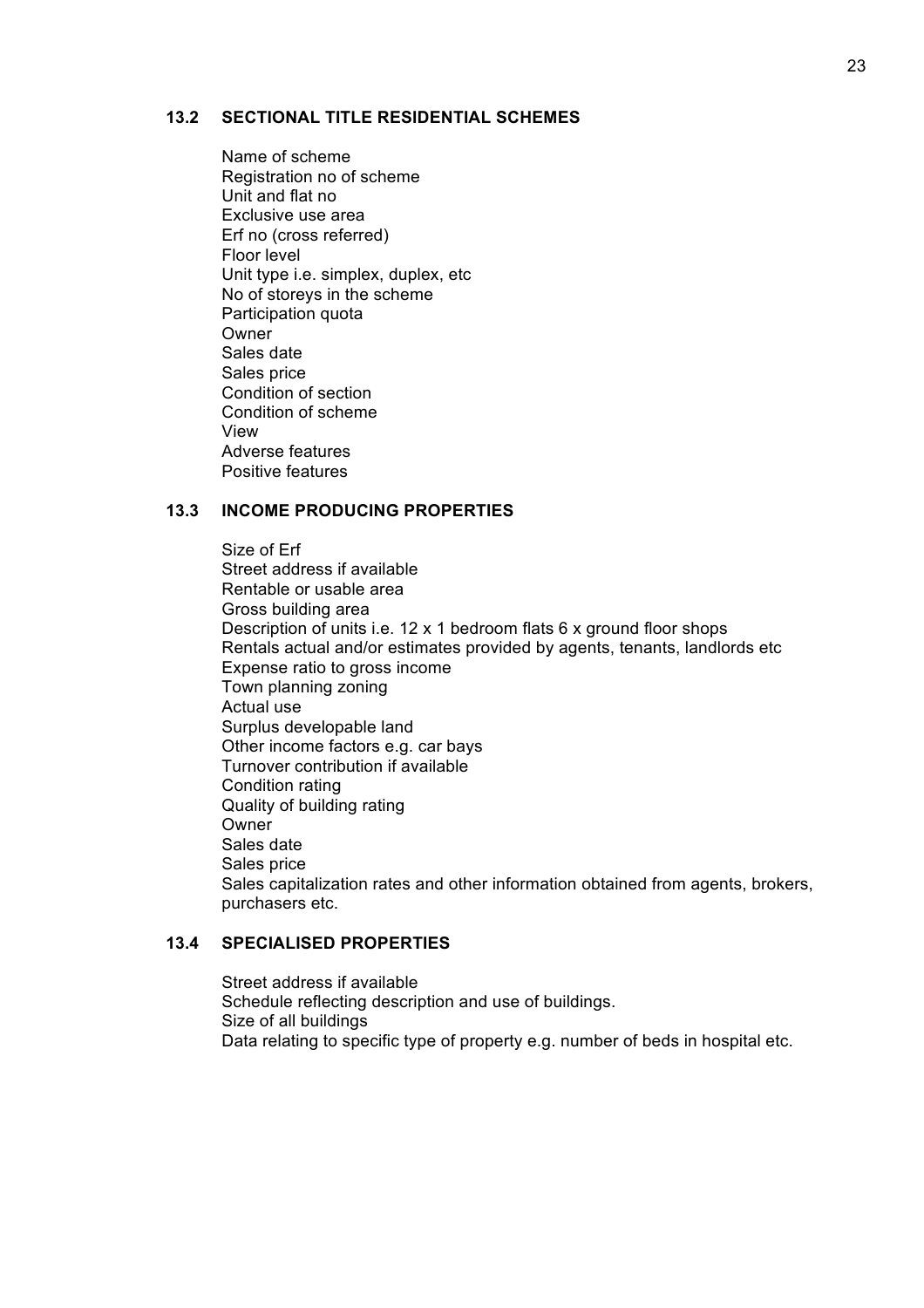#### **13.5 PROPERTIES USED FOR AGRICULTURAL PURPOSES**

Land Size Analysis of land use e.g. Irrigation, dry land, grazing, homestead land etc Description of all buildings including use, condition and functionality. Estimated schedule of building sizes Investigation of land claims, land tenure etc Owner Sales date Sales price

#### **13.6 AGRICULTURAL SMALL HOLDINGS**

Where used as a farming unit 13.5 will apply Where used for other purposes 13.1, 13.3 or 13.4 may have to be followed.

#### **13.7 URBAN VACANT LAND**

Size Address (if available) Topography/slope Soil conditions **Services** View Adverse features Positive features Owner Date of sale Sale price

#### **13.8 GENERAL**

Sales are to be comprehensively inspected and analysed during the compilation and maintenance phase of this tender.

Such analysis is to be fully documented and made available for internal and external monitoring purposes.

In the case of all properties other than agricultural farming units, where aerial photography and/or satellite imagery is not being used a digitised site plan must be submitted.

This requirement will apply to the compilation of the valuation roll as well as the supplementary valuation rolls.

Records relating to rentals, vacancies, expense ratios, capitalization rates, construction costs and any other data that will have a bearing on the influence of market value are to be documented, recorded and analysed on an ongoing basis during the duration of this tender.

Sales are to be recorded and distinguished between vacant and improved sales.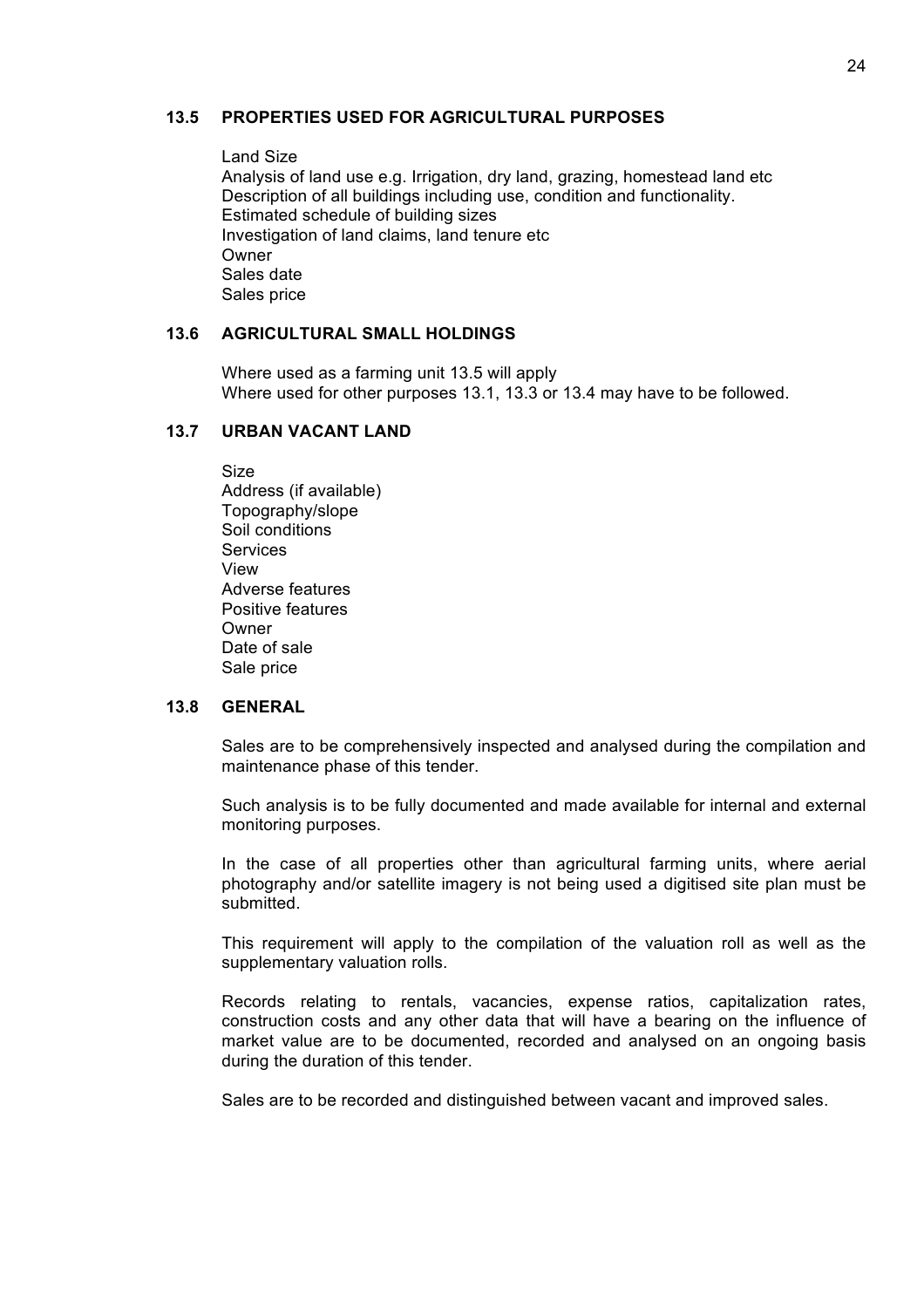Public infrastructure will be valued in terms of guidelines published from time to time.

If building plans are used, they are to be verified and checked against actual buildings erected on the property and the data collected must reflect an "as is" situation found on the site. Categories of properties as well as multiple purpose properties are to be reflected.

Actual use and town planning zonings are to be reflected.

All data collected will be internally monitored, verified and checked by the Municipality on an ongoing basis.

The municipality does not guarantee the accuracy or correctness of any data supplied to Tenderer and it is the responsibility of Tenderer to check and correct any such data supplied.

Tenderers must satisfy themselves in regard to the number of entries both registered and unregistered forming part of the existing Municipal records and reflected under paragraph 9 hereof. The valuation roll must be fully compatible with the billing system of the Municipality. Other data must be capable of being adapted to other systems of the Municipality.

#### **14. INFORMATION AND SERVICES TO BE PROVIDED BY THE MUNICIPALITY AND/OR TENDERER**

#### **14.1 UPON APPOINTMENT, THE MUNICIPALITY WILL PROVIDE TENDERER WITH THE FOLLOWING DATA:**

- 1. Current Valuation Roll (where no valuation roll exists Municipality to specify);
- 2. Copies of all Supplementary Valuation Rolls;
- 3. Available data such as field sheets, valuation records etc.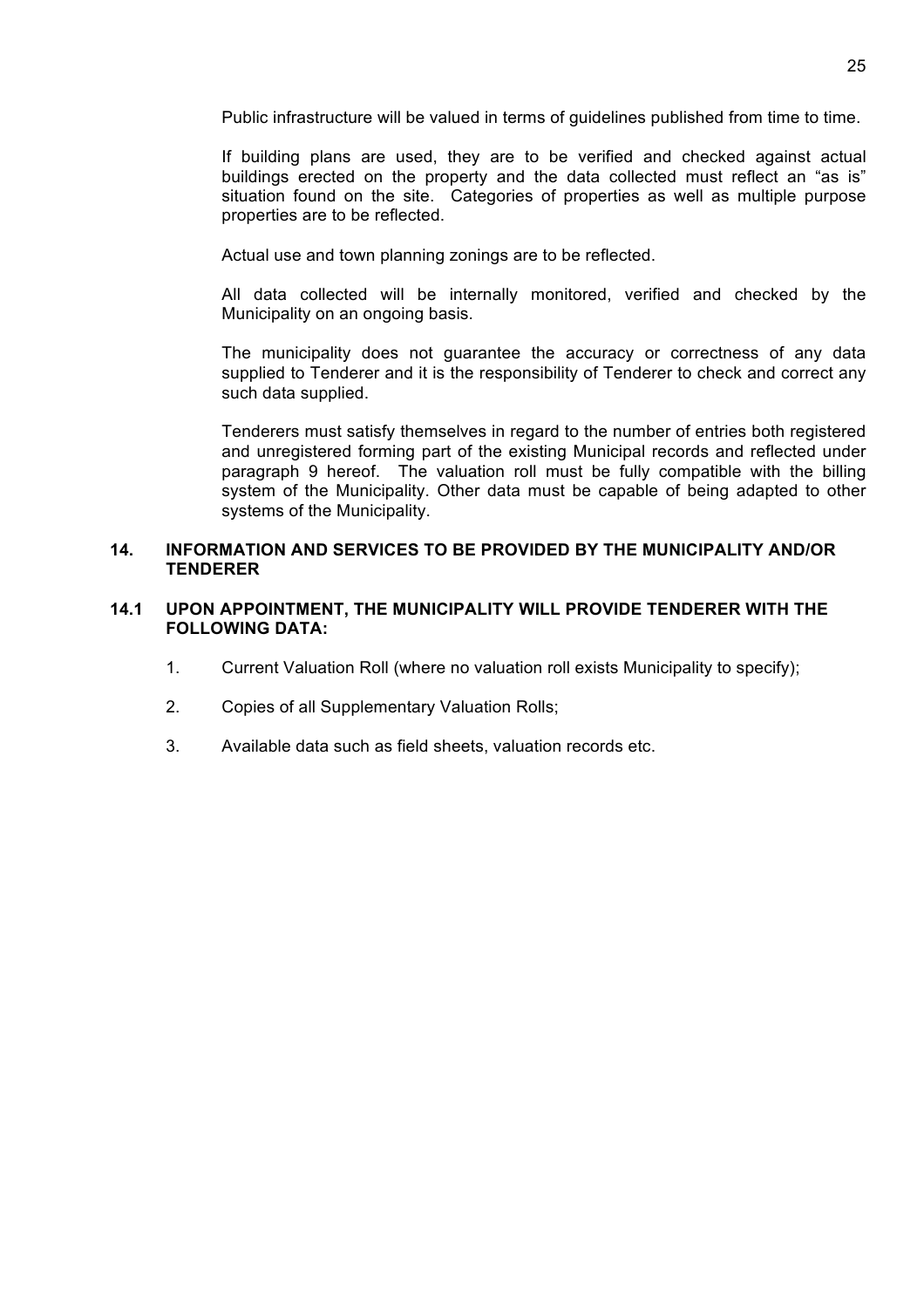# **OPTIONS**

Municipality will specify which of the following data it will make available to Tenderer and what data it requires Tenderer to obtain at their cost **(Indicate with a tick what is applicable)**

|                  | <b>FUNCTION</b>                             | <b>MUNICIPALITY TO</b> | <b>TENDERER TO</b>            |
|------------------|---------------------------------------------|------------------------|-------------------------------|
|                  |                                             | <b>PROVIDE</b>         | <b>PROVIDE/OBTAIN</b>         |
| 1.               | Aerial photographs/satellite imagery        |                        | If Municipality does not      |
|                  |                                             |                        | provide aerials:              |
|                  |                                             |                        | Municipality to state clearly |
|                  |                                             |                        | whether they require          |
|                  |                                             |                        | Tenderer to obtain aerials    |
|                  |                                             |                        | (at the cost of Tenderer)     |
|                  |                                             |                        | or whether Tenderer can       |
|                  |                                             |                        | decide, at his discretion, to |
|                  |                                             |                        | use aerial photography or     |
|                  |                                             |                        | not.                          |
| $\overline{2}$ . | <b>Building plans</b>                       |                        |                               |
| 3.               | Bulk deeds download at commencement         |                        |                               |
|                  | date                                        |                        |                               |
| 4.               | Cadastre                                    |                        |                               |
| 5.               | Copies of all offers received to purchase   |                        |                               |
|                  | and/or lease Municipal properties           |                        |                               |
| 6.               | Copies of all sales/rental agreements       |                        |                               |
|                  | relating to properties sold by Municipality |                        |                               |
|                  | whether registered or not                   |                        |                               |
| 7.               | Copies of all consent use applications      |                        |                               |
|                  | received, approved or declined              |                        |                               |
| 8.               | Copies of all township applications,        |                        |                               |
|                  | rezonings, consolidations, notarial ties    |                        |                               |
|                  | submitted to Municipality                   |                        |                               |
| 9.               | Copies of all approvals and/or rejections   |                        |                               |
|                  | by Municipality of the above                |                        |                               |
| 10.              | Copies of all policy decisions relating to  |                        |                               |
|                  | immovable property within Municipality      |                        |                               |
| 11.              | Copies of water and electricity deposits    |                        |                               |
|                  | relating to properties not previously       |                        |                               |
|                  | connected                                   |                        |                               |

### **14.2 DATA RELATING TO COMPILATION OF THE VALUATION ROLL**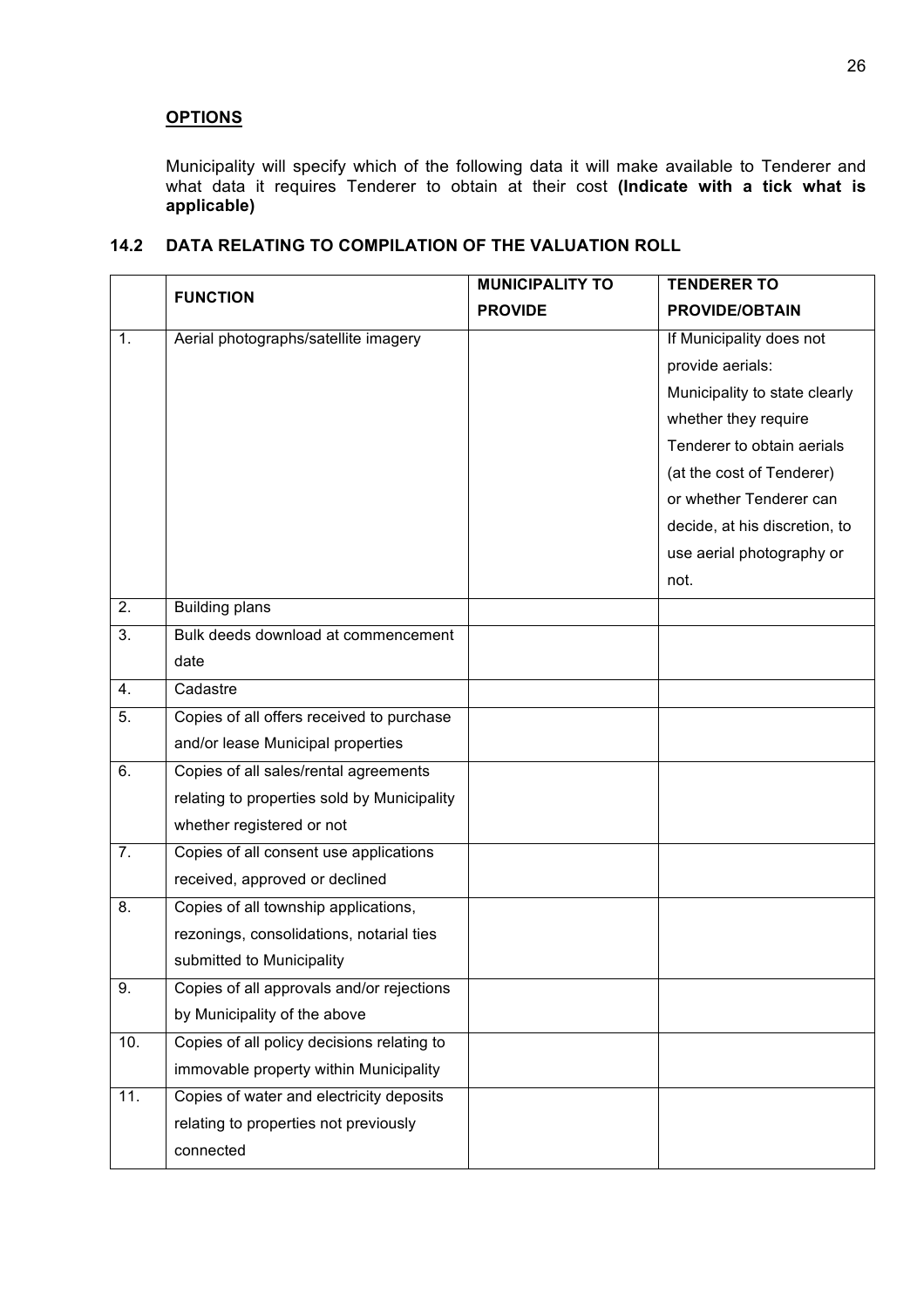|                   | <b>FUNCTION</b>                                                                                                                                                                                 | <b>MUNICIPALITY TO</b> | <b>TENDERER TO</b>    |
|-------------------|-------------------------------------------------------------------------------------------------------------------------------------------------------------------------------------------------|------------------------|-----------------------|
|                   |                                                                                                                                                                                                 | <b>PROVIDE</b>         | <b>PROVIDE/OBTAIN</b> |
| 12.               | Development Plan                                                                                                                                                                                |                        |                       |
| 13.               | Geographic information system                                                                                                                                                                   |                        |                       |
| $\overline{14}$ . | Monthly clearance certificates                                                                                                                                                                  |                        |                       |
| 15.               | Monthly Deeds downloads                                                                                                                                                                         |                        |                       |
| $\overline{16}$ . | Monuments and Heritage buildings                                                                                                                                                                |                        |                       |
|                   | declared from time to time                                                                                                                                                                      |                        |                       |
| 17.               | Occupation Certificates where available                                                                                                                                                         |                        |                       |
| 18.               | Planned roads and other infrastructural                                                                                                                                                         |                        |                       |
|                   | services, i.e. proposed reservoirs, power                                                                                                                                                       |                        |                       |
|                   | lines, sewer mains, water mains, etc.                                                                                                                                                           |                        |                       |
| 19.               | Report of properties affected by                                                                                                                                                                |                        |                       |
|                   | environmental restraints or subjected to                                                                                                                                                        |                        |                       |
|                   | onerous environmental impact                                                                                                                                                                    |                        |                       |
|                   | assessment requirements                                                                                                                                                                         |                        |                       |
| 20.               | Reports on properties that are adversely                                                                                                                                                        |                        |                       |
|                   | affected by adverse soil conditions or                                                                                                                                                          |                        |                       |
|                   | prohibition on development i.e. land                                                                                                                                                            |                        |                       |
|                   | subject to dolomite etc.                                                                                                                                                                        |                        |                       |
| 21.               | Town planning scheme                                                                                                                                                                            |                        |                       |
| 22.               | With each approved subdivision,<br>consolidation and/or Township<br>Proclamation or opening of a Township<br>Register.<br>Copy of Proclamation Notice<br>Amendment scheme<br>Services agreement |                        |                       |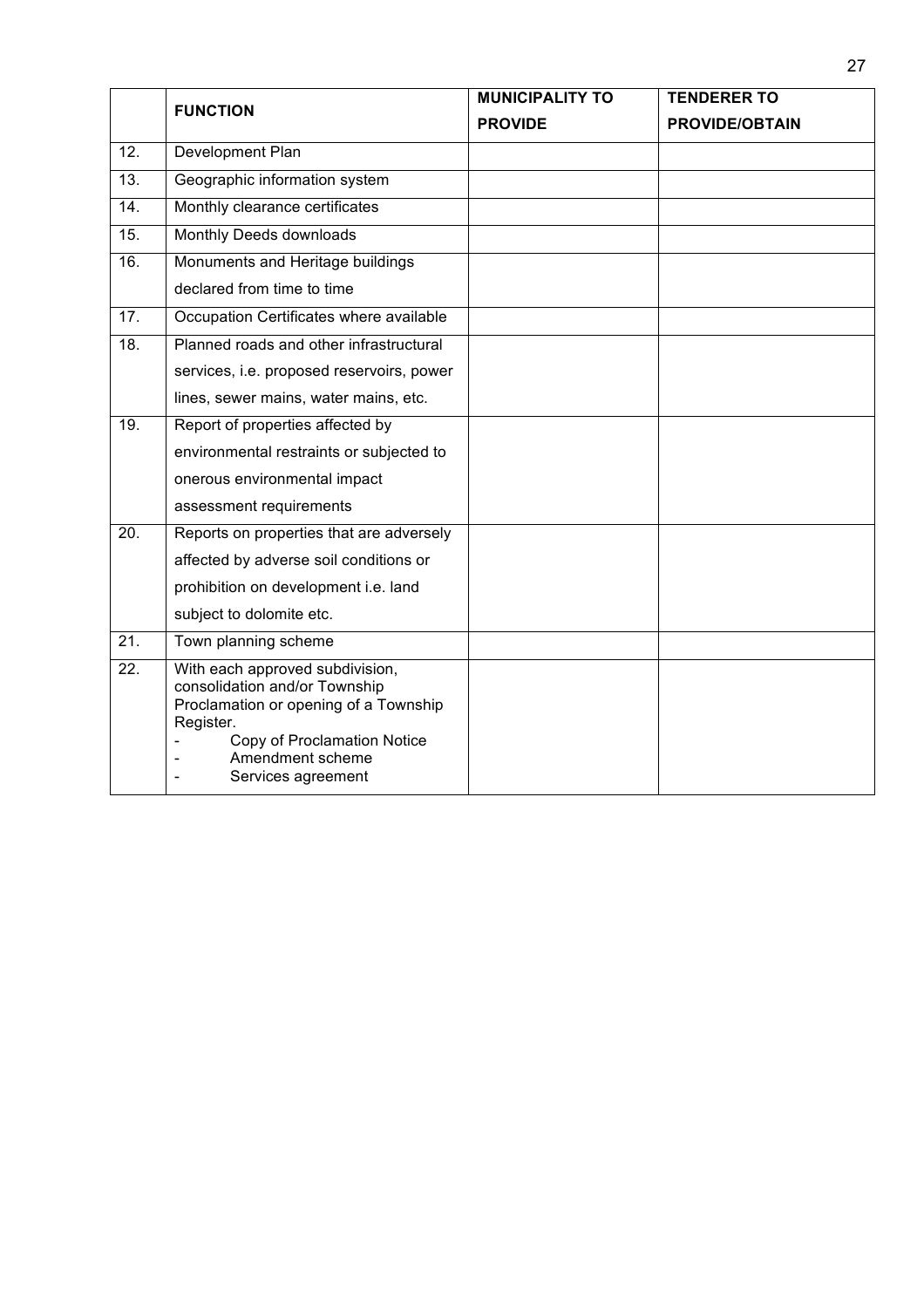### **14.3 SUPPLEMENTARY VALUATION ROLL**

 $\overline{1}$ 

Municipality will specify which of the following data it will make available to Tenderer and what data it requires Tenderer to obtain at their cost **(Indicate with a tick what is what data** it requires Tenderer to obtain at their cost **(Indicate with a tick what is applicable)**

|     | <b>FUNCTION</b>                                | <b>MUNICIPALITY TO</b><br><b>PROVIDE</b> | <b>TENDERER TO</b><br><b>PROVIDE/OBTAIN</b> |
|-----|------------------------------------------------|------------------------------------------|---------------------------------------------|
| 1.  | Aerial photographs/ satellite imagery          |                                          | If Municipality does not                    |
|     |                                                |                                          | provide aerials:                            |
|     |                                                |                                          | Municipality to state                       |
|     |                                                |                                          | clearly whether they                        |
|     |                                                |                                          | require Tenderer to                         |
|     |                                                |                                          | obtain aerials                              |
|     |                                                |                                          | (at the cost of Tenderer)                   |
|     |                                                |                                          | or whether Tenderer can                     |
|     |                                                |                                          | decide, at his discretion,                  |
|     |                                                |                                          | to use aerial photography                   |
|     |                                                |                                          | or not.                                     |
| 2.  | Building plans and schedule of monthly         |                                          |                                             |
|     | completed buildings.                           |                                          |                                             |
| 3.  | Cadastre monthly updates                       |                                          |                                             |
| 4.  | Monthly copies of all offers received to       |                                          |                                             |
|     | purchase and/or lease Municipal properties     |                                          |                                             |
| 5.  | Monthly copies of all sales/rental             |                                          |                                             |
|     | agreements relating to properties sold by      |                                          |                                             |
|     | Municipality whether registered or not         |                                          |                                             |
| 6.  | Monthly copies of all consent use              |                                          |                                             |
|     | applications received, approved or declined    |                                          |                                             |
| 7.  | Monthly copies of all township applications,   |                                          |                                             |
|     | rezonings, consolidations, notarial ties       |                                          |                                             |
|     | submitted to Municipality                      |                                          |                                             |
| 8.  | Monthly copies of all approvals and/or         |                                          |                                             |
|     | rejections by Municipality of the above        |                                          |                                             |
| 9.  | Monthly copies of all policy decisions         |                                          |                                             |
|     | relating to immovable property within          |                                          |                                             |
|     | Municipality                                   |                                          |                                             |
| 10. | Monthly copies of water and electricity        |                                          |                                             |
|     | deposits relating to properties not previously |                                          |                                             |
|     | connected                                      |                                          |                                             |
| 11. | Development Plan and changes thereto           |                                          |                                             |

### **DATA RELATING TO THE COMPILATION OF SUPPLEMENTARY VALUATION ROLLS.**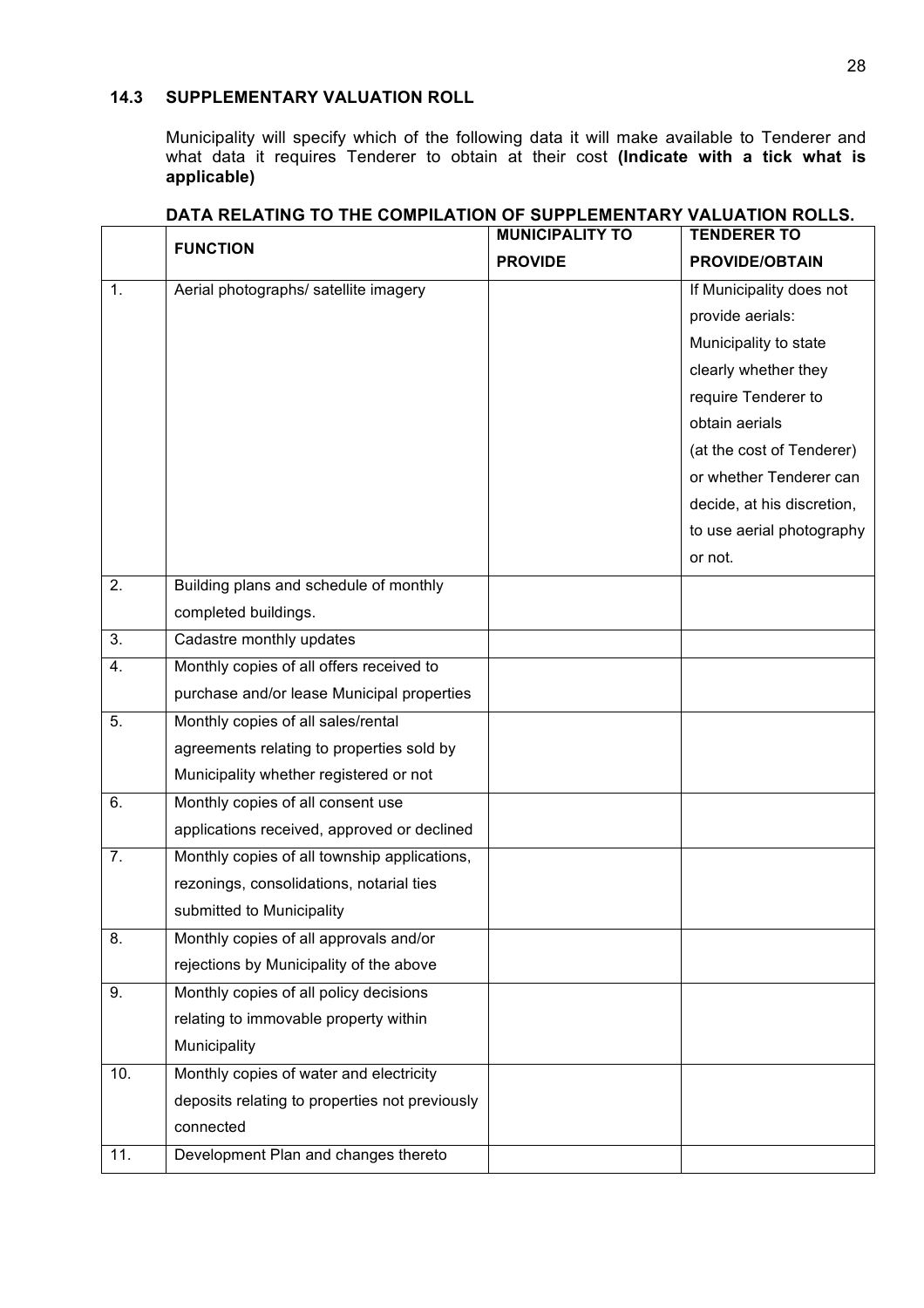|                 |                                                                                                                                                                                              | <b>MUNICIPALITY TO</b> | <b>TENDERER TO</b>    |
|-----------------|----------------------------------------------------------------------------------------------------------------------------------------------------------------------------------------------|------------------------|-----------------------|
| <b>FUNCTION</b> |                                                                                                                                                                                              | <b>PROVIDE</b>         | <b>PROVIDE/OBTAIN</b> |
| 12.             | Geographic information system                                                                                                                                                                |                        |                       |
|                 | Monthly maintenance thereof - if applicable                                                                                                                                                  |                        |                       |
| 13.             | Monthly clearance certificates                                                                                                                                                               |                        |                       |
| 14.             | Monthly Deeds downloads                                                                                                                                                                      |                        |                       |
| 15.             | Monuments and Heritage buildings declared                                                                                                                                                    |                        |                       |
|                 | from time to time                                                                                                                                                                            |                        |                       |
| 16.             | Occupation Certificates where available                                                                                                                                                      |                        |                       |
| 17.             | Planned roads and other infrastructural                                                                                                                                                      |                        |                       |
|                 | services, i.e. proposed reservoirs, power                                                                                                                                                    |                        |                       |
|                 | lines, sewer mains, water mains, etc. -                                                                                                                                                      |                        |                       |
|                 | ongoing basis                                                                                                                                                                                |                        |                       |
| 18.             | Regular report of properties affected by                                                                                                                                                     |                        |                       |
|                 | environmental restraints or subjected to                                                                                                                                                     |                        |                       |
|                 | onerous environmental impact assessment                                                                                                                                                      |                        |                       |
|                 | requirements - ongoing basis                                                                                                                                                                 |                        |                       |
| 19.             | Reports on properties that are adversely                                                                                                                                                     |                        |                       |
|                 | affected by adverse soil conditions or                                                                                                                                                       |                        |                       |
|                 | prohibition on development i.e. land subject                                                                                                                                                 |                        |                       |
|                 | to dolomite etc.                                                                                                                                                                             |                        |                       |
| 20.             | Town planning scheme - updates thereof                                                                                                                                                       |                        |                       |
| 21.             | With each approved subdivision,<br>consolidation and/or Township Proclamation<br>or opening of a Township Register.<br>Copy of Proclamation Notice<br>Amendment scheme<br>Services agreement |                        |                       |
| 22              | Annual inspection and review of section 9 &                                                                                                                                                  |                        |                       |
|                 | 15 properties referred to in the Act                                                                                                                                                         |                        |                       |
| 23              | Monthly diagrams from surveyor general                                                                                                                                                       |                        |                       |
| 24              | Notices appearing in government/provincial                                                                                                                                                   |                        |                       |
|                 | gazettes relating to properties within the                                                                                                                                                   |                        |                       |
|                 | municipality                                                                                                                                                                                 |                        |                       |
| 25              | Annual review of rates policy copy thereof                                                                                                                                                   |                        |                       |

**Note :** Where the Municipality fails to provide the Tenderer with any of the information it undertakes to do so in terms hereof resulting in delays being incurred in the compilation of the supplementary valuations and/or the supplementary valuation rolls,Tenderer will not be held liable for any such delays.Tenderer will however be held fully liable for any delays in the submission of supplementary valuations to the Municipality.

Where the Municipality are not fulfilling their obligations in terms of this paragraph Tenderer will advise the Municipal Manager of such default and request that the default of Municipality be rectified by them.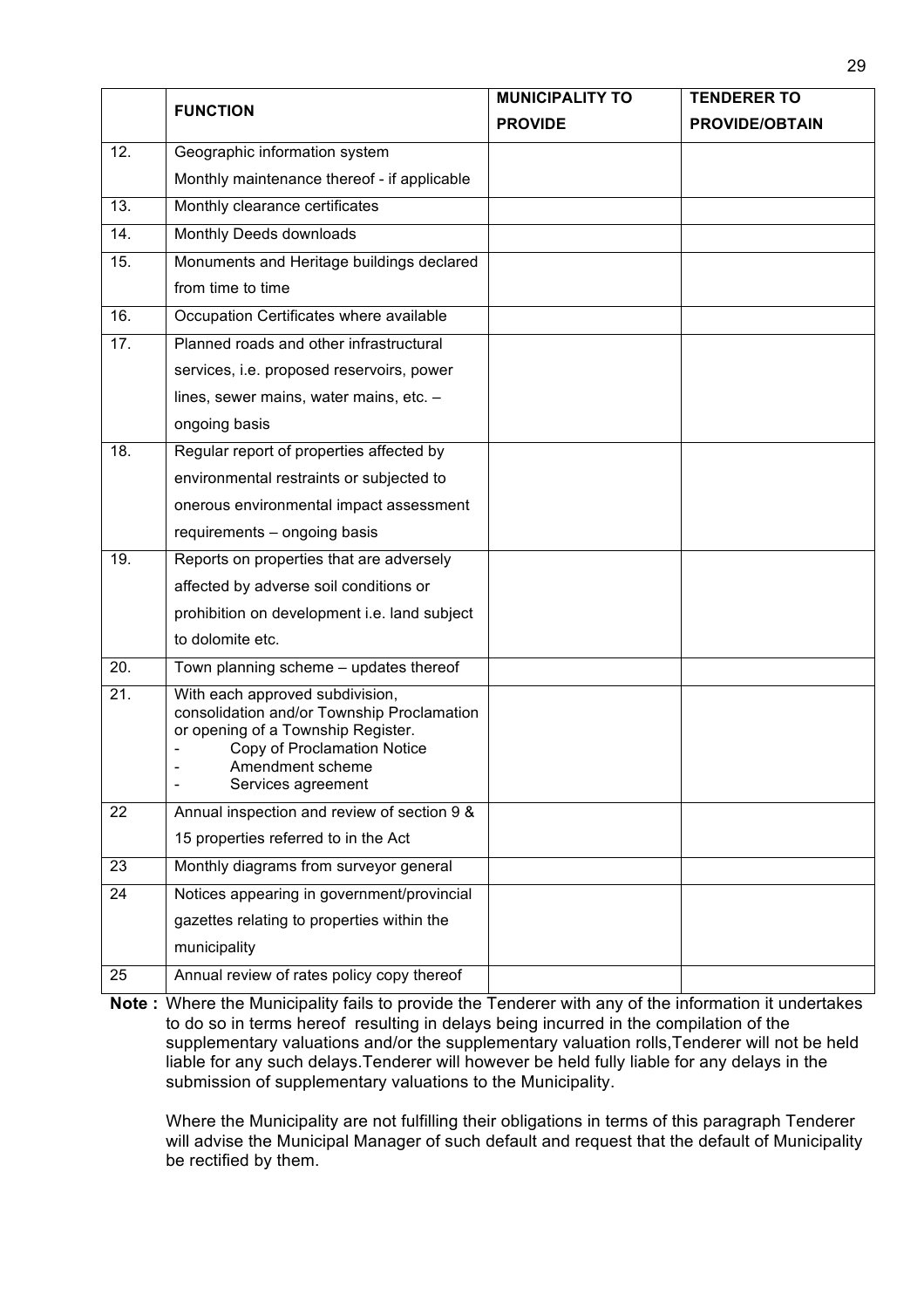#### **15. PRINTING AND BINDING OF ROLLS**

Tenderer shall be responsible for providing …………. copies of the valuation roll, one of which will be certified by him. The valuation rolls shall be printed in A3 or A4 format, back to back and shall be appropriately indexed.

The valuation roll shall be spirally bound and each volume shall be numbered and contain a cover and back page. All pages of the valuation roll shall be consecutively numbered. The printing and binding of the valuation roll shall be for the account of the Tenderer. In addition, Tenderer shall provide the Municipality with an electronic copy of the valuation roll and supplementary rolls in a printable format.

Additional copies of the valuation roll and/or supplementary valuation rolls will be as indicated in **Schedule 3** hereof.

#### **16. VALUATION SYSTEM**

Tenderer shall satisfy Municipality that its valuation system will adequately be capable of not only producing the valuation rolls, but also storing historic data necessary in terms of the Promotion of Access to Information Act, Act 2 of 2000. The minimum, requirements of the Valuation System must be as follows:-

- 16.1 If a mass valuation system is used by Tenderer, the system must be compatible with the valuation system of the Municipality if applicable.
- 16.2 The valuation system must be compatible with the GIS system utilized by the Municipality as well as other management systems that are affected by the valuation process.
- 16.3 The valuation system must be compatible with the billing system of the Municipality
- 16.4 The valuation system must have an audit trail and the system must be able to verify all data that has an influence on values.
- 16.5 It must have adequate securities and controls to ensure that critical valuation data cannot be manipulated or corrupted.
- 16.6 In the case of property data

The valuation system must be able to store changes relating to inter alia;- Land use, zonings, size, sub divisions, consolidations, excisions, notarial ties etc.

Current and previous owners Date of sale and transfer Sales price Title deed numbers **Servitudes Caveats** Type of sale i.e. vacant or improved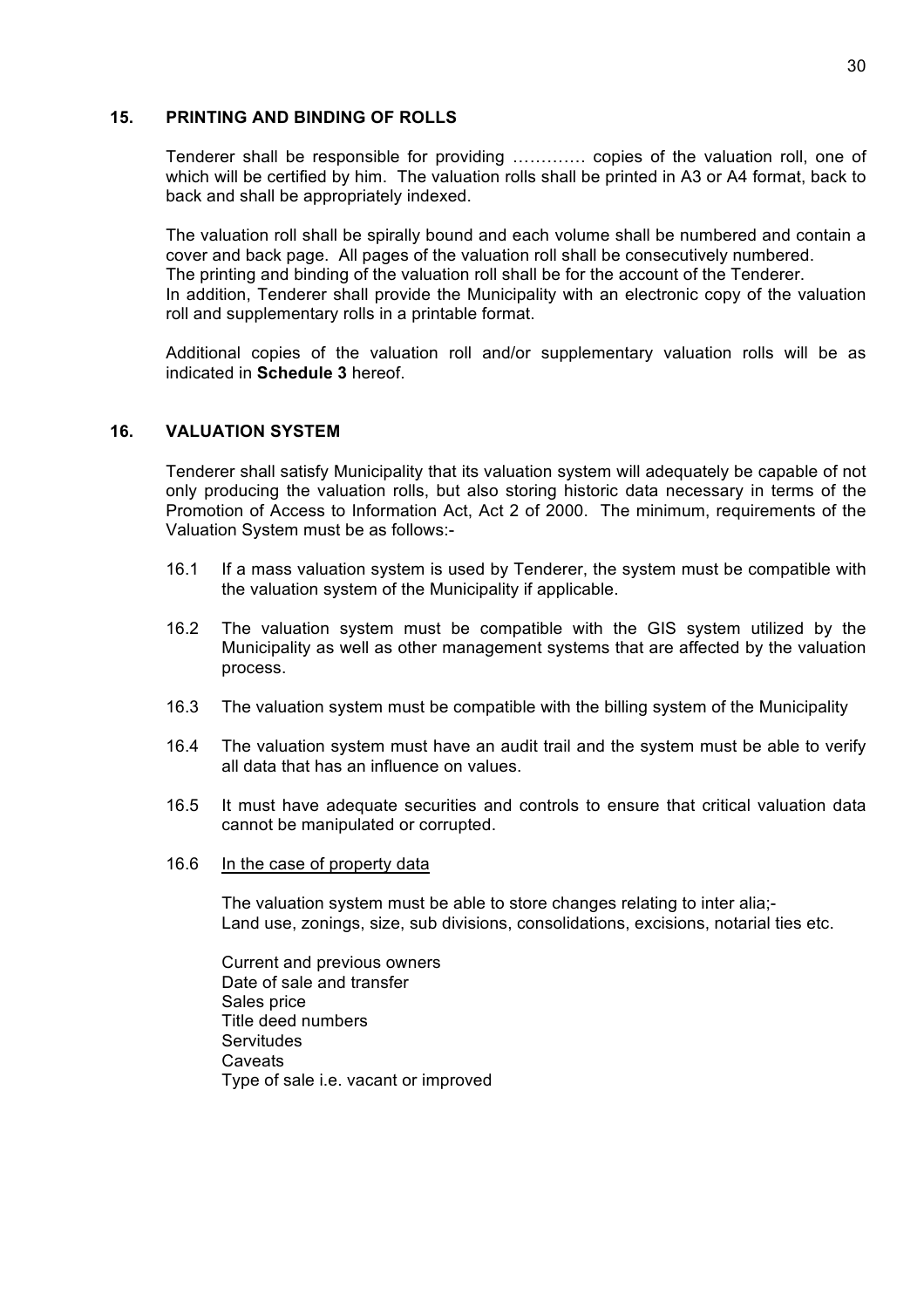#### 16.8 In the case of Valuations

All current and future valuations All changes to valuations to be historically reflected Ability to produce monthly supplementary rolls for auditing and checking purposes

#### 16.9 Objections

The valuation system must be capable of recording objections and appeals and must reflect Name of objector Name of owner Objection number Entry required by objector Decision of valuer Reasons of valuer Decision of appeal board Existing valuations and valuations reflected in the valuation roll Adjustments made by the appeal board Historic records of all objections lodged in terms of the Act against the property from date of commencement and for the full duration hereof.

#### 16.10 Other

The valuation System must be capable of storing inter alia:-

Building plan data where available, site plans, aerial photographs, Gis data, and all other pertinent data on a historic basis. Such data must be capable of being linked to each erf in a way that a full history of all data from date of appointment in terms of this tender, pertaining to that erf can be extracted by reference to that erf.

The valuation system must be capable of extracting all properties that are subject to multiple entries, rebates, reductions or exemptions.

The valuation system must be able to extract properties on a specific owner type i.e. municipal properties, state owned properties as well as categories of properties in terms of the rates policy of the municipality.

The valuation system must also be able to extract vacant properties and other information that the municipality may require for statistical purposes.

The valuation system must be able to download data directly from the deeds offices as well as recording and linking properties from various databases with the property key number of the Surveyor General.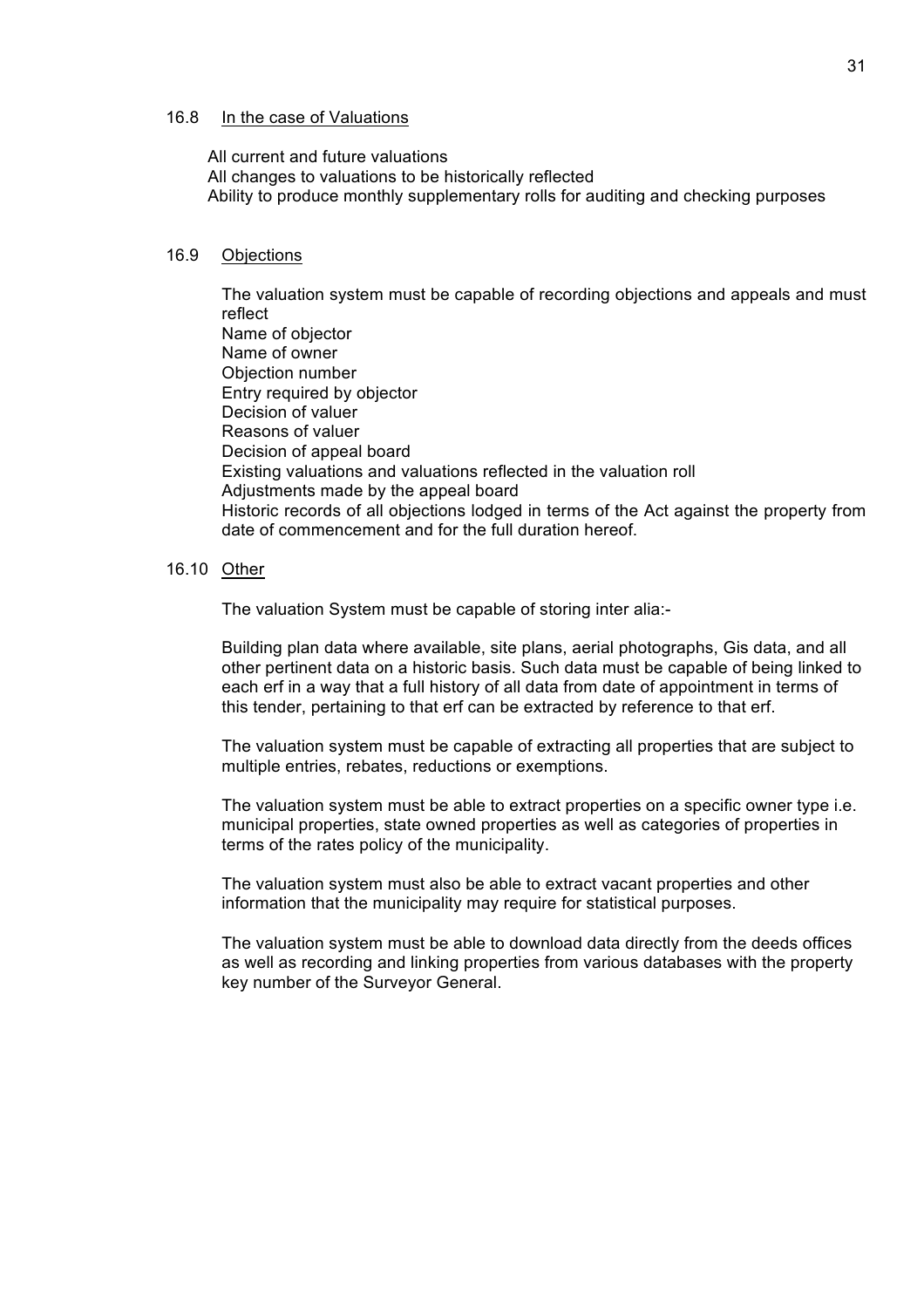### **17.1 DATA BACK UP AND DISASTER RECOVERY PLAN**

All data collected by Tenderer is the property of the Municipality.

Tenderer will be required at all times to fully protect such data against theft, data corruption, data espionage and data loss.

The maintenance and protection of data on behalf of Municipality is critical and vital.

Tenderer will ensure that all data protected and backed up is capable of being restored and reinstalled into the valuation system of either Municipality or Tenderer in less than seven working days from date of data disaster.

Where Tenderer utilizes data collection methods such as aerial photographs, electronic measurements, GIS etc such data will also have to be fully protected and capable of restoration in the event of a data disaster. All such data will be made available to municipality in a format specified by municipality.

Municipality reserves the right to appoint either its own officials to assess the data protection and disaster recovery procedure or appoint independent specialists to evaluate and consider the merits and adequacy of the plan as set out under **Schedule 4** hereof.

Tenderer will comply with the following minimum requirements for data protection and data recovery:

- Tenderer will ensure that all data collected manually on paper be scanned into PDF document 'read only' format.
- Tenderer shall keep an original copy of the document in conjunction with the document in electronic PDF format stored on magnetic based media.
- Tenderer shall enforce all other static documents formats are set as read only and set the relative permissions on GIS and all third party data.
- All data stored on any magnetic based media shall be hosted by an operating system capable of setting security permissions down to the individual file level.
- Tenderer will ensure that all scanned documents attributes stored on magnetic based media are filled in accurately and to the requirements requested by the municipality.
- Tenderer will ensure that all servers hosting the documents referred to in this paragraph and schedule be protected and accessed at server level by the Tenderers appointed network administrator/s only.
- Tenderer will ensure strong password protection at the administrator level on the servers referred to in this section.
- Tenderers will ensure that data which is available to the public and not of a confidential nature is in 'read only format' and the original data or documents cannot be altered in any form whatsoever, whilst hosted on the Tenderer's infrastructure or appointed third party service providers infrastructure.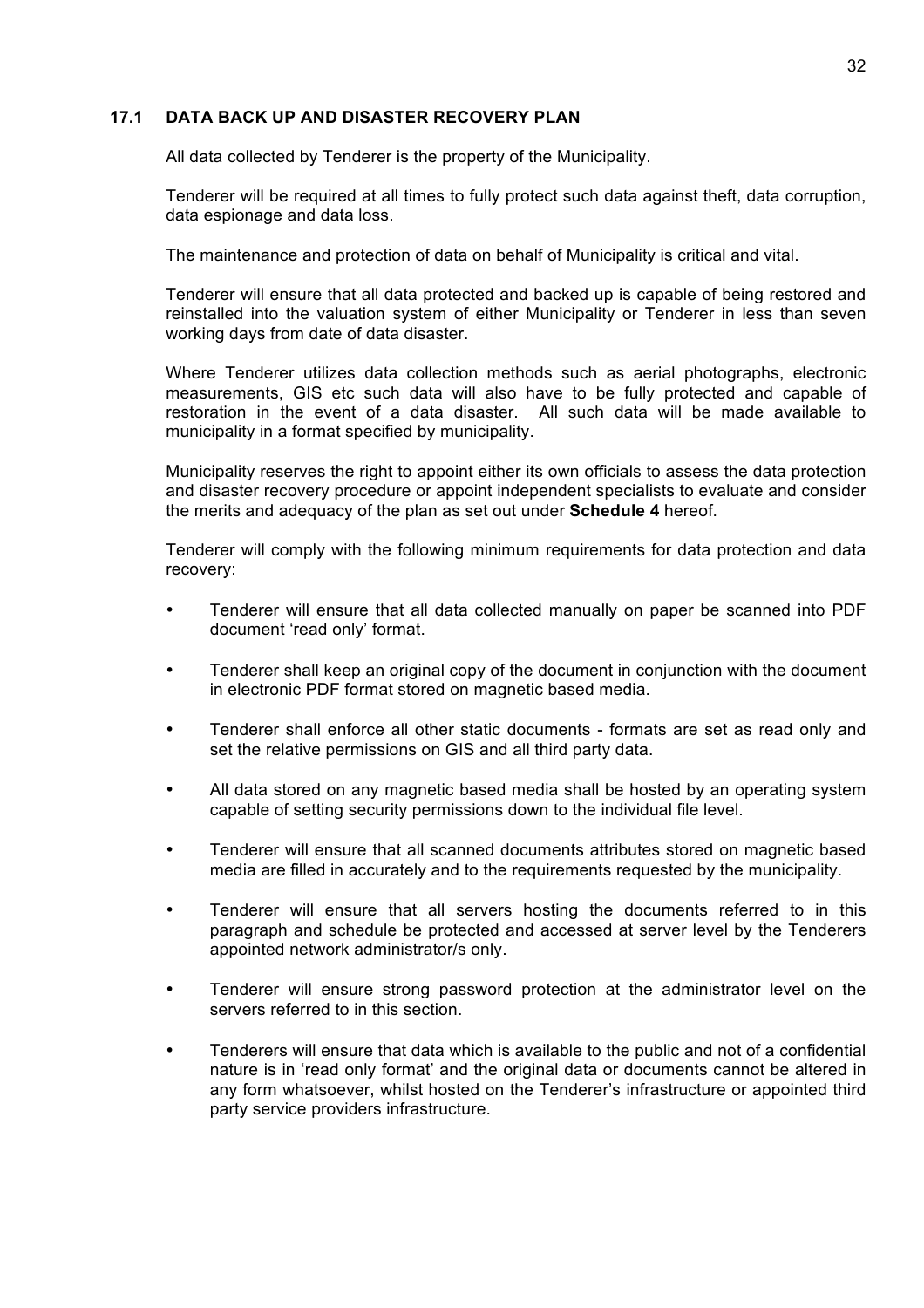- Tenderer will ensure that all metadata stored in custom designed relational database systems, cannot be altered once entered into the database and must be protected by the maximum levels of protection recommended by the manufacturers and as set out in this schedule.
- Tenderer may make use of approved 'open source' software products available on the market, to build proprietary systems, provided prior approval is obtained from the municipality in writing.
- All data output from a relational database system will be provided and made available in an approved format to municipality.
- Tenderer will ensure that all data is backed up on a daily basis and verified.
- Tenderer will ensure that 2 sets of media be created and used for backup purposes each set will be used and alternated on a separate weekly basis.
- Tenderer will create a fortnightly backup independent of the weekly backups, to be stored off site from the next business day when the backup is completed.
- Tenderer will ensure that a monthly backup be enforced on the last business day of the month, this backup set will be removed the next business day and stored off site in a secure facility.
- Tenderer will ensure that this backup cycle be enforced for the duration of the tender.
- Tenderer will adhere to and implement the backup software vendors 'best practice' specifications.
- Tenderer will adhere to and comply with the backup hardware manufacturers specifications.
- Tenderer will ensure that all backup hardware is serviced regularly; service intervals shall not exceed a period of 120 days between intervals.

Municipality may review and amend this requirement at any time to keep pace with changes in technology and equipment.

Municipality reserves the right to authorise and appoint a third party consultant, to check and monitor the data protection methods of Tenderer during the duration of this tender.

Tenderer shall ensure that the data protection policy implemented by Tenderer is within the specifications and requirements of the Municipality for the full period of this tender.

In the absence of a data protection policy, annexed to this tender the following minimum data collection specifications will apply to the appointed Tenderer/s.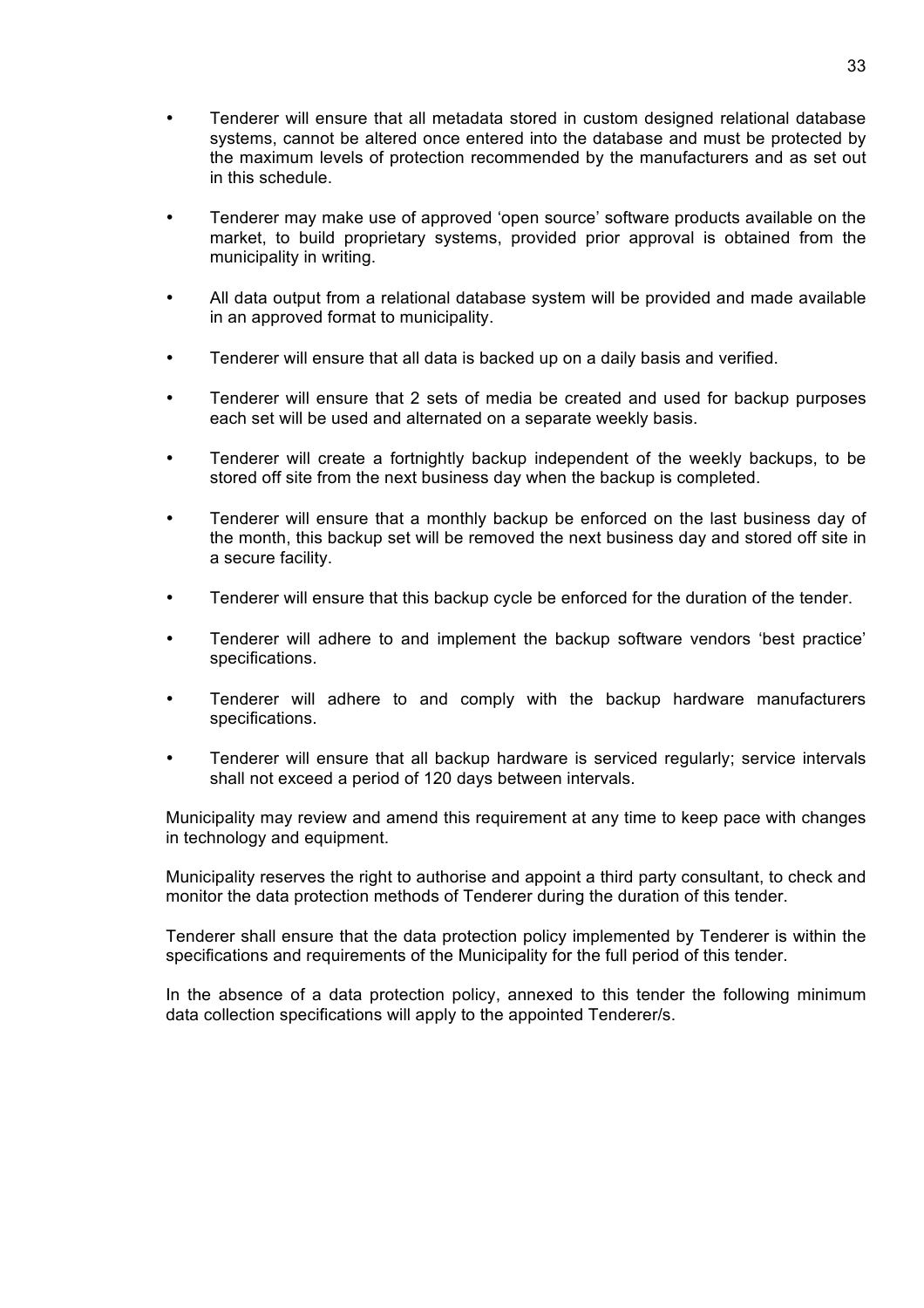#### **17.2 DATA TRANSFER**

Bulk data transfer shall be made available to municipality in a format specified by municipality.

Tenderer will ensure that a minimum of LTO 2 Tape Backup technology or equivalent is utilised on a daily basis.

Municipality may request these tapes/media from time to time to verify and ensure data integrity.

Tenderer may utilise optical based media technology for archiving purposes.

Tenderer may utilise optical based media technology for data presentation.

Tenderer will ensure that all optical based media be 'read only'.

Tenderer will ensure secure site protocols are enforced for all website/internet available data.

Tenderer will ensure that all data collected be transferred to municipality on a minimum of a fortnightly basis.

#### **17.3 GENERAL**

Tenderer will ensure that he fully acquaints himself with the amount of data to be stored and what data needs to be protected and satisfies the Municipality or its duly appointed consultant that the Tenderer has an adequate Computer System to fully comply with the needs of paragraph 17 hereof as well as any other computer needs of the Tender.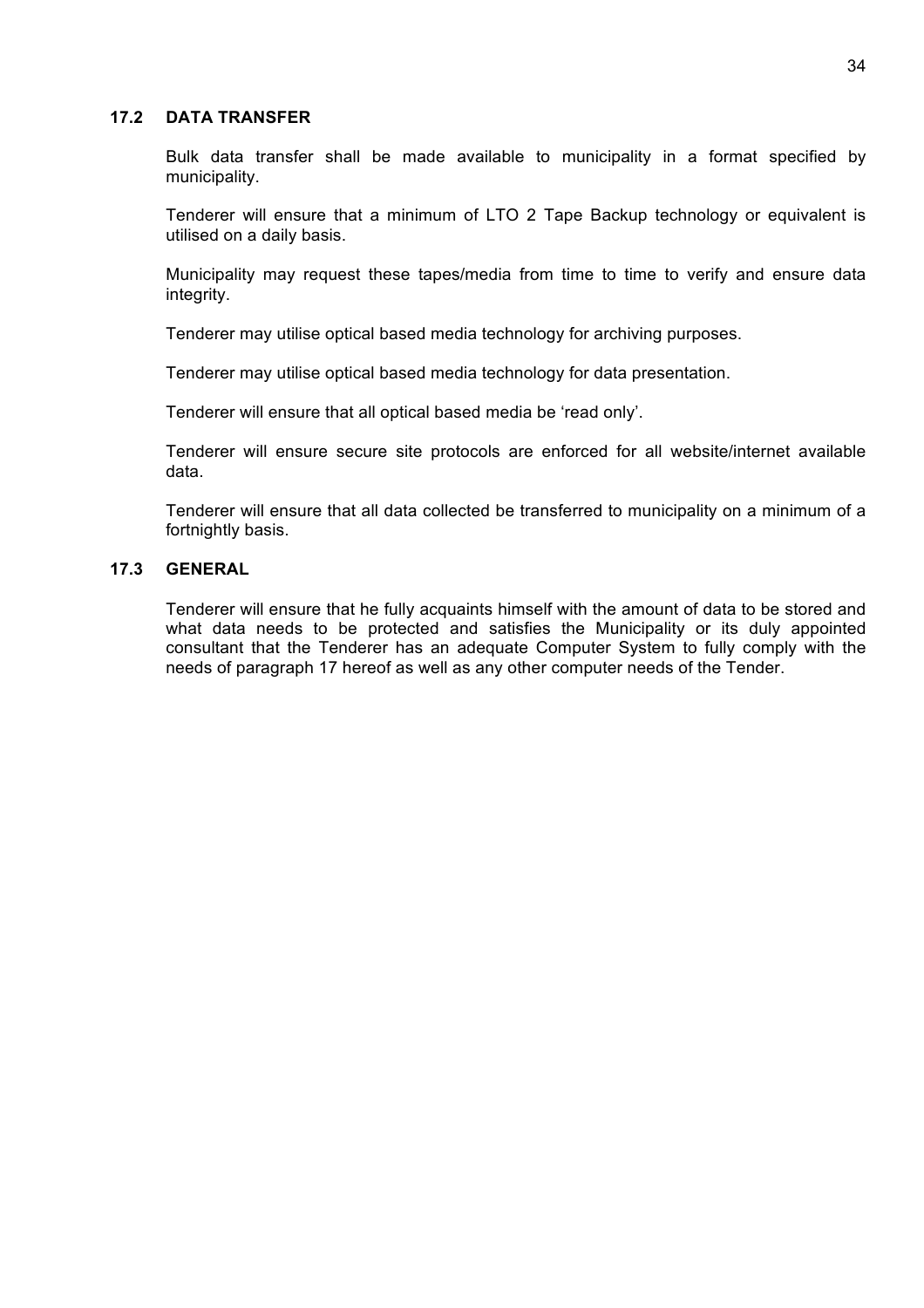# **18. KEY TASK FUNCTIONS**

Tenderers will be required to follow the stages set out below and adhere to the following deadlines;

|                           |                                                                                                                                                                                                                                                                                                              |                                | <b>Guide line periods</b>              |                                         |                                                                                                                                                                                                                                                                                                                                 |
|---------------------------|--------------------------------------------------------------------------------------------------------------------------------------------------------------------------------------------------------------------------------------------------------------------------------------------------------------|--------------------------------|----------------------------------------|-----------------------------------------|---------------------------------------------------------------------------------------------------------------------------------------------------------------------------------------------------------------------------------------------------------------------------------------------------------------------------------|
| <b>STAGE</b>              | <b>DESCRIPTION</b>                                                                                                                                                                                                                                                                                           | <b>DEADLINE</b><br><b>DATE</b> | <b>Type A</b><br>large<br>municipality | <b>Type B</b><br>medium<br>municipality | <b>Type C</b><br>small<br>municipality                                                                                                                                                                                                                                                                                          |
| $\mathbf{1}$              | Initial Data collection,<br>deeds down load, existing<br>valuation roll download,<br>establishment of master<br>file, comparison between<br>newly created property<br>master and existing<br>Municipal valuation<br>records or where no<br>existing valuation roll<br>exists creation of property<br>master. |                                | 6-8 months                             | 3-4 months                              | $2-4$ months                                                                                                                                                                                                                                                                                                                    |
| $\overline{2}$            | Obtaining of new data<br>necessary to compile<br>valuations:-<br>Including inspections,<br>data capture, sales,<br>measurements, rentals,<br>expense ratios etc                                                                                                                                              |                                | 12-18 months                           | 8-12 months                             | 4-6 months                                                                                                                                                                                                                                                                                                                      |
| $\ensuremath{\mathsf{3}}$ | Compiling of valuations                                                                                                                                                                                                                                                                                      |                                | 6 months                               | 4 months                                | 2-3 months                                                                                                                                                                                                                                                                                                                      |
| $\overline{\mathbf{A}}$   | Internal monitoring of<br>valuations including<br>accuracy of data, review<br>of sales and valuations<br>between date of<br>commencement and date<br>of valuation                                                                                                                                            |                                | 2-3 months                             | 1-2 months                              | 1 month                                                                                                                                                                                                                                                                                                                         |
| $5*$<br>6.                | Submission of draft roll<br>Corrections and                                                                                                                                                                                                                                                                  | 1-2 months                     | 1 month                                | 2-4 weeks                               | Municipality<br>may at their<br>option require a<br>draft roll to<br>assist in the<br>determination<br>of their tariffs or<br>to internally<br>monitor the<br>standard of the<br>valuation roll. If<br>required they<br>may require<br>Tenderer to<br>correct the draft<br>roll prior to<br>submission of<br>the certified roll |
|                           | submission of certified roll<br>and reconciliation<br>between property master<br>file and existing valuation<br>records of the<br>municipality                                                                                                                                                               |                                |                                        |                                         |                                                                                                                                                                                                                                                                                                                                 |
| 7.1                       | Objections process as per<br>Act                                                                                                                                                                                                                                                                             |                                |                                        |                                         |                                                                                                                                                                                                                                                                                                                                 |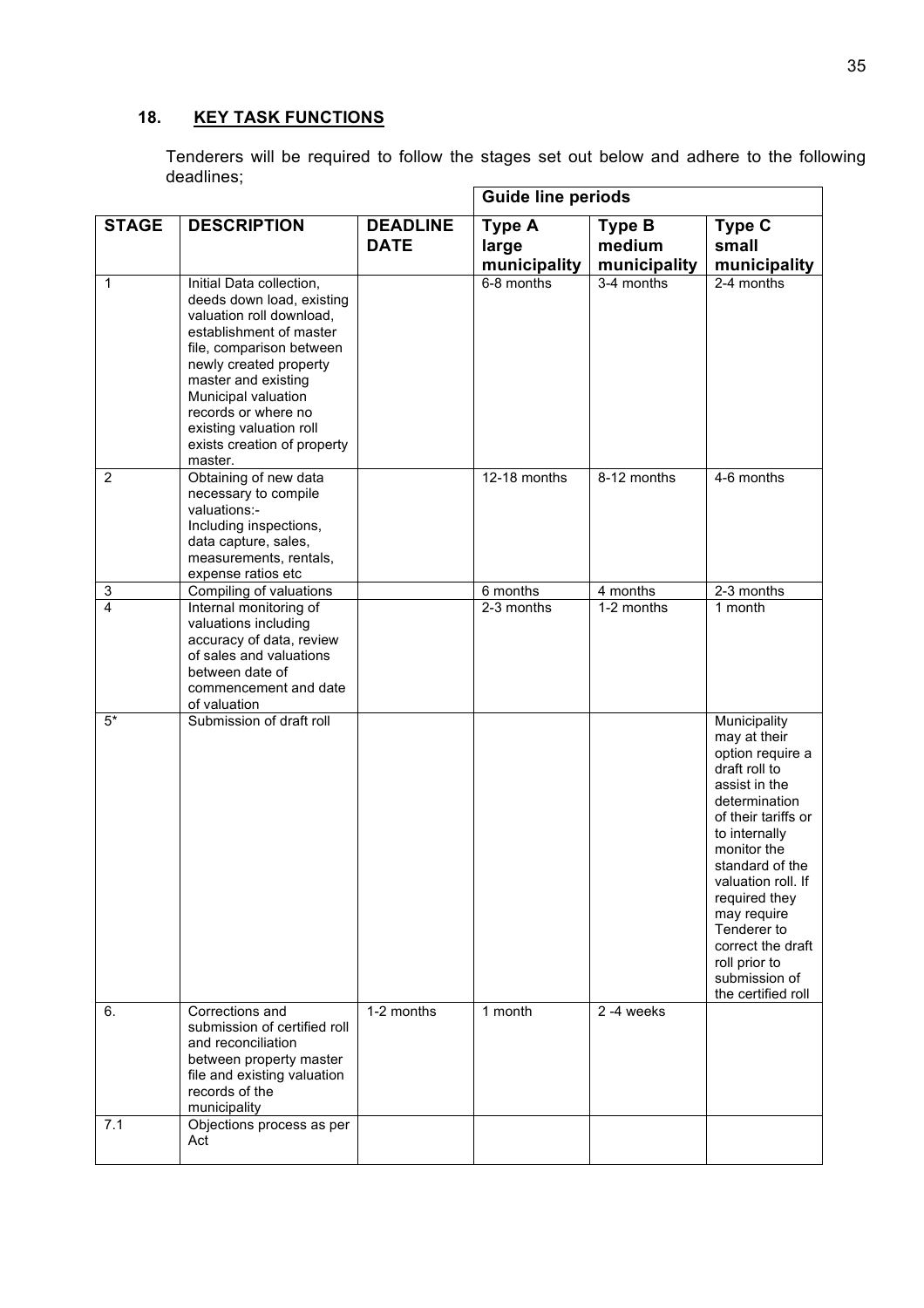|              |                                                  |                                | <b>Guide line periods</b>              |                                         |                                        |
|--------------|--------------------------------------------------|--------------------------------|----------------------------------------|-----------------------------------------|----------------------------------------|
| <b>STAGE</b> | <b>DESCRIPTION</b>                               | <b>DEADLINE</b><br><b>DATE</b> | <b>Type A</b><br>large<br>municipality | <b>Type B</b><br>medium<br>municipality | <b>Type C</b><br>small<br>municipality |
| $7.2*$       | "quasi valuation court<br>procedure" if required |                                |                                        |                                         |                                        |
| - 8          | Valuation appeal board<br>hearing                |                                |                                        |                                         |                                        |
| $9*$         | Attending to all valuation<br>enguiries          |                                |                                        |                                         |                                        |

\* Note These items are optional and may not be required by municipality. If Municipality requires any of the above options they must indicate under this paragraph.

#### **19. GUIDELINES OF WHAT IS REQUIRED IN EACH STAGE:**

Accurate data collection is critical during the duration of the entire contract. Tenderers will have to ensure that data collected can be monitored by Municipality and verified. Critical data that has a direct effect on valuations i.e. size, zoning, values etc must be able to be fully audited by way of an acceptable audit trail.

Failure to meet the deadlines will result in a cumulative knock-on effect with regard to the submission of the certified roll and subsequent rendering of Municipal rates and taxes accounts.

Failure to meet the deadlines in regard to the submissions of draft and certified valuation rolls will result in delays in the finalisation of the annual rates policy, which will ultimately affect the determination of the rates structure of the municipality

Although stages may overlap each other it is critical that each stage be completed within the prescribed deadlines. Deadlines may only be changed with the written approval of the Municipality.

Payments will be effected on a pro-rata basis payable either at the end of a stage or in progressive performance related payments during a stage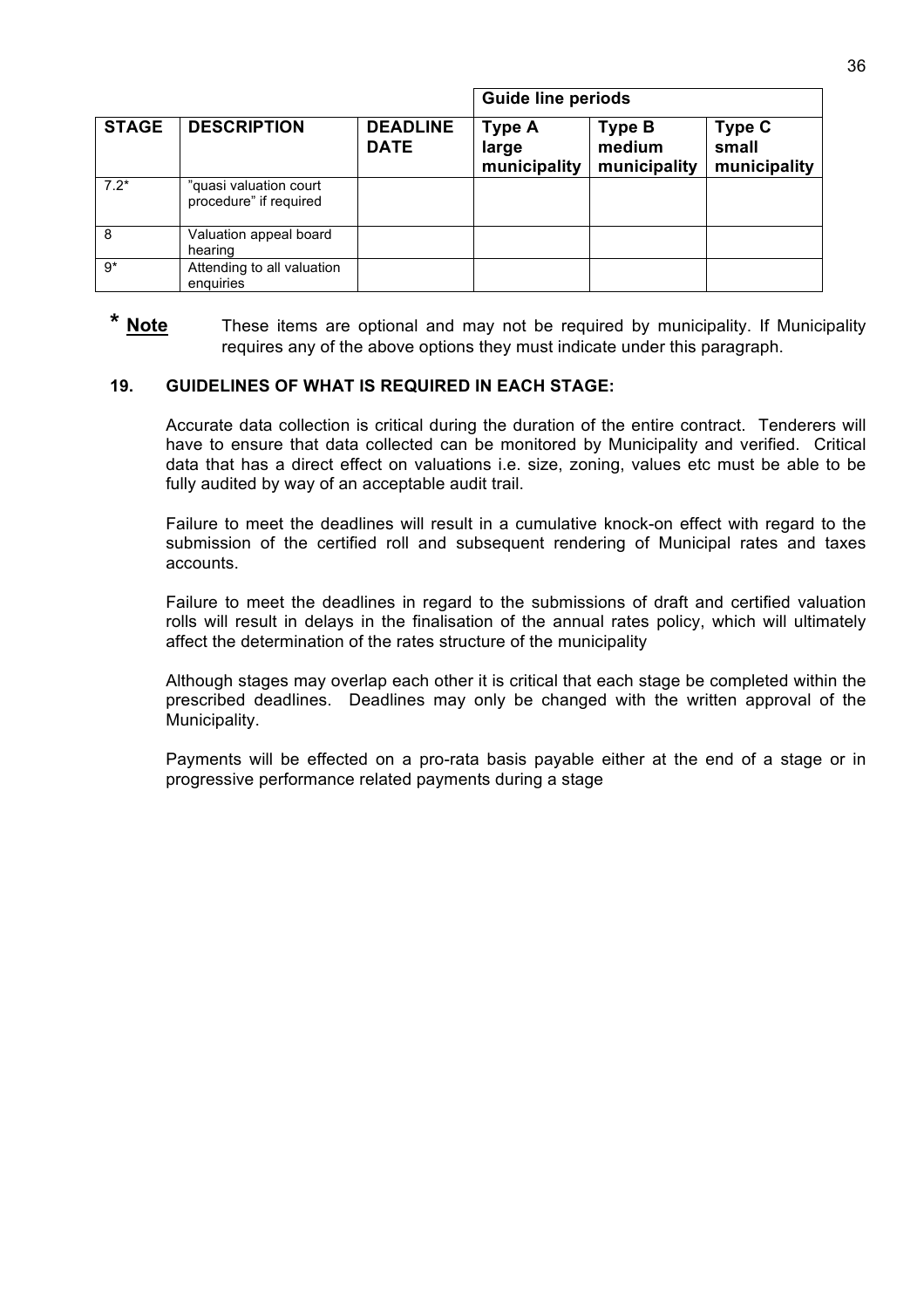### **20. MINIMUM REQUIREMENTS PER STAGE:**

#### **Stage 1: DOCUMENTATION**

Obtain the following:

- Copy of current valuation roll (if compiled)
- All supplementary valuation rolls
- Cadastre information
- Aerial photographs if supplied by municipality

Bulk Deeds download.

Download all data onto Tenderers valuation system and create property master.

Compare cadastre with the deeds download and existing Municipal Valuation Roll.

Download other data in terms of section 48(2).

Order aerial photographs if not supplied by Municipality.

### **Stage 2: DATA COLLECTION:**

Includes: -

Inspections, measurements, sales, field sheets, data capture forms, updating of historic sales, obtaining relevant data applicable to specific property types, i.e. rentals, turnover, yields, etc.

Use of aerial photographs for identification and/or electronic measurement.

#### **Stage 3: VALUATION COMPILATION:**

Analysis of all data and compiling of draft valuations.

#### **Stage 4: MONITORING OF VALUATIONS:**

Internal quality control to be conducted by Tenderer and measured against current sales and other relevant market data.

Basis on which the initial roll has been internally monitored must be made available to the Municipality or its appointed monitors.

The initial roll after internal monitoring must be amended and/or corrected if necessary.

This includes cross boundary monitoring within the Municipal area if applicable.

#### **Stage 5: SUBMISSION OF DRAFT ROLL:**

Draft roll to be submitted and internally checked and/or monitored by the Municipality at their sole discretion.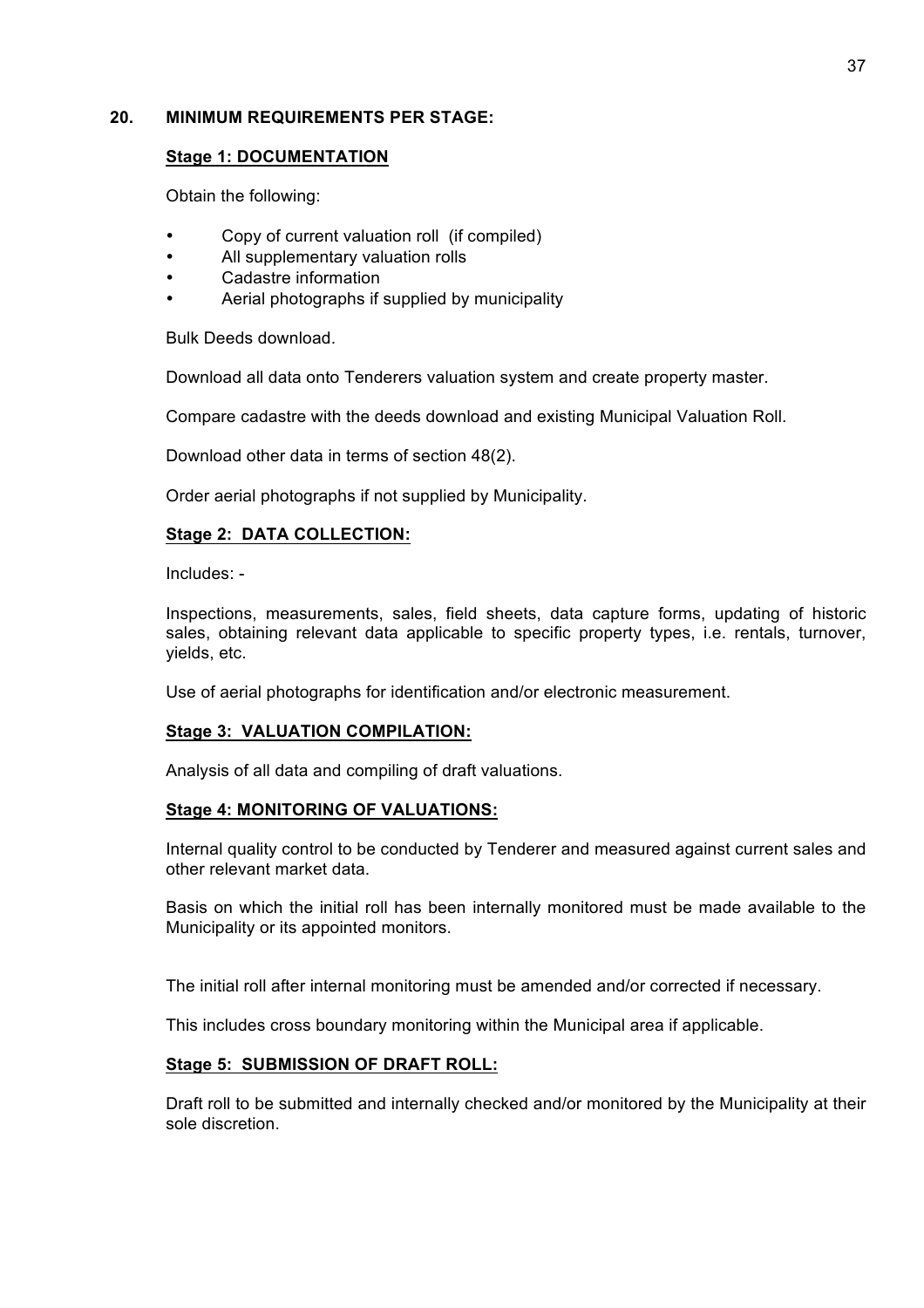### **Stage 6: CORRECTIONS TO DRAFT ROLL:**

Tenderer will be required to correct any entry that has been found to be incorrect in terms of size, description, zoning, ownership, etc. as well as incorrect valuations based on sales ratio analysis and other factually indicated market trends.

All draft valuation rolls submitted may be subjected to external monitoring by the Municipality.

After correcting the Draft Roll, if it is a requirement of Municipality to do so, Tenderer shall bind and certify the roll for submission to the Municipal Manager.

### **Stage 7: OBJECTION PROCESS:**

Tenderer will be obliged to attend to the following:

Receive objections in terms of section 50(5) Comply with section 51 and where section 52(1) is applicable comply with section 52(a) Comply with section 53(1) and 53 (3) Attend "Quasi valuation objection hearings" if so requested by the Municipality

### **Stage 8: VALUATION APPEALS BOARD HEARINGS:**

In terms of section 34(f) Tenderer shall be obliged to attend all sittings of the Valuation Appeals Board.

#### **Stage 9: SUBMISSION OF ALL DATA TO MUNICIPALITY:**

To enable Municipality to issue a final delivery certificate, Tenderer shall issue a signed declaration that he has transferred all data in either electronic or hard copy format to Municipality and will continue to do so at monthly intervals thereafter.

### **21. PUBLIC PARTICIPATION AND AWARENESS:**

Tenderers may be required to attend meetings in regard to the rating policy as well as being involved in public awareness relating to the valuation process. Tenderers may be required by the Municipality to handle all valuation enquiries on their behalf particularly during the objection notice period and the months during which the first rates account based on the new valuation roll are levied. The costs hereof are set out in **Schedule 3** hereof.

If the municipality elect to require Tenderer to participate in public awareness and/or public participation, they shall issue a schedule of their requirements which they will attach to this tender.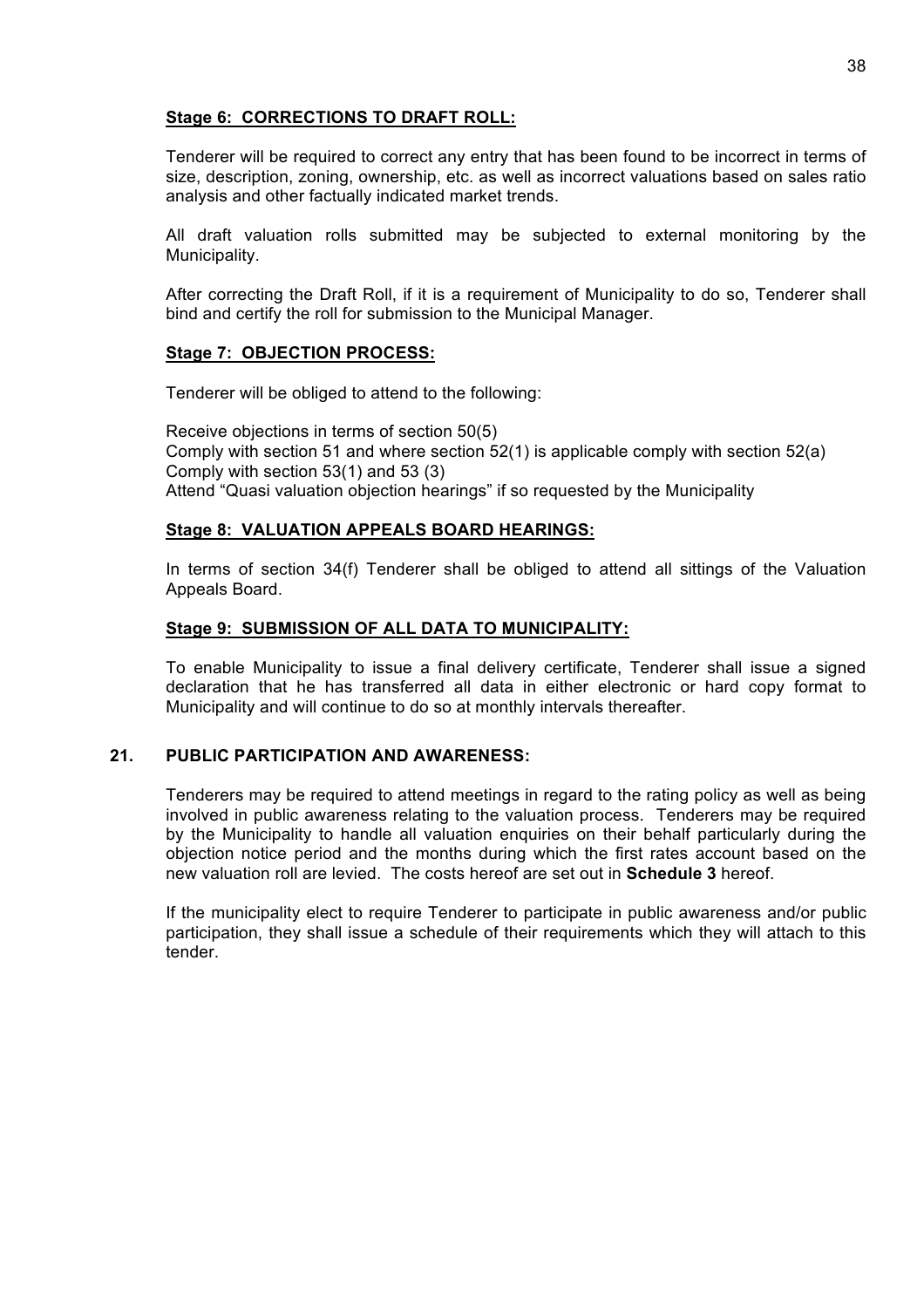# **22. METHODS OF PAYMENT:**

The Municipality will pay Tenderer on a progress basis measured against performance of each stage.

| <b>STAGE</b><br>NO.     | <b>DESCRIPTION</b>                                                                                  | % PAYMENT | <b>PAYABLE ON</b><br><b>COMPLETION</b>                                                                                                                                                                                                                    | <b>PAYABLE IN</b><br><b>MONTHLY</b><br><b>PAYMENTS</b> |
|-------------------------|-----------------------------------------------------------------------------------------------------|-----------|-----------------------------------------------------------------------------------------------------------------------------------------------------------------------------------------------------------------------------------------------------------|--------------------------------------------------------|
| 1                       | Commencement phase                                                                                  | 10%       | $\sqrt{}$                                                                                                                                                                                                                                                 |                                                        |
| $\overline{2}$          | Data collection                                                                                     | 30%       |                                                                                                                                                                                                                                                           | $\sqrt{ }$                                             |
| $\overline{3}$          | Valuation compilation                                                                               | 20%       |                                                                                                                                                                                                                                                           | $\sqrt{ }$                                             |
| $\overline{\mathbf{4}}$ | Internal monitoring                                                                                 |           |                                                                                                                                                                                                                                                           |                                                        |
| $\overline{5}$          | <b>Submission Draft Roll</b>                                                                        | 5%        | $\sqrt{}$                                                                                                                                                                                                                                                 |                                                        |
| $\overline{6}$          | Submission of certified roll                                                                        | 5%        |                                                                                                                                                                                                                                                           |                                                        |
| $\overline{7}$          | Objection process and/or quasi<br>court attendance                                                  | 10%       |                                                                                                                                                                                                                                                           |                                                        |
| 8                       | Valuation appeal board hearing                                                                      | 10%       | At conclusion of<br>the hearings, or<br>if the date of the<br>appeal board<br>hearings has<br>not been set<br>down within six<br>months after the<br>certified roll has<br>been submitted,<br>then six months<br>after the date of<br>such<br>submission. |                                                        |
| 9                       | Submission of data to<br>Municipality and issue by<br>Municipality of final delivery<br>certificate | 10%       |                                                                                                                                                                                                                                                           |                                                        |
|                         |                                                                                                     | 100%      |                                                                                                                                                                                                                                                           |                                                        |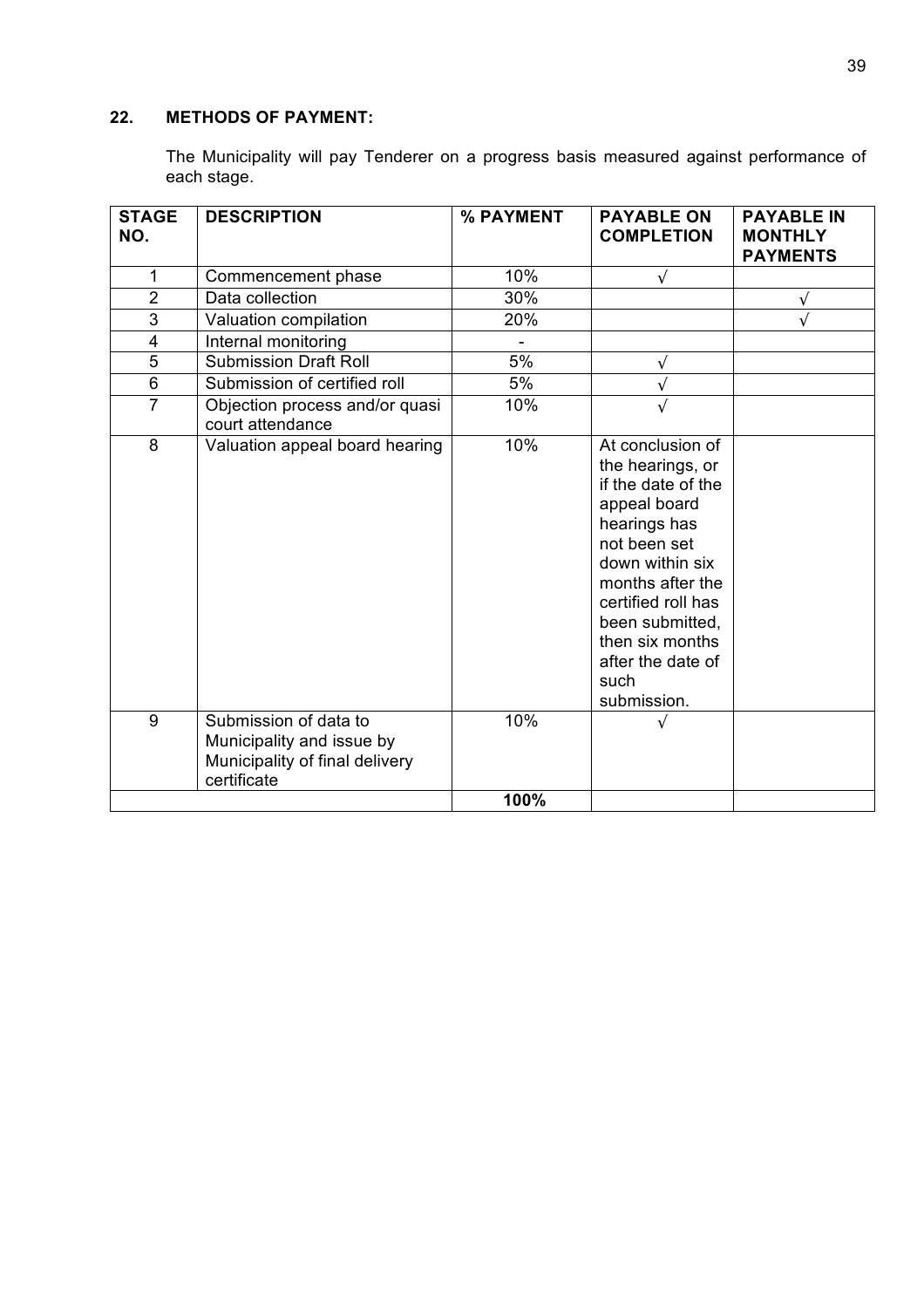#### **23. SCHEDULE OF FEES**

The Schedule of Fees, **Schedule 3** must be completed by the Tenderer and will be read as the Tenderers fee proposal in terms of this tender

#### **24. TENDERERS EVALUATION**

Tenderer will first be evaluated on the following points scoring criteria and thereafter be subjected to a further evaluation regarding equity ownership, (HDI & SMME) other procurement requirements of the Municipality and price.

| <b>DESCRIPTION</b>      | % WEIGHT | <b>SCORE OUT OF 100</b> | <b>POINTS</b>                      |
|-------------------------|----------|-------------------------|------------------------------------|
| Experience              | 40       |                         | % weight x score/100<br>$=$ points |
| Human resources         | 15       |                         |                                    |
| <b>IT</b> resources     | 15       |                         |                                    |
| Data protection and     | 15       |                         |                                    |
| recovery                |          |                         |                                    |
| <b>Valuation System</b> | 15       |                         |                                    |
| <b>Total</b>            | 100      |                         |                                    |

For Tenderers to be considered for the next phase of evaluation, they must achieve a minimum rating of 50% under this paragraph.

The Municipality will refer the tenders after this evaluation process to the relevant tender committee for further adjudication and consideration.

It should be noted that the Municipality will not be obliged to appoint the Tenderer obtaining the highest points in terms hereof.

### **25. GEOGRAPHIC INFORMATION SYSTEM (GIS) SPECIFICATION**

This section will only apply if required by the Municipality. If the Tenderer is required to provide a GIS, the following will be the minimum requirements and specifications of such a system.

### **25.1 GENERAL DESCRIPTION OF SERVICE**

The Tenderer will employ a GIS in a supportive role to:

- Identify and describe the cadastral boundaries of each property within the municipal area;
- Guide Valuation Inspectorate to the sites to be inspected;
- Balance the properties of the municipal area with the entries registered in the Deeds Office as well as the Surveyor-General;
- Display geo-referenced aerial photographs of the area so as to provide the Valuer with a clear picture of the subject properties;
- Maintain the cadastral data during the maintenance period so as to reflect the properties contained in the valuation roll at all times.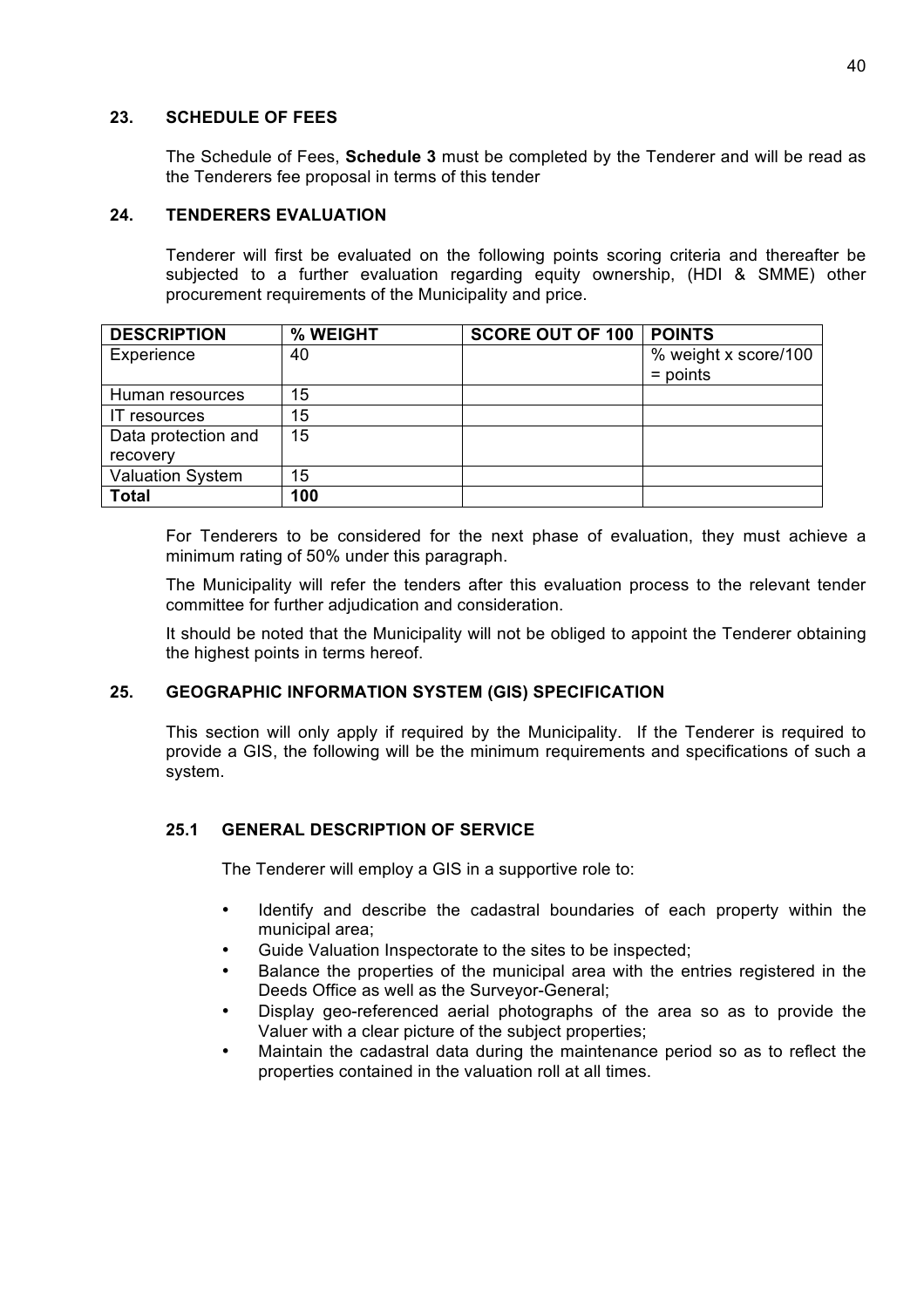#### **25.2 GIS DATA STANDARDS**

The following minimum standards will apply in respect of the GIS data format and compatibility:

- All GIS data will be available in a format compatible with the GIS of the …................Municipality (if applicable);
- Cadastral data will be available in geographic coordinates on the WGS84 datum;
- The sizes of cadastral entities represented by means of the GIS, shall match the registered size of such properties, subject to a deviation of acceptable tolerance;
- A copy of all aerial photography used by Tenderer will be provided to Municipality in either electronic and/or hard copy versions, 30 (thirty) days after submission of the certified valuation roll;
- Municipality must state the maximum age of aerial photography and/or satellite imagery to be used. As a guide line where no spatial data base representing footprints of buildings is available, older aerial photographs which are more economical to obtain can be used. However, where aerial photographs are required to detect changes in the data from year to year, only new photographs can be used.
- Despite the age of the aerial photography used in the valuation process, it remains the responsibility of the Tenderer to ensure that the data reflected on the valuation roll is an accurate and true reflection as at date of valuation of what is found on the properties comprising the roll. Tenderers must therefore use ground control measures to verify and confirm the results obtained from aerial photography.
- The GIS shall be fully compatible with the Tenderers valuation system. As well as being compatible with the municipal system.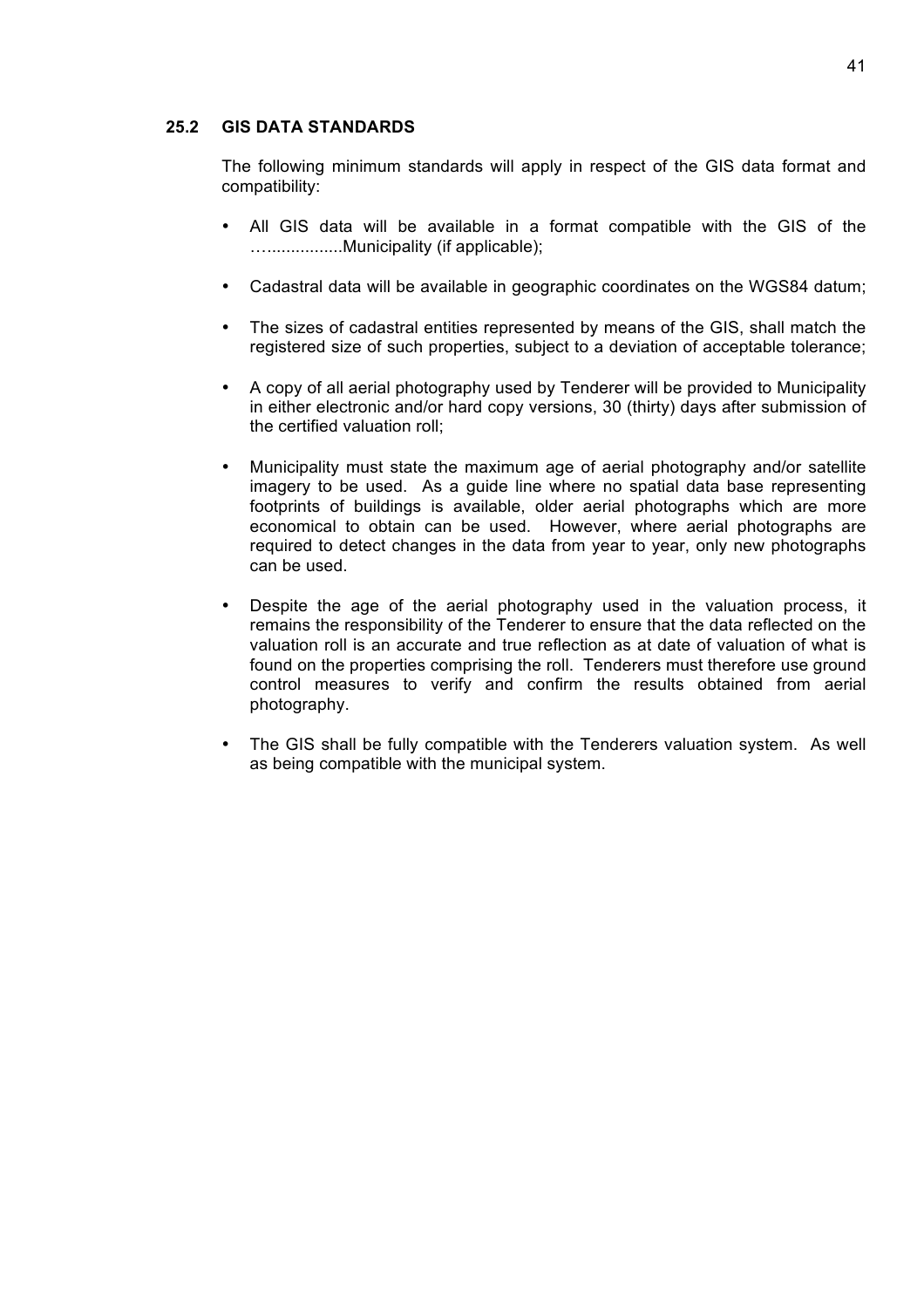### **25.3 SPECIFICATIONS OF AERIAL PHOTOGRAPHY REQUIRED FOR DATA COLLECTION**

Where Tenderer is required as a condition of tender to supply such photography in terms of item 1, paragraph 14.2 hereof. The following minimum specifications will apply:

| <b>DESCRIPTION</b>       | <b>SPECIFICATION</b>                                                                              |                                                                                                                           |  |  |
|--------------------------|---------------------------------------------------------------------------------------------------|---------------------------------------------------------------------------------------------------------------------------|--|--|
|                          | Urban                                                                                             | <b>Rural</b>                                                                                                              |  |  |
| Colour                   | Nice to have but panchromatic will suffice                                                        |                                                                                                                           |  |  |
| Scale of negatives       | 1:10 000                                                                                          | n.a.                                                                                                                      |  |  |
| Off-nadir angle          | $0^\circ$ - 15 $^\circ$                                                                           |                                                                                                                           |  |  |
| Digital format           | Tiff or Mr. Sid with the applicable world file (*.tifw or *.sidw).                                |                                                                                                                           |  |  |
| Projection               | Transverse Mercator 29° East                                                                      |                                                                                                                           |  |  |
| Datum                    | WGS84                                                                                             |                                                                                                                           |  |  |
| Accuracy                 | $= 1m$                                                                                            | 5m to 15m                                                                                                                 |  |  |
| Resolution               | $= 0,25m$                                                                                         | 0,50m to 1,25m                                                                                                            |  |  |
| Ground control           | Yes                                                                                               | No                                                                                                                        |  |  |
| Ortho rectification      | Yes                                                                                               | Yes                                                                                                                       |  |  |
| Mosaicing                | Yes                                                                                               | Yes                                                                                                                       |  |  |
| Geo-referencing          | Yes                                                                                               | Yes                                                                                                                       |  |  |
| <b>Collection method</b> | Aerial photography                                                                                | Aerial photography or<br>satellite imagery                                                                                |  |  |
| Application              | Suitable for capturing<br>footprints of buildings and<br>structures as well as broad<br>land uses | Suitable for capturing broad<br>land uses and identify<br>position and approximate<br>size of buildings and<br>structures |  |  |
| Cloud cover              | $< 5\%$                                                                                           |                                                                                                                           |  |  |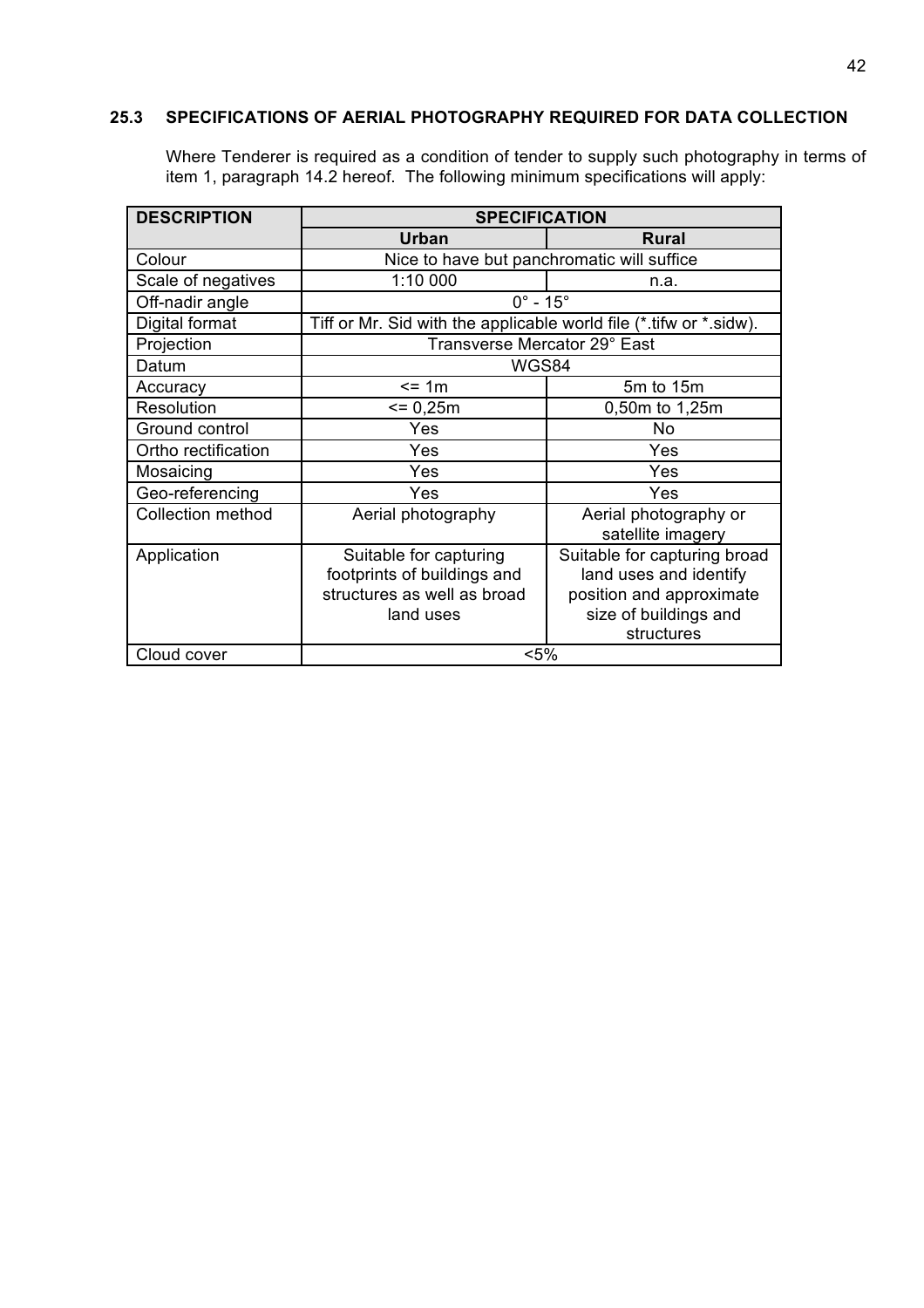# **SCHEDULE 1 (A)**

# **AFFIDAVIT, NOMINATION AND DECLARATION OF MUNICIPAL VALUER**

The Tenderer hereby nominates the following person to be designated by the Municipality in terms of section 33 (1) as the municipal valuer

**FULL NAMES I.D. NUMBER**

**PROFESSIONAL QUALIFICATIONS**

**PROFESSIONAL REGISTRATION NO (Attach certified copy of certificate)**

| <u> 1988 - Ann an Dùbhlachd ann an Dùbhlachd ann an Dùbhlachd ann an Dùbhlachd ann an Dùbhlachd ann an Dùbhlachd</u> |  |                                   |
|----------------------------------------------------------------------------------------------------------------------|--|-----------------------------------|
|                                                                                                                      |  |                                   |
| <u> 1988 - Ann an Dùbhlachd ann an Dùbhlachd ann an Dùbhlachd ann an Dùbhlachd ann an Dùbhlachd ann an Dùbhlachd</u> |  |                                   |
|                                                                                                                      |  | the control of the control of     |
|                                                                                                                      |  |                                   |
|                                                                                                                      |  | and the control of the control of |
|                                                                                                                      |  |                                   |
|                                                                                                                      |  |                                   |
|                                                                                                                      |  |                                   |

Have you ever been disqualified as a valuer? If yes, full details and reasons to be supplied.

…………………………………………………………………………………………………………... ……………………………………………………………………………………………………………

Have you been summoned to appear at any disciplinary hearing of either the South African Institute of Valuers and/or South African Council for the Property Valuers Profession or other recognised professional bodies relating to the valuation profession? If yes, full details including date of hearing, presiding officer and outcome.

 $\mathcal{L}^{\text{max}}_{\text{max}}$  $\mathcal{L}^{\text{max}}_{\text{max}}$ 

WORK EXPERIENCE IN COMPILING MASS MUNICIPAL VALUATIONS:

| <b>NAME OF</b><br><b>MUNICIPALITY</b> | <b>PERIOD OF</b><br><b>VALUATION ROLL</b> | NO. OF<br><b>PROPERTIES ON</b><br><b>ROLL</b> | <b>REFERENCE</b> | <b>CONTACT</b><br><b>NUMBER</b> |
|---------------------------------------|-------------------------------------------|-----------------------------------------------|------------------|---------------------------------|
|                                       |                                           |                                               |                  |                                 |
|                                       |                                           |                                               |                  |                                 |
|                                       |                                           |                                               |                  |                                 |
|                                       |                                           |                                               |                  |                                 |
|                                       |                                           |                                               |                  |                                 |
|                                       |                                           |                                               |                  |                                 |
|                                       |                                           |                                               |                  |                                 |
|                                       |                                           |                                               |                  |                                 |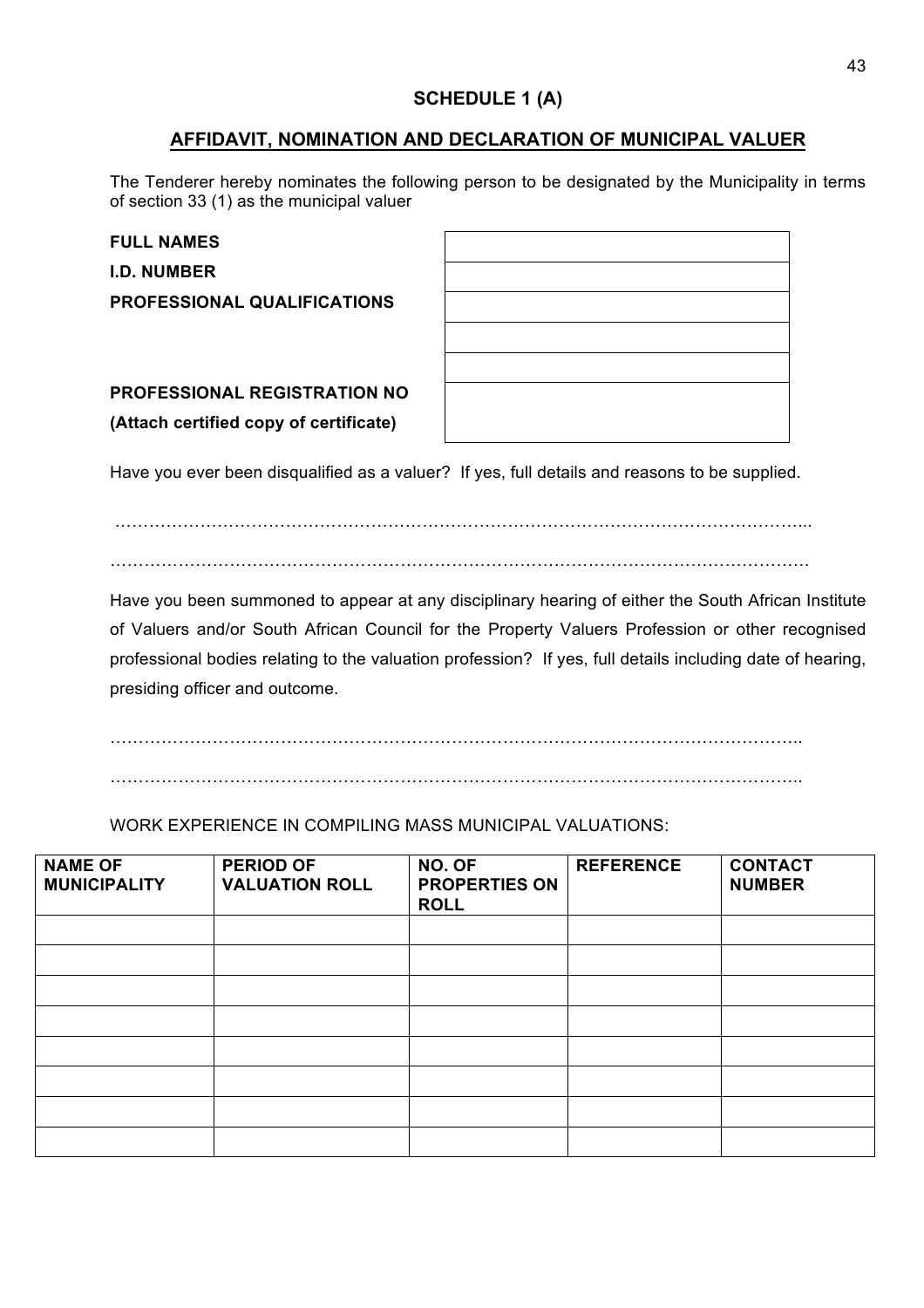List properties included in any of the valuation rolls compiled by you of a special nature/requiring specific skills, i.e. airport, mines, quarries, etc.

| <b>DESCRIPTION OF</b><br><b>PROPERTY</b> | <b>TYPE OF</b><br><b>PROPERTY</b> | <b>METHOD OF</b><br><b>VALUATION</b> | <b>MUNICIPALITY</b> |
|------------------------------------------|-----------------------------------|--------------------------------------|---------------------|
|                                          |                                   |                                      |                     |
|                                          |                                   |                                      |                     |
|                                          |                                   |                                      |                     |
|                                          |                                   |                                      |                     |
|                                          |                                   |                                      |                     |
|                                          |                                   |                                      |                     |
|                                          |                                   |                                      |                     |
|                                          |                                   |                                      |                     |
|                                          |                                   |                                      |                     |
|                                          |                                   |                                      |                     |
|                                          |                                   |                                      |                     |
|                                          |                                   |                                      |                     |
|                                          |                                   |                                      |                     |
|                                          |                                   |                                      |                     |
|                                          |                                   |                                      |                     |
|                                          |                                   |                                      |                     |
|                                          |                                   |                                      |                     |
|                                          |                                   |                                      |                     |

Have you compiled any valuation rolls utilizing GIS and/or Aerial Photography? If yes, provide full details:

| <b>NAME OF</b>      | <b>DATE OF</b>        | <b>CONTACT PERSON</b> | <b>PHONE NO</b> |
|---------------------|-----------------------|-----------------------|-----------------|
| <b>MUNICIPALITY</b> | <b>VALUATION ROLL</b> |                       |                 |
|                     |                       |                       |                 |
|                     |                       |                       |                 |
|                     |                       |                       |                 |
|                     |                       |                       |                 |
|                     |                       |                       |                 |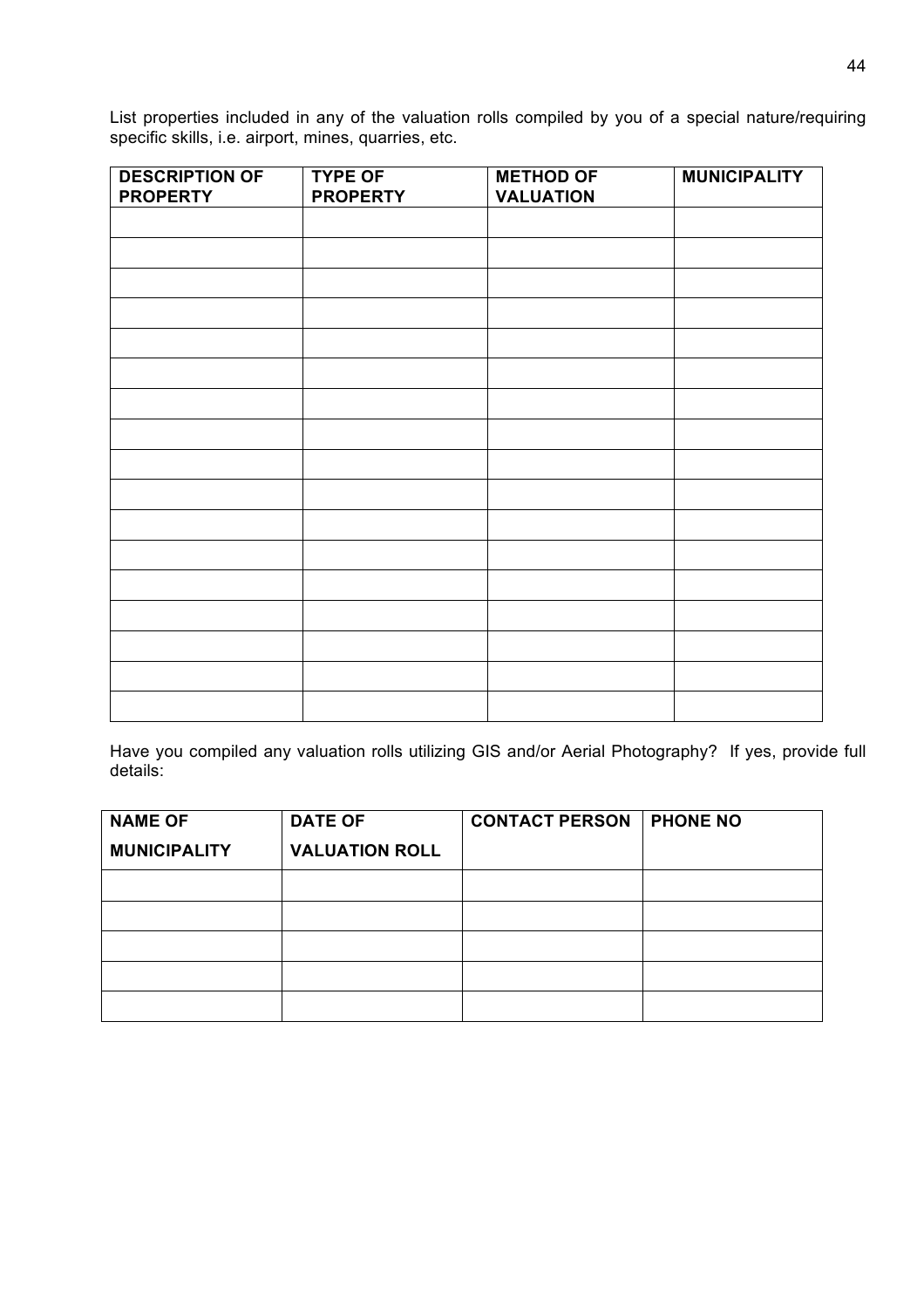Have you had any experience in reconciling cadastre data with deeds data and thereafter with the municipal valuation roll? If yes, provide full details.

| <b>NAME OF</b>      | <b>DATE OF</b>        | <b>CONTACT PERSON</b> | <b>PHONE NO</b> |
|---------------------|-----------------------|-----------------------|-----------------|
| <b>MUNICIPALITY</b> | <b>VALUATION ROLL</b> |                       |                 |
|                     |                       |                       |                 |
|                     |                       |                       |                 |
|                     |                       |                       |                 |
|                     |                       |                       |                 |
|                     |                       |                       |                 |

## VALUATION BOARD HEARING EXPERIENCE

Have you appeared in front of any valuation boards in terms of previous legislation?

If yes:

| <b>NAME OF</b><br><b>MUNICIPALITY</b> | <b>NAME OF</b><br><b>CHAIRPERSON</b> | <b>NAME OF</b><br><b>SECRETARY</b> | <b>DATE OF</b><br><b>HEARING</b> |
|---------------------------------------|--------------------------------------|------------------------------------|----------------------------------|
|                                       |                                      |                                    |                                  |
|                                       |                                      |                                    |                                  |
|                                       |                                      |                                    |                                  |

### VALUATION APPEAL BOARD HEARINGS

Have you appeared in front of a Valuation Appeal Board in terms of previous legislation or the Act?

If yes:

| <b>NAME OF</b><br><b>MUNICIPALITY</b> | <b>NAME OF</b><br><b>CHAIRPERSON</b> | <b>NAME OF</b><br><b>SECRETARY</b> | <b>DATE OF</b><br><b>HEARING</b> | No of<br>appeals | No of<br>appeals<br>upheld<br>by the<br>board | What was the %<br>reduction<br>awarded by the<br>board<br>compared to<br>the valuations<br>compiled by<br>you? |
|---------------------------------------|--------------------------------------|------------------------------------|----------------------------------|------------------|-----------------------------------------------|----------------------------------------------------------------------------------------------------------------|
|                                       |                                      |                                    |                                  |                  |                                               |                                                                                                                |
|                                       |                                      |                                    |                                  |                  |                                               |                                                                                                                |
|                                       |                                      |                                    |                                  |                  |                                               |                                                                                                                |
|                                       |                                      |                                    |                                  |                  |                                               |                                                                                                                |
|                                       |                                      |                                    |                                  |                  |                                               |                                                                                                                |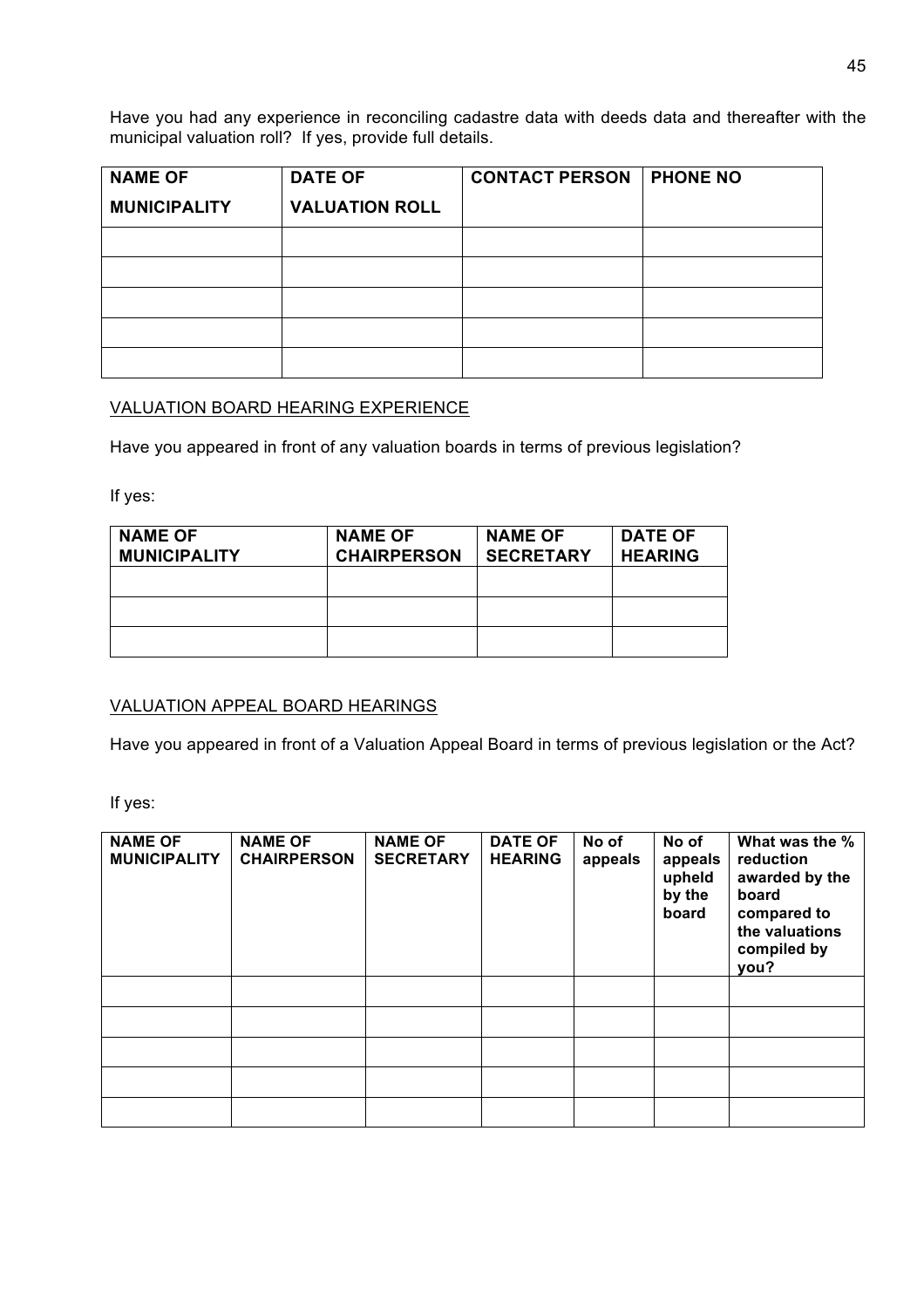I, The undersigned \_\_\_\_\_\_\_\_\_\_\_\_\_\_\_\_\_\_\_\_\_\_\_\_\_\_\_\_\_\_

do hereby make oath and say that :

The sus stime paye has been completed by me in full. **JUSTICE OF PEACE/COMMISSIONER OF OATHS**

> I have not withheld any information in regards the completion of this questionnaire and that all information supplied by me is true and correct.

> I do further declare that I have read all the tender requirements including all schedules, forms and other information set out and confirm that I have fully acquainted myself with the terms and conditions thereof and fully understand the content and implication of all such conditions.

> I further undertake by my signature hereof (if I am not the Tenderer) to bind myself jointly and severally with Tenderer to fulfil all obligations and requirements of this tender.

Signed by me at this day day  $\frac{1}{200}$ 

**\_\_\_\_\_\_\_\_\_\_\_\_\_\_\_\_\_\_\_\_\_\_\_\_\_\_\_\_\_\_\_\_\_\_\_\_\_\_** SIGNATURE: NOMINATED PERSON AS MUNICIPAL VALUER

#### *JUSTICE OF PEACE/COMMISSIONER OF OATHS*

*I hereby certify that the deponent has acknowledged that he/she knows and understands the contents of this affidavit and that it was signed and sworn to before me at \_\_\_\_\_\_\_\_\_\_\_\_\_\_\_\_\_\_\_ on the ……day of ………………200\_\_\_*

*Justice of Peace/Commissioner of Oaths*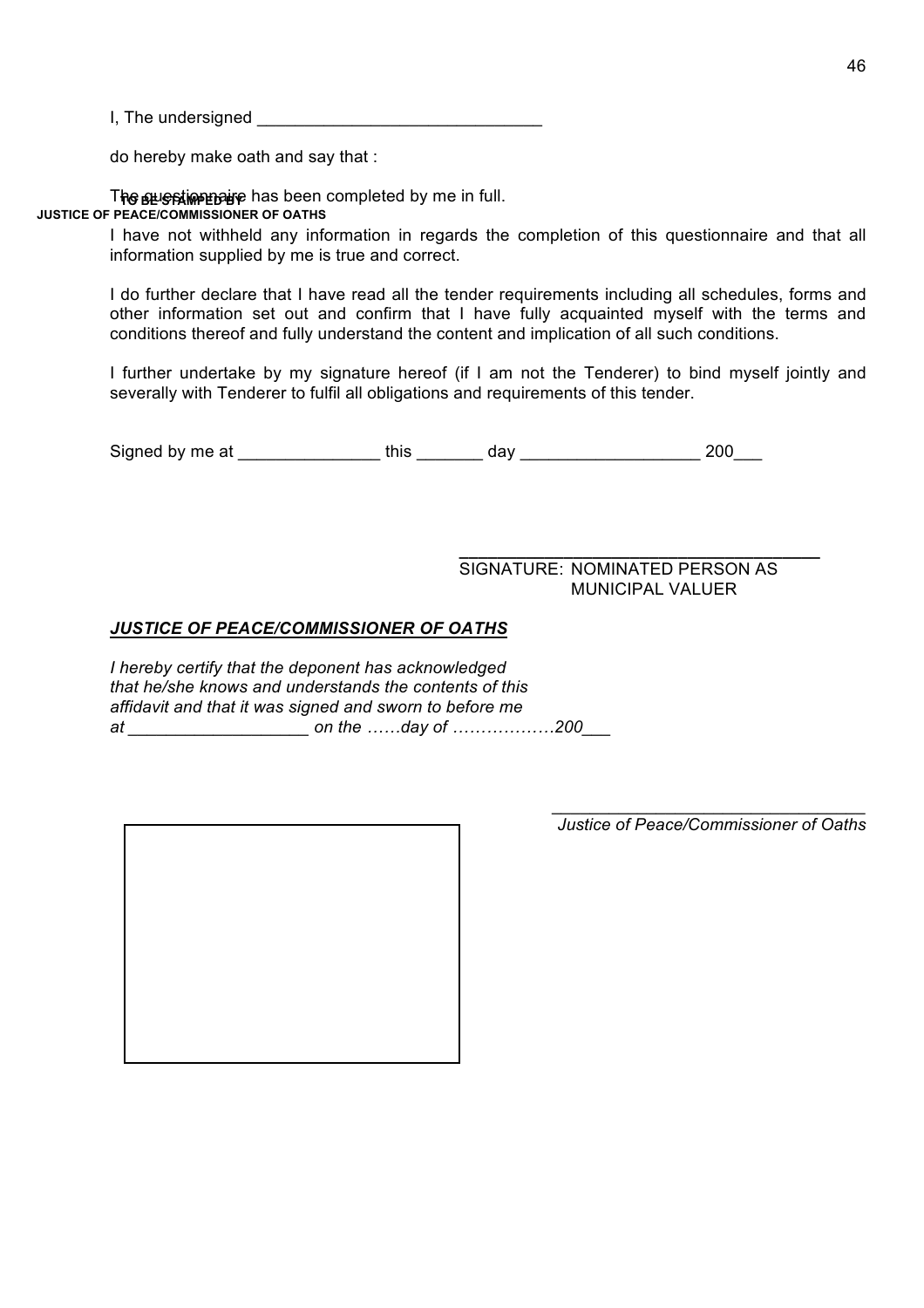# **SCHEDULE 1 (B)**

## **AFFIDAVIT, NOMINATION AND DECLARATION OF SUBSTITUTE MUNICIPAL VALUER**

In the event of the nominated person not being able to carry out his functions and/or duties in terms of this tender due to accident, death, ill health or insolvency, the person nominated as the substitute municipal valuer shall continue with the functions of the Municipal valuer and shall assume all responsibilities in terms hereof as if he were the Municipal valuer.

| <b>FULL NAMES</b>                      |                                                                                               |
|----------------------------------------|-----------------------------------------------------------------------------------------------|
| <b>I.D. NUMBER</b>                     |                                                                                               |
| <b>PROFESSIONAL QUALIFICATIONS</b>     |                                                                                               |
|                                        |                                                                                               |
|                                        |                                                                                               |
| PROFESSIONAL REGISTRATION NO           |                                                                                               |
| (Attach certified copy of certificate) |                                                                                               |
|                                        | Have you ever been disqualified as a valuer? If yes, full details and reasons to be supplied. |
|                                        |                                                                                               |

……………………………………………………………………………………………………………

Have you been summoned to appear at any disciplinary hearing of either the South African Institute of Valuers and/or South African Council for the Property Valuers Profession or other recognised professional bodies relating to the valuation profession? If yes, full details including date of hearing, presiding officer and outcome.

…………………………………………………………………………………………………………..

WORK EXPERIENCE IN COMPILING MASS MUNICIPAL VALUATIONS:

| <b>NAME OF</b><br><b>MUNICIPALITY</b> | <b>PERIOD OF</b><br><b>VALUATION ROLL</b> | NO. OF<br><b>PROPERTIES ON</b><br><b>ROLL</b> | <b>REFERENCE</b> | <b>CONTACT</b><br><b>NUMBER</b> |
|---------------------------------------|-------------------------------------------|-----------------------------------------------|------------------|---------------------------------|
|                                       |                                           |                                               |                  |                                 |
|                                       |                                           |                                               |                  |                                 |
|                                       |                                           |                                               |                  |                                 |
|                                       |                                           |                                               |                  |                                 |
|                                       |                                           |                                               |                  |                                 |
|                                       |                                           |                                               |                  |                                 |
|                                       |                                           |                                               |                  |                                 |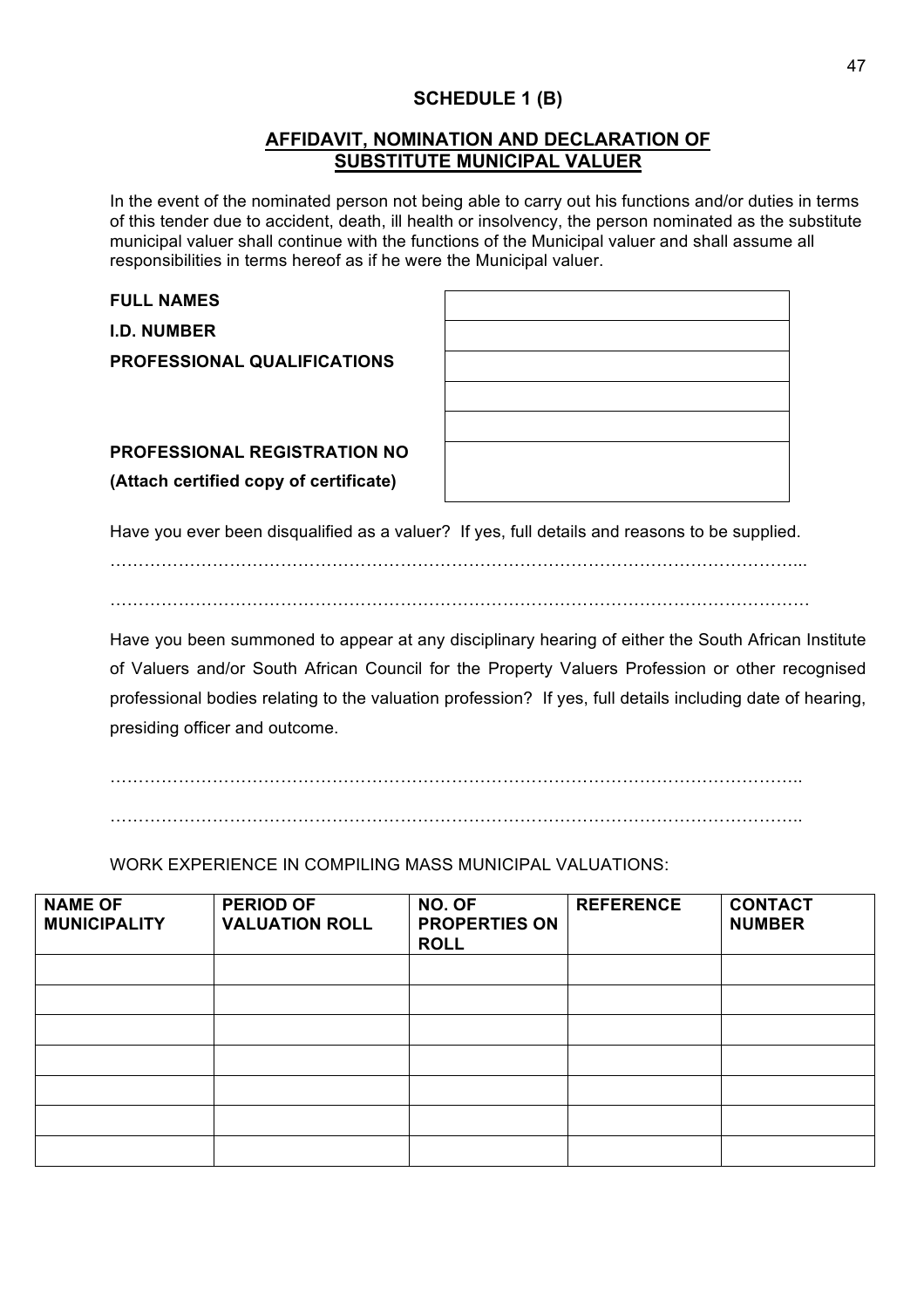List properties included in any of the valuation rolls compiled by you of a special nature/requiring specific skills, i.e. airport, mines, quarries, etc.

| <b>DESCRIPTION OF</b> | <b>TYPE OF</b>  | <b>METHOD OF</b> | <b>MUNICIPALITY</b> |
|-----------------------|-----------------|------------------|---------------------|
| <b>PROPERTY</b>       | <b>PROPERTY</b> | <b>VALUATION</b> |                     |
|                       |                 |                  |                     |
|                       |                 |                  |                     |
|                       |                 |                  |                     |
|                       |                 |                  |                     |
|                       |                 |                  |                     |
|                       |                 |                  |                     |
|                       |                 |                  |                     |
|                       |                 |                  |                     |
|                       |                 |                  |                     |
|                       |                 |                  |                     |
|                       |                 |                  |                     |
|                       |                 |                  |                     |
|                       |                 |                  |                     |
|                       |                 |                  |                     |
|                       |                 |                  |                     |
|                       |                 |                  |                     |
|                       |                 |                  |                     |

Have you compiled any valuation rolls utilizing GIS and/or Aerial Photography? If yes, provide full details:

| <b>NAME OF</b>      | <b>DATE OF</b>        | <b>CONTACT PERSON</b> | <b>PHONE NO</b> |
|---------------------|-----------------------|-----------------------|-----------------|
| <b>MUNICIPALITY</b> | <b>VALUATION ROLL</b> |                       |                 |
|                     |                       |                       |                 |
|                     |                       |                       |                 |
|                     |                       |                       |                 |
|                     |                       |                       |                 |
|                     |                       |                       |                 |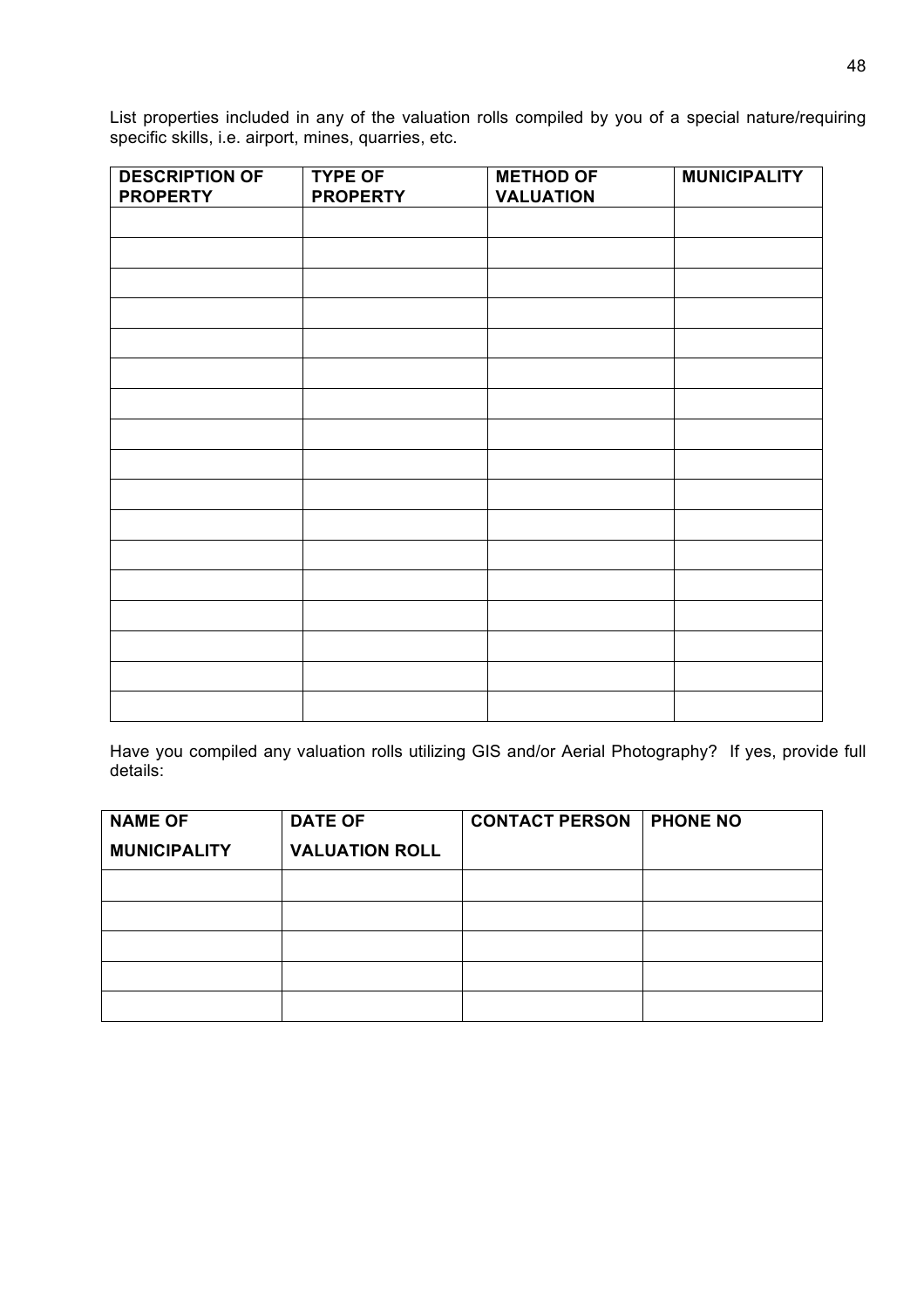Have you had any experience in reconciling cadastre data with deeds data and thereafter with the municipal valuation roll? If yes, provide full details.

| <b>NAME OF</b>      | <b>DATE OF</b>        | <b>CONTACT PERSON</b> | <b>PHONE NO</b> |
|---------------------|-----------------------|-----------------------|-----------------|
| <b>MUNICIPALITY</b> | <b>VALUATION ROLL</b> |                       |                 |
|                     |                       |                       |                 |
|                     |                       |                       |                 |
|                     |                       |                       |                 |
|                     |                       |                       |                 |
|                     |                       |                       |                 |

## VALUATION BOARD HEARING EXPERIENCE

Have you appeared in front of any valuation boards in terms of previous legislation?

If yes:

| <b>NAME OF</b><br><b>MUNICIPALITY</b> | <b>NAME OF</b><br><b>CHAIRPERSON</b> | <b>NAME OF</b><br><b>SECRETARY</b> | <b>DATE OF</b><br><b>HEARING</b> |
|---------------------------------------|--------------------------------------|------------------------------------|----------------------------------|
|                                       |                                      |                                    |                                  |
|                                       |                                      |                                    |                                  |
|                                       |                                      |                                    |                                  |

### VALUATION APPEAL BOARD HEARINGS

Have you appeared in front of a Valuation Appeal Board in terms of previous legislation or the Act?

If yes:

| <b>NAME OF</b><br><b>MUNICIPALITY</b> | <b>NAME OF</b><br><b>CHAIRPERSON</b> | <b>NAME OF</b><br><b>SECRETARY</b> | <b>DATE OF</b><br><b>HEARING</b> | No of<br>appeals | No of<br>appeals<br>upheld<br>by the<br>board | What was the %<br>reduction<br>awarded by the<br>board<br>compared to<br>the valuations<br>compiled by<br>you? |
|---------------------------------------|--------------------------------------|------------------------------------|----------------------------------|------------------|-----------------------------------------------|----------------------------------------------------------------------------------------------------------------|
|                                       |                                      |                                    |                                  |                  |                                               |                                                                                                                |
|                                       |                                      |                                    |                                  |                  |                                               |                                                                                                                |
|                                       |                                      |                                    |                                  |                  |                                               |                                                                                                                |
|                                       |                                      |                                    |                                  |                  |                                               |                                                                                                                |
|                                       |                                      |                                    |                                  |                  |                                               |                                                                                                                |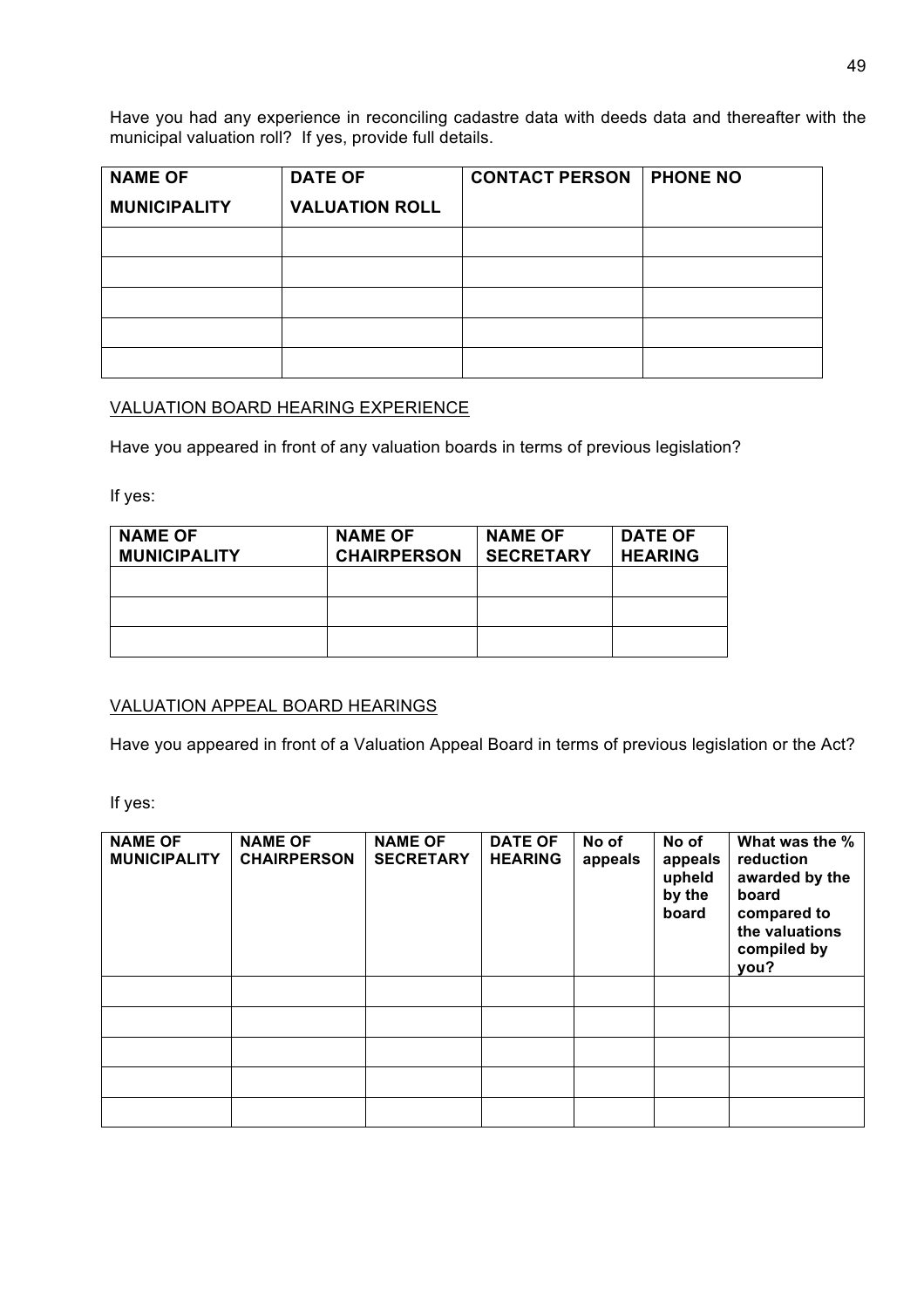I, The undersigned

do hereby make oath and say that :

The sus stime paye has been completed by me in full. **JUSTICE OF PEACE/COMMISSIONER OF OATHS**

> I have not withheld any information in regards the completion of this questionnaire and that all information supplied by me is true and correct.

> I do further declare that I have read all the tender requirements including all schedules, forms and other information set out and confirm that I have fully acquainted myself with the terms and conditions thereof and fully understand the content and implication of all such conditions.

> I further undertake by my signature hereof that in the event of the nominated Municipal valuer in terms of **Schedule 1(A)** hereof not being able to carry out his duties as a result of accident, death, ill health or insolvency, I hereby bind myself jointly and severally with Tenderer and/or the Municipal valuer to fulfil all obligations and requirements of this tender. I do further declare that I have read all the tender requirements including all schedules, forms and other information set out and confirm that I have fully acquainted myself with the terms and conditions thereof and fully understand the content and implication of all such conditions.

Signed by me at \_\_\_\_\_\_\_\_\_\_\_\_\_\_\_ this \_\_\_\_\_\_\_ day \_\_\_\_\_\_\_\_\_\_\_\_\_\_\_\_\_\_\_ 200\_\_\_

SIGNATURE: NOMINATED PERSON AS SUBSTITUTE MUNICIPAL VALUER

**\_\_\_\_\_\_\_\_\_\_\_\_\_\_\_\_\_\_\_\_\_\_\_\_\_\_\_\_\_\_\_\_\_\_\_\_\_\_**

#### *JUSTICE OF PEACE/COMMISSIONER OF OATHS*

*I hereby certify that the deponent has acknowledged that he/she knows and understands the contents of this affidavit and that it was signed and sworn to before me at \_\_\_\_\_\_\_\_\_\_\_\_\_\_\_\_\_\_\_ on the ……day of ………………200\_\_\_*

*Justice of Peace/Commissioner of Oaths*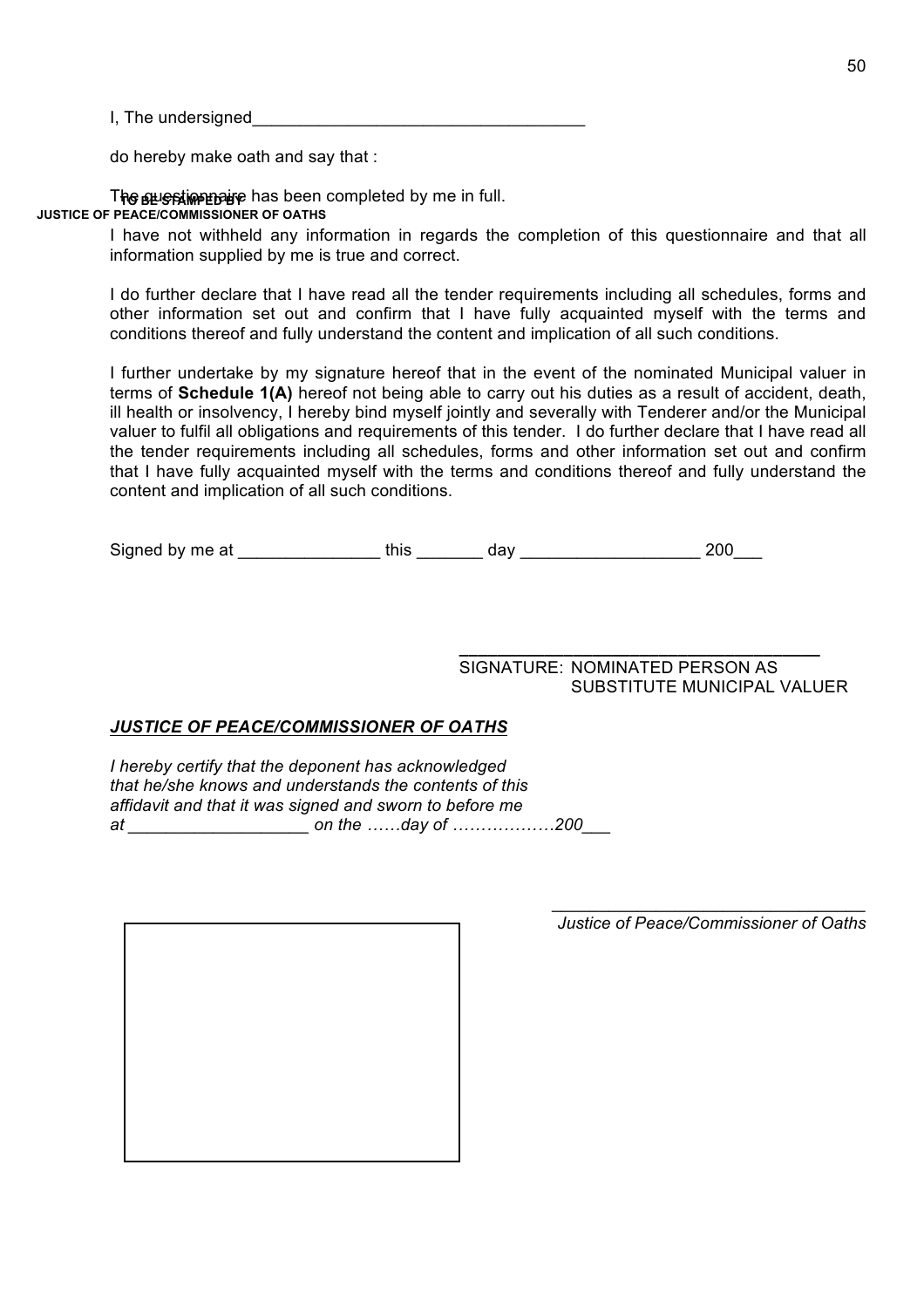# **SCHEDULE 2(A)**

#### **AFFIDAVIT, NOMINATION AND DECLARATION OF ASSISTANT MUNICIPAL VALUER**

In the case of nomination for assistant municipal valuer a minimum of two persons must be nominated. This is necessary to provide for succession in the event of one of the nominated assistant municipal valuers not being able to perform his duties as a result of accident, death, ill health or insolvency provided that they accept the appointment jointly and severally.

| <b>FULL NAMES</b>                      |  |
|----------------------------------------|--|
| <b>I.D. NUMBER</b>                     |  |
| <b>PROFESSIONAL QUALIFICATIONS</b>     |  |
|                                        |  |
|                                        |  |
| <b>PROFESSIONAL REGISTRATION NO</b>    |  |
| (Attach certified copy of certificate) |  |
|                                        |  |

Have you ever been disqualified as a valuer? If yes, full details and reasons to be supplied.

…………………………………………………………………………………………………………... . The contract of the contract of the contract of the contract of the contract of the contract of the contract of the contract of the contract of the contract of the contract of the contract of the contract of the contrac

Have you been summoned to appear at any disciplinary hearing of either the South African Institute of Valuers and/or South African Council for the Property Valuers Profession or other recognised professional bodies relating to the valuation profession? If yes, full details including date of hearing, presiding officer and outcome.

…………………………………………………………………………………………………………..

…………………………………………………………………………………………………………..

WORK EXPERIENCE IN COMPILING MASS MUNICIPAL VALUATIONS:

| <b>NAME OF</b><br><b>MUNICIPALITY</b> | <b>PERIOD OF</b><br><b>VALUATION ROLL</b> | NO. OF<br><b>PROPERTIES ON</b><br><b>ROLL</b> | <b>REFERENCE</b> | <b>CONTACT</b><br><b>NUMBER</b> |
|---------------------------------------|-------------------------------------------|-----------------------------------------------|------------------|---------------------------------|
|                                       |                                           |                                               |                  |                                 |
|                                       |                                           |                                               |                  |                                 |
|                                       |                                           |                                               |                  |                                 |
|                                       |                                           |                                               |                  |                                 |
|                                       |                                           |                                               |                  |                                 |
|                                       |                                           |                                               |                  |                                 |
|                                       |                                           |                                               |                  |                                 |
|                                       |                                           |                                               |                  |                                 |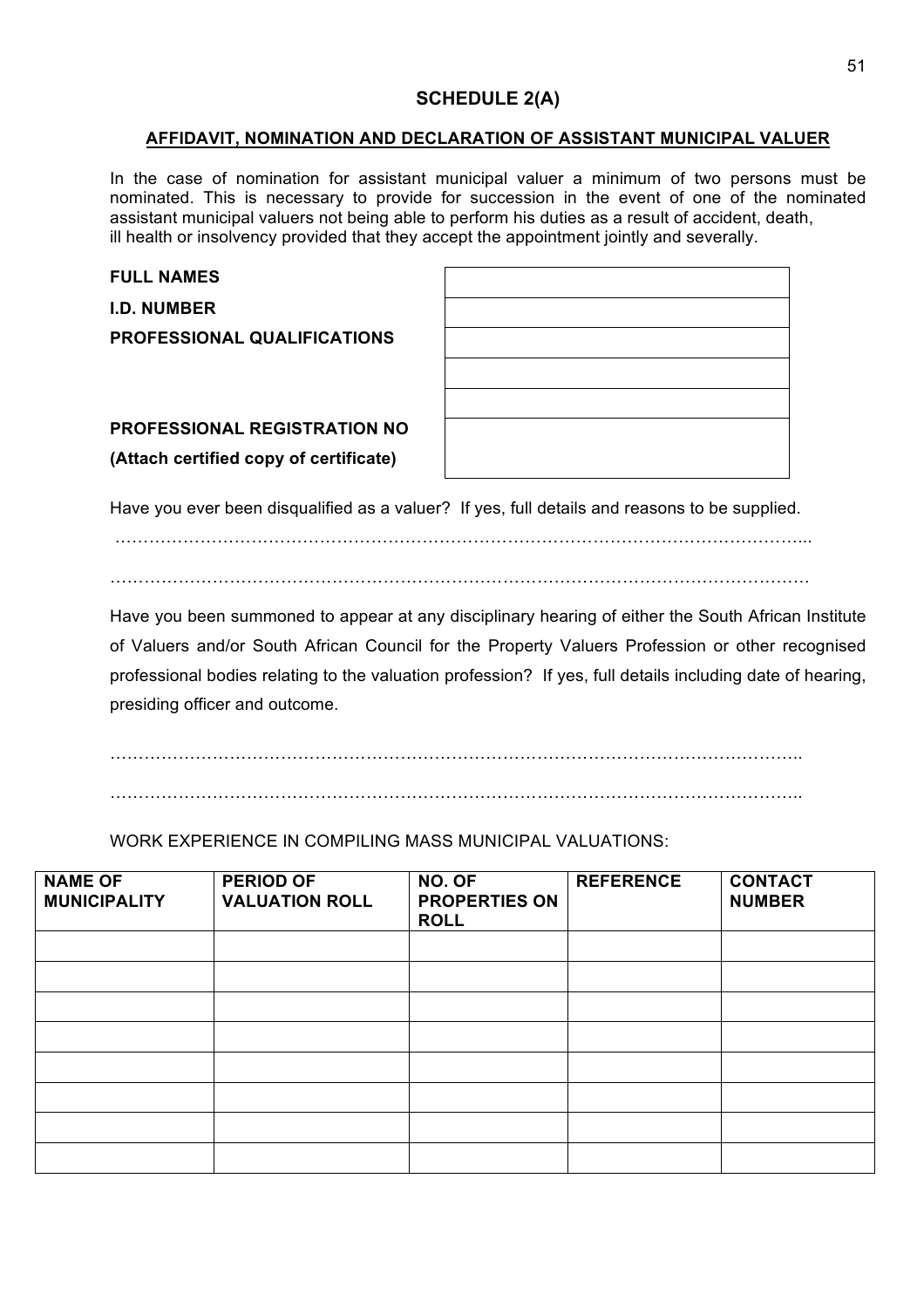List properties included in any of the valuation rolls compiled by you of a special nature/requiring specific skills, i.e. airport, mines, quarries, etc.

| <b>DESCRIPTION OF</b><br><b>PROPERTY</b> | <b>TYPE OF</b><br><b>PROPERTY</b> | <b>METHOD OF</b><br><b>VALUATION</b> | <b>MUNICIPALITY</b> |
|------------------------------------------|-----------------------------------|--------------------------------------|---------------------|
|                                          |                                   |                                      |                     |
|                                          |                                   |                                      |                     |
|                                          |                                   |                                      |                     |
|                                          |                                   |                                      |                     |
|                                          |                                   |                                      |                     |
|                                          |                                   |                                      |                     |
|                                          |                                   |                                      |                     |
|                                          |                                   |                                      |                     |
|                                          |                                   |                                      |                     |
|                                          |                                   |                                      |                     |
|                                          |                                   |                                      |                     |
|                                          |                                   |                                      |                     |
|                                          |                                   |                                      |                     |
|                                          |                                   |                                      |                     |
|                                          |                                   |                                      |                     |
|                                          |                                   |                                      |                     |
|                                          |                                   |                                      |                     |
|                                          |                                   |                                      |                     |

Have you compiled any valuation rolls utilizing GIS and/or Aerial Photography? If yes, provide full details:

| <b>NAME OF</b>      | <b>DATE OF</b>        | <b>CONTACT PERSON</b> | <b>PHONE NO</b> |
|---------------------|-----------------------|-----------------------|-----------------|
| <b>MUNICIPALITY</b> | <b>VALUATION ROLL</b> |                       |                 |
|                     |                       |                       |                 |
|                     |                       |                       |                 |
|                     |                       |                       |                 |
|                     |                       |                       |                 |
|                     |                       |                       |                 |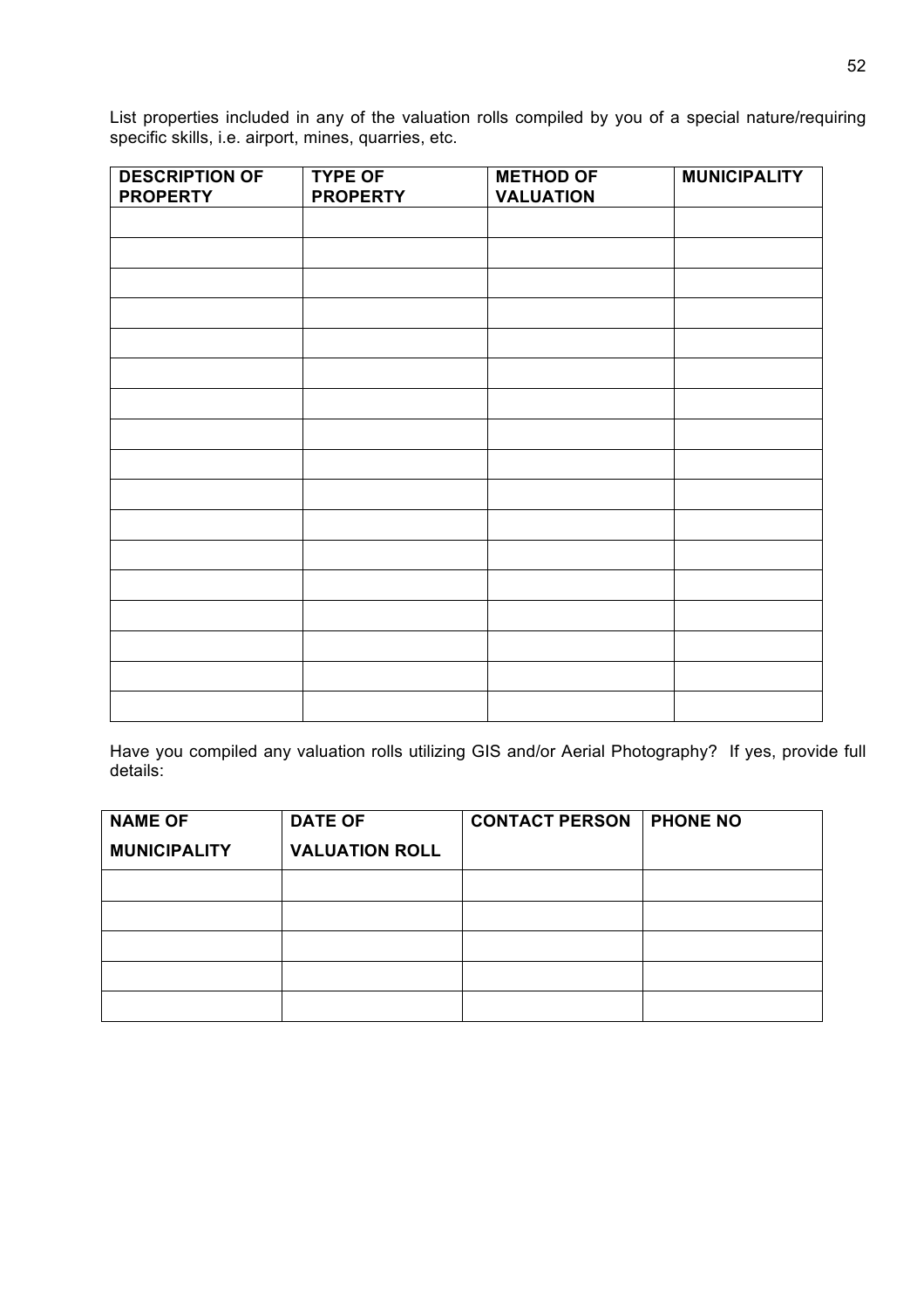Have you had any experience in reconciling cadastre data with deeds data and thereafter with the municipal valuation roll? If yes, provide full details.

| <b>NAME OF</b>      | <b>DATE OF</b>        | <b>CONTACT PERSON</b> | <b>PHONE NO</b> |
|---------------------|-----------------------|-----------------------|-----------------|
| <b>MUNICIPALITY</b> | <b>VALUATION ROLL</b> |                       |                 |
|                     |                       |                       |                 |
|                     |                       |                       |                 |
|                     |                       |                       |                 |
|                     |                       |                       |                 |
|                     |                       |                       |                 |

## VALUATION BOARD HEARING EXPERIENCE

Have you appeared in front of any valuation boards in terms of previous legislation?

If yes:

| <b>NAME OF</b><br><b>MUNICIPALITY</b> | <b>NAME OF</b><br><b>CHAIRPERSON</b> | <b>NAME OF</b><br><b>SECRETARY</b> | <b>DATE OF</b><br><b>HEARING</b> |
|---------------------------------------|--------------------------------------|------------------------------------|----------------------------------|
|                                       |                                      |                                    |                                  |
|                                       |                                      |                                    |                                  |
|                                       |                                      |                                    |                                  |

### VALUATION APPEAL BOARD HEARINGS

Have you appeared in front of a Valuation Appeal Board in terms of previous legislation or the Act?

If yes:

| <b>NAME OF</b><br><b>MUNICIPALITY</b> | <b>NAME OF</b><br><b>CHAIRPERSON</b> | <b>NAME OF</b><br><b>SECRETARY</b> | <b>DATE OF</b><br><b>HEARING</b> | No of<br>appeals | No of<br>appeals<br>upheld<br>by the<br>board | What was the %<br>reduction<br>awarded by the<br>board<br>compared to<br>the valuations<br>compiled by<br>you? |
|---------------------------------------|--------------------------------------|------------------------------------|----------------------------------|------------------|-----------------------------------------------|----------------------------------------------------------------------------------------------------------------|
|                                       |                                      |                                    |                                  |                  |                                               |                                                                                                                |
|                                       |                                      |                                    |                                  |                  |                                               |                                                                                                                |
|                                       |                                      |                                    |                                  |                  |                                               |                                                                                                                |
|                                       |                                      |                                    |                                  |                  |                                               |                                                                                                                |
|                                       |                                      |                                    |                                  |                  |                                               |                                                                                                                |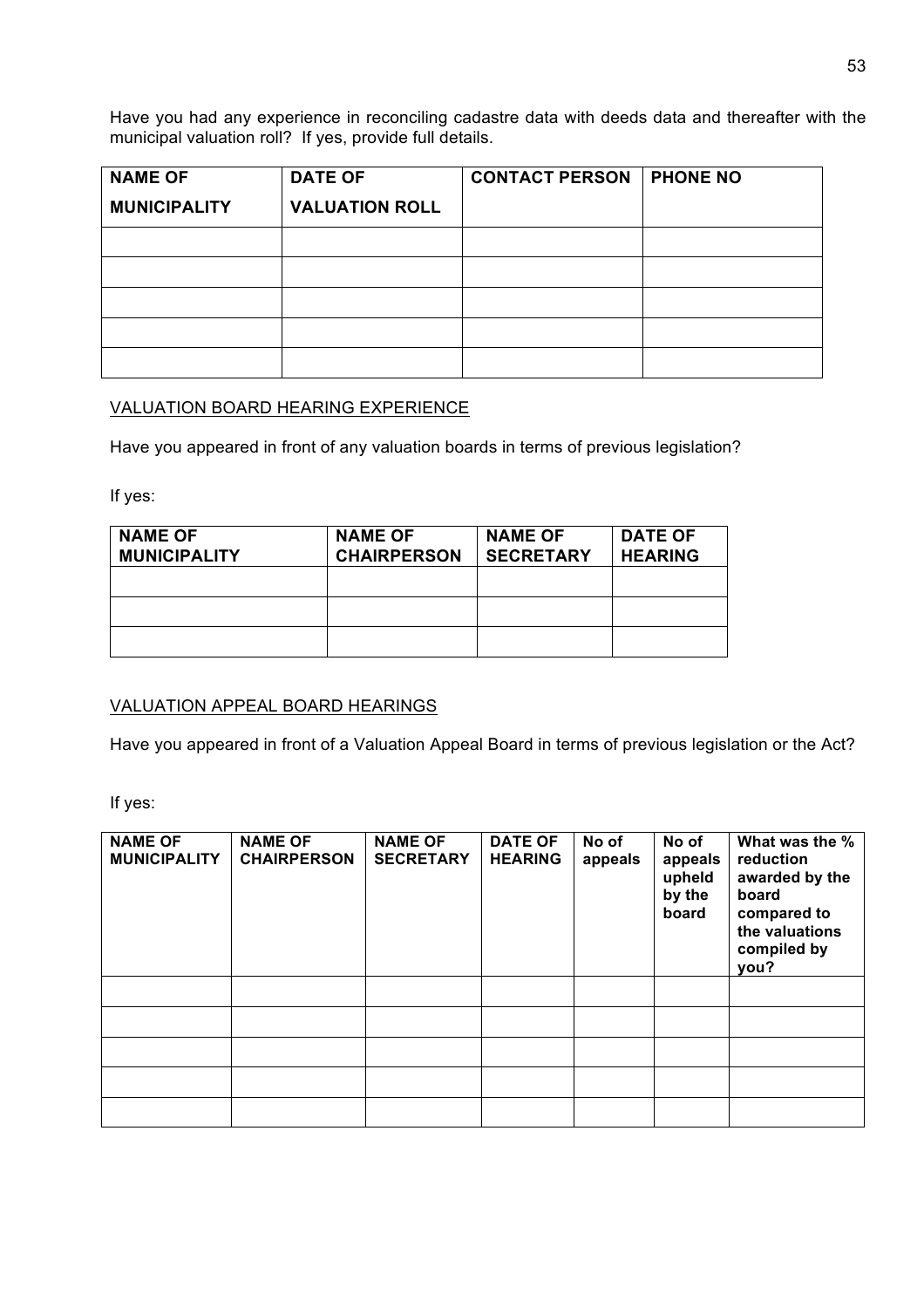I, The undersigned \_\_\_\_\_\_\_\_\_\_\_\_\_\_\_\_\_\_\_\_\_\_\_\_\_\_\_\_\_\_

do hereby make oath and say that :

The sus stime paye has been completed by me in full. **JUSTICE OF PEACE/COMMISSIONER OF OATHS**

> I have not withheld any information in regards the completion of this questionnaire and that all information supplied by me is true and correct.

> I do further declare that I have read all the tender requirements including all schedules, forms and other information set out and confirm that I have fully acquainted myself with the terms and conditions thereof and fully understand the content and implication of all such conditions.

> I further undertake by my signature hereof (if I am not the Tenderer) to bind myself jointly and severally with Tenderer to fulfil all obligations and requirements of this tender.

Signed by me at \_\_\_\_\_\_\_\_\_\_\_\_\_\_\_ this \_\_\_\_\_\_\_ day \_\_\_\_\_\_\_\_\_\_\_\_\_\_\_\_\_\_\_ 200\_\_\_

SIGNATURE: ASSISTANT NOMINATED MUNICIPAL VALUER NO. 1

**\_\_\_\_\_\_\_\_\_\_\_\_\_\_\_\_\_\_\_\_\_\_\_\_\_\_\_\_\_\_\_\_\_\_\_\_\_\_**

### *JUSTICE OF PEACE/COMMISSIONER OF OATHS*

*I hereby certify that the deponent has acknowledged that he/she knows and understands the contents of this affidavit and that it was signed and sworn to before me at \_\_\_\_\_\_\_\_\_\_\_\_\_\_\_\_\_\_\_ on the ……day of ………………200\_\_\_*

*\_\_\_\_\_\_\_\_\_\_\_\_\_\_\_\_\_\_\_\_\_\_\_\_\_\_\_\_\_\_\_\_\_ Justice of Peace/Commissioner of Oaths*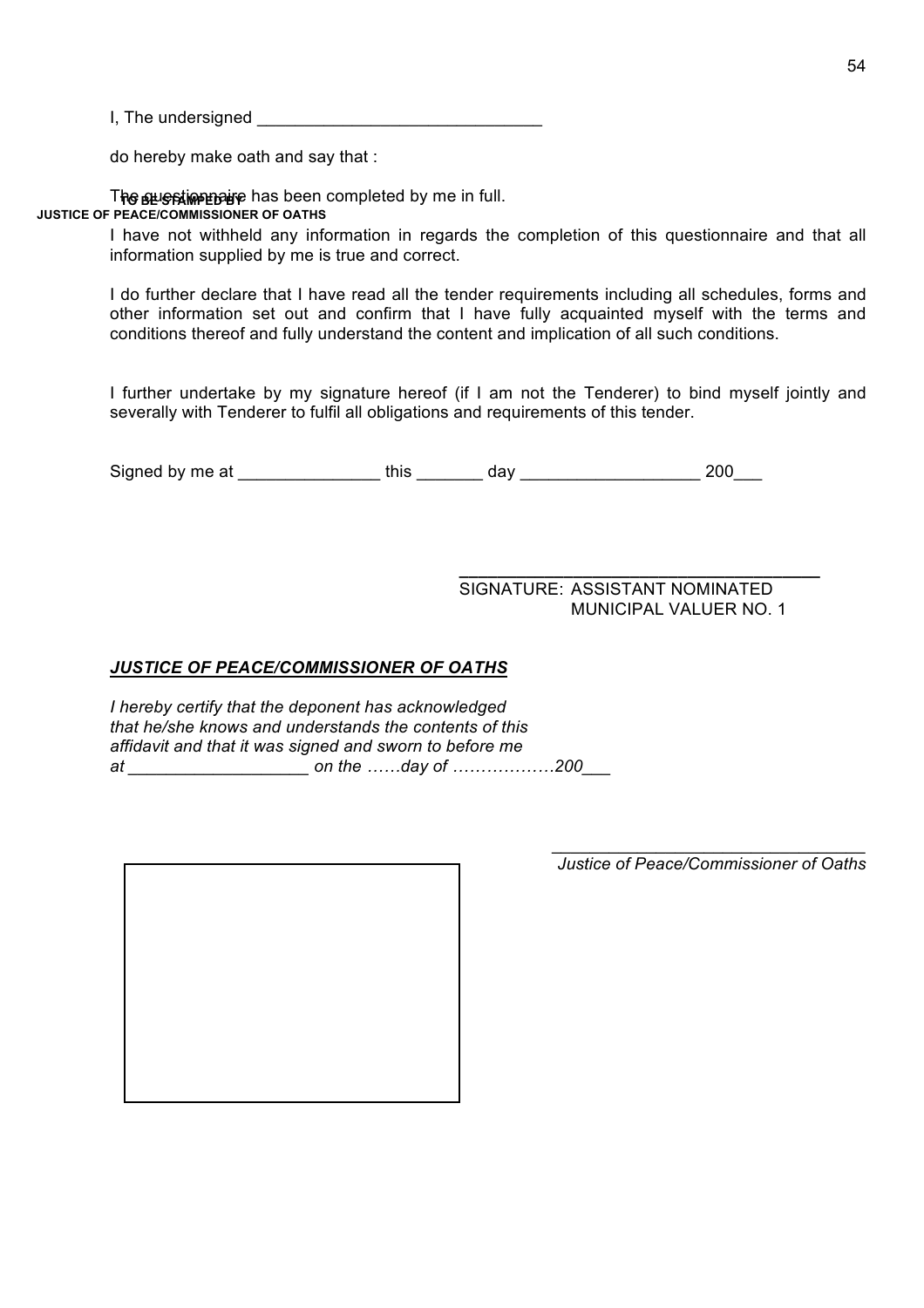# **SCHEDULE 2(B)**

#### **AFFIDAVIT, NOMINATION AND DECLARATION OF ASSISTANT MUNICIPAL VALUER**

In the case of nomination for assistant municipal valuer a minimum of two persons must be nominated. This is necessary to provide for succession in the event of one of the nominated assistant municipal valuers not being able to perform his duties as a result of accident, death, ill health or insolvency provided that they accept the appointment jointly and severally.

| <b>FULL NAMES</b>                      |  |
|----------------------------------------|--|
| <b>I.D. NUMBER</b>                     |  |
| <b>PROFESSIONAL QUALIFICATIONS</b>     |  |
|                                        |  |
|                                        |  |
| <b>PROFESSIONAL REGISTRATION NO</b>    |  |
| (Attach certified copy of certificate) |  |
|                                        |  |

Have you ever been disqualified as a valuer? If yes, full details and reasons to be supplied.

…………………………………………………………………………………………………………... . The contract of the contract of the contract of the contract of the contract of the contract of the contract of the contract of the contract of the contract of the contract of the contract of the contract of the contrac

Have you been summoned to appear at any disciplinary hearing of either the South African Institute of Valuers and/or South African Council for the Property Valuers Profession or other recognised professional bodies relating to the valuation profession? If yes, full details including date of hearing, presiding officer and outcome.

…………………………………………………………………………………………………………..

…………………………………………………………………………………………………………..

WORK EXPERIENCE IN COMPILING MASS MUNICIPAL VALUATIONS:

| <b>NAME OF</b><br><b>MUNICIPALITY</b> | <b>PERIOD OF</b><br><b>VALUATION ROLL</b> | NO. OF<br><b>PROPERTIES ON</b><br><b>ROLL</b> | <b>REFERENCE</b> | <b>CONTACT</b><br><b>NUMBER</b> |
|---------------------------------------|-------------------------------------------|-----------------------------------------------|------------------|---------------------------------|
|                                       |                                           |                                               |                  |                                 |
|                                       |                                           |                                               |                  |                                 |
|                                       |                                           |                                               |                  |                                 |
|                                       |                                           |                                               |                  |                                 |
|                                       |                                           |                                               |                  |                                 |
|                                       |                                           |                                               |                  |                                 |
|                                       |                                           |                                               |                  |                                 |
|                                       |                                           |                                               |                  |                                 |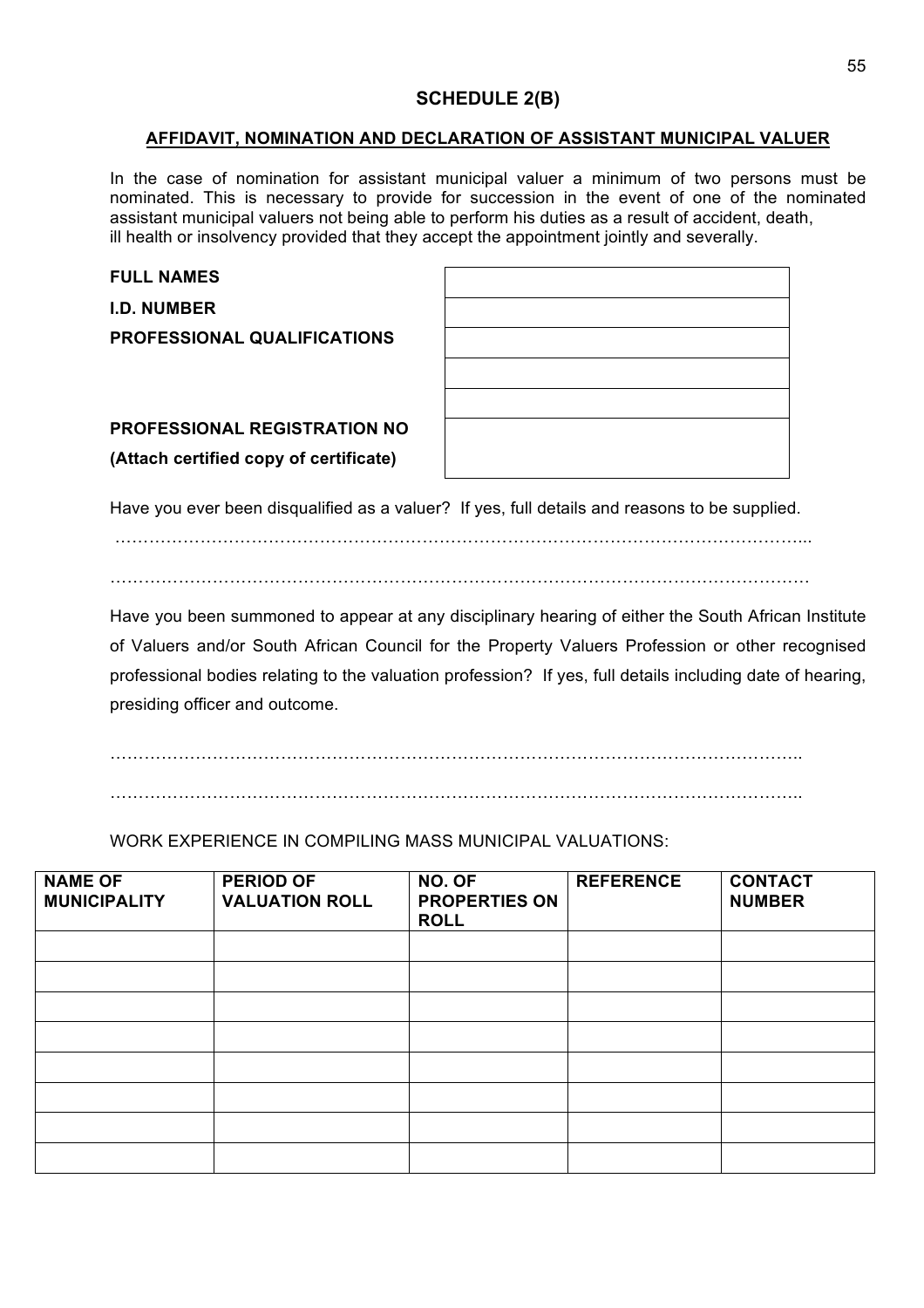List properties included in any of the valuation rolls compiled by you of a special nature/requiring specific skills, i.e. airport, mines, quarries, etc.

| <b>DESCRIPTION OF</b> | <b>TYPE OF</b>  | <b>METHOD OF</b> | <b>MUNICIPALITY</b> |
|-----------------------|-----------------|------------------|---------------------|
| <b>PROPERTY</b>       | <b>PROPERTY</b> | <b>VALUATION</b> |                     |
|                       |                 |                  |                     |
|                       |                 |                  |                     |
|                       |                 |                  |                     |
|                       |                 |                  |                     |
|                       |                 |                  |                     |
|                       |                 |                  |                     |
|                       |                 |                  |                     |
|                       |                 |                  |                     |
|                       |                 |                  |                     |
|                       |                 |                  |                     |
|                       |                 |                  |                     |
|                       |                 |                  |                     |
|                       |                 |                  |                     |
|                       |                 |                  |                     |
|                       |                 |                  |                     |
|                       |                 |                  |                     |
|                       |                 |                  |                     |

Have you compiled any valuation rolls utilizing GIS and/or Aerial Photography? If yes, provide full details:

| <b>NAME OF</b>      | <b>DATE OF</b>        | <b>CONTACT PERSON</b> | <b>PHONE NO</b> |
|---------------------|-----------------------|-----------------------|-----------------|
| <b>MUNICIPALITY</b> | <b>VALUATION ROLL</b> |                       |                 |
|                     |                       |                       |                 |
|                     |                       |                       |                 |
|                     |                       |                       |                 |
|                     |                       |                       |                 |
|                     |                       |                       |                 |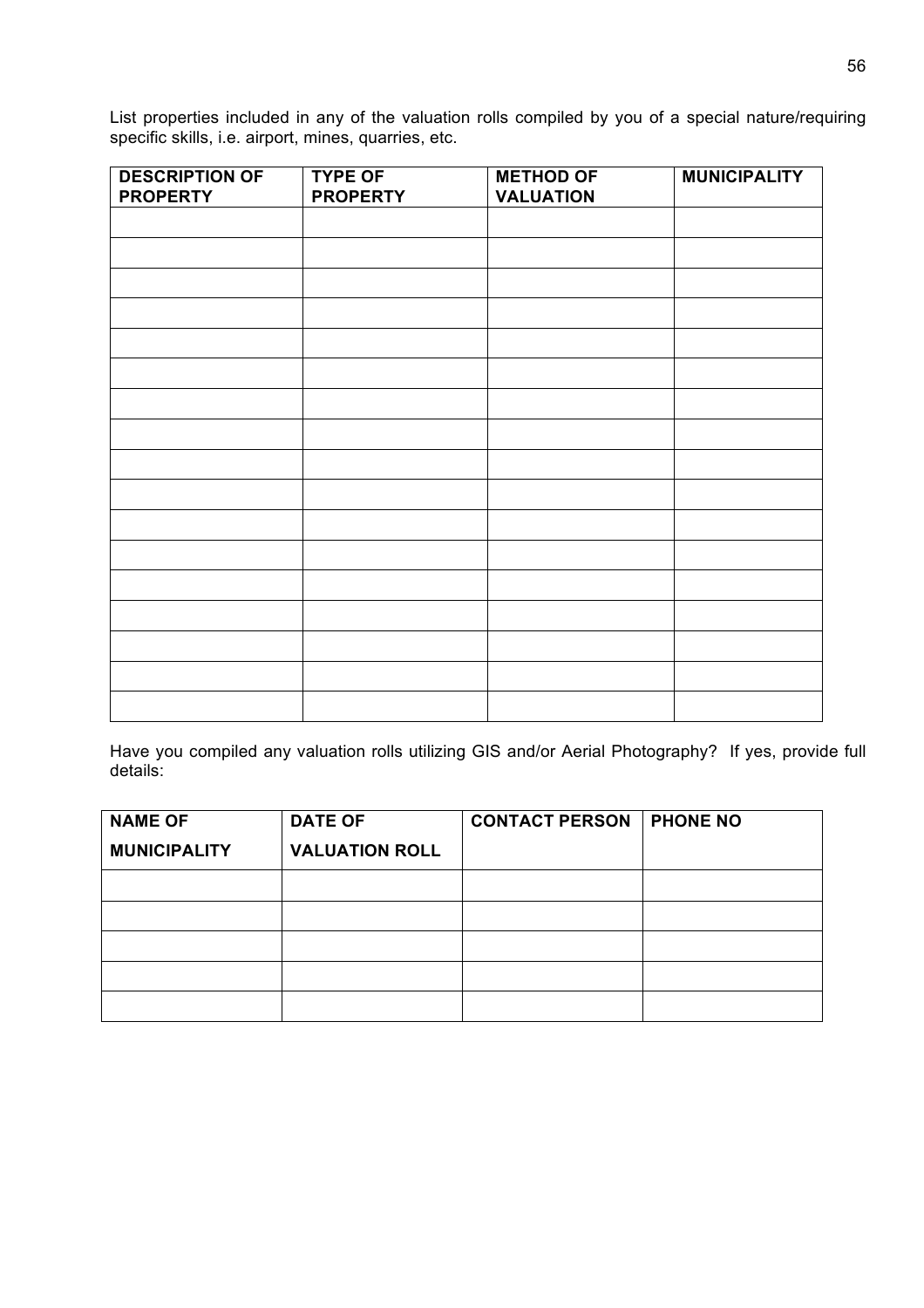Have you had any experience in reconciling cadastre data with deeds data and thereafter with the municipal valuation roll? If yes, provide full details.

| <b>NAME OF</b>      | <b>DATE OF</b>        | <b>CONTACT PERSON</b> | <b>PHONE NO</b> |
|---------------------|-----------------------|-----------------------|-----------------|
| <b>MUNICIPALITY</b> | <b>VALUATION ROLL</b> |                       |                 |
|                     |                       |                       |                 |
|                     |                       |                       |                 |
|                     |                       |                       |                 |
|                     |                       |                       |                 |
|                     |                       |                       |                 |

## VALUATION BOARD HEARING EXPERIENCE

Have you appeared in front of any valuation boards in terms of previous legislation?

If yes:

| <b>NAME OF</b><br><b>MUNICIPALITY</b> | <b>NAME OF</b><br><b>CHAIRPERSON</b> | <b>NAME OF</b><br><b>SECRETARY</b> | <b>DATE OF</b><br><b>HEARING</b> |
|---------------------------------------|--------------------------------------|------------------------------------|----------------------------------|
|                                       |                                      |                                    |                                  |
|                                       |                                      |                                    |                                  |
|                                       |                                      |                                    |                                  |

### VALUATION APPEAL BOARD HEARINGS

Have you appeared in front of a Valuation Appeal Board in terms of previous legislation or the Act?

If yes:

| <b>NAME OF</b><br><b>MUNICIPALITY</b> | <b>NAME OF</b><br><b>CHAIRPERSON</b> | <b>NAME OF</b><br><b>SECRETARY</b> | <b>DATE OF</b><br><b>HEARING</b> | No of<br>appeals | No of<br>appeals<br>upheld<br>by the<br>board | What was the %<br>reduction<br>awarded by the<br>board<br>compared to<br>the valuations<br>compiled by<br>you? |
|---------------------------------------|--------------------------------------|------------------------------------|----------------------------------|------------------|-----------------------------------------------|----------------------------------------------------------------------------------------------------------------|
|                                       |                                      |                                    |                                  |                  |                                               |                                                                                                                |
|                                       |                                      |                                    |                                  |                  |                                               |                                                                                                                |
|                                       |                                      |                                    |                                  |                  |                                               |                                                                                                                |
|                                       |                                      |                                    |                                  |                  |                                               |                                                                                                                |
|                                       |                                      |                                    |                                  |                  |                                               |                                                                                                                |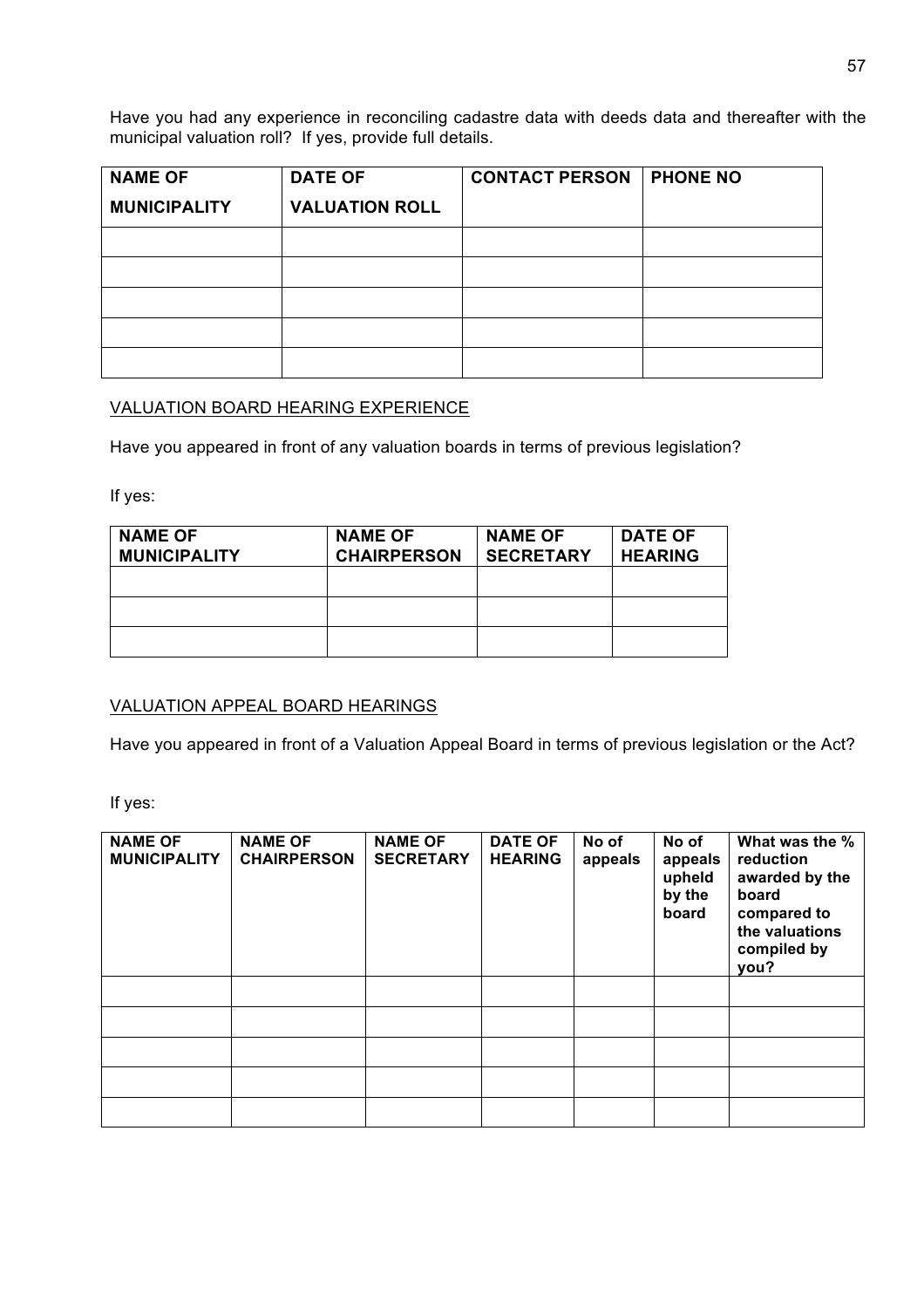$I,$  The undersigned  $\blacksquare$ 

do hereby make oath and say that :

The sus stime paye has been completed by me in full. **JUSTICE OF PEACE/COMMISSIONER OF OATHS**

> I have not withheld any information in regards the completion of this questionnaire and that all information supplied by me is true and correct.

> I do further declare that I have read all the tender requirements including all schedules, forms and other information set out and confirm that I have fully acquainted myself with the terms and conditions thereof and fully understand the content and implication of all such conditions.

> I further undertake by my signature hereof (if I am not the Tenderer) to bind myself jointly and severally with Tenderer to fulfil all obligations and requirements of this tender.

Signed by me at \_\_\_\_\_\_\_\_\_\_\_\_\_\_\_ this \_\_\_\_\_\_\_ day \_\_\_\_\_\_\_\_\_\_\_\_\_\_\_\_\_\_\_ 200\_\_\_

**\_\_\_\_\_\_\_\_\_\_\_\_\_\_\_\_\_\_\_\_\_\_\_\_\_\_\_\_\_\_\_\_\_\_\_\_\_\_** SIGNATURE: ASSISTANT NOMINATED MUNICIPAL VALUER NO. 2

## *JUSTICE OF PEACE/COMMISSIONER OF OATHS*

*I hereby certify that the deponent has acknowledged that he/she knows and understands the contents of this affidavit and that it was signed and sworn to before me at \_\_\_\_\_\_\_\_\_\_\_\_\_\_\_\_\_\_\_ on the ……day of ………………200\_\_\_*

*\_\_\_\_\_\_\_\_\_\_\_\_\_\_\_\_\_\_\_\_\_\_\_\_\_\_\_\_\_\_\_\_\_ Justice of Peace/Commissioner of Oaths*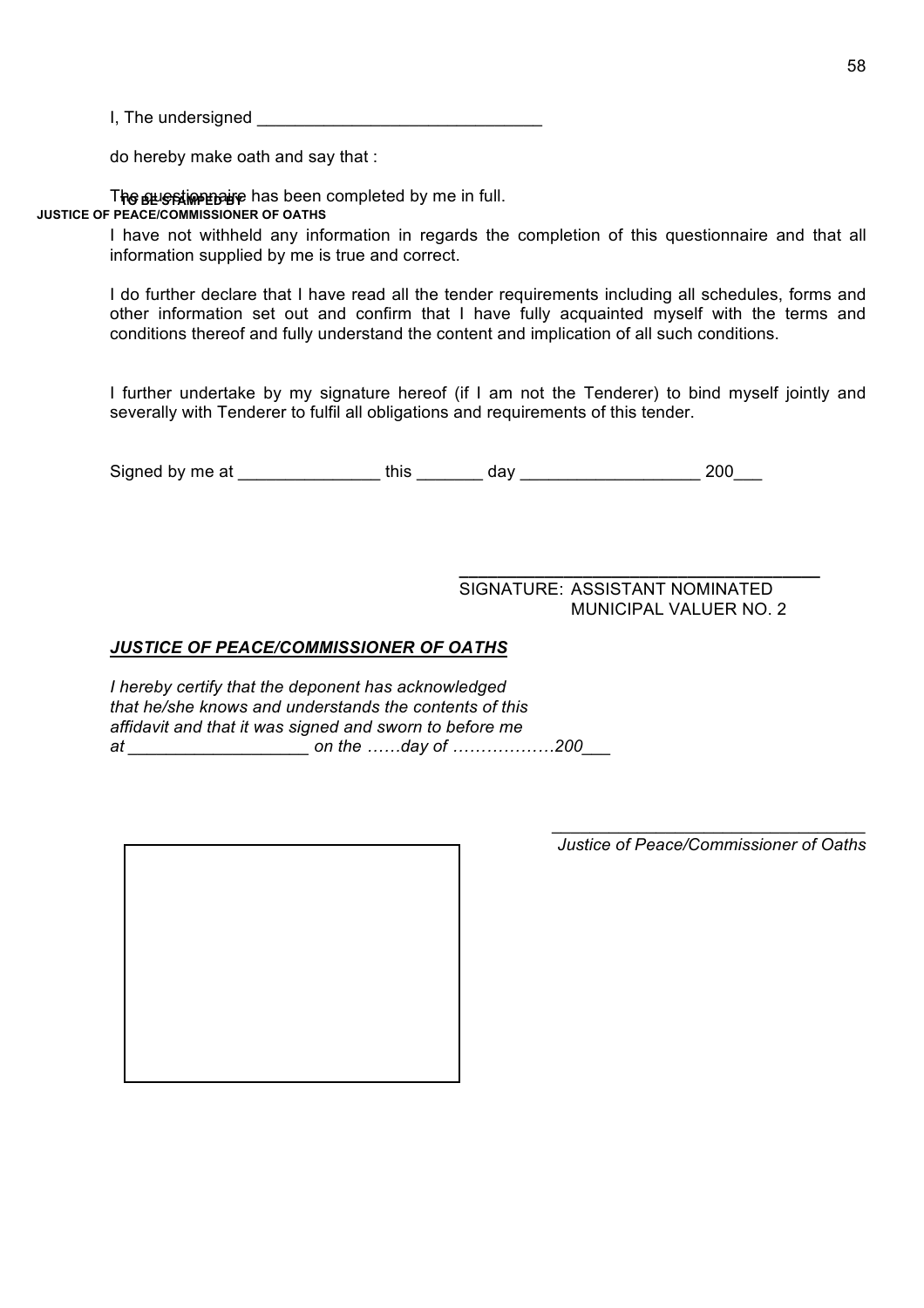# **SCHEDULE 2(C)**

#### **AFFIDAVIT, NOMINATION AND DECLARATION OF ASSISTANT MUNICIPAL VALUER**

In the case of nomination for assistant municipal valuer a minimum of two persons must be nominated. This is necessary to provide for succession in the event of one of the nominated assistant municipal valuers not being able to perform his duties as a result of accident, death, ill health or insolvency provided that they accept the appointment jointly and severally.

| <b>FULL NAMES</b>                      |  |
|----------------------------------------|--|
| <b>I.D. NUMBER</b>                     |  |
| <b>PROFESSIONAL QUALIFICATIONS</b>     |  |
|                                        |  |
|                                        |  |
| <b>PROFESSIONAL REGISTRATION NO</b>    |  |
| (Attach certified copy of certificate) |  |
|                                        |  |

Have you ever been disqualified as a valuer? If yes, full details and reasons to be supplied.

…………………………………………………………………………………………………………... . The contract of the contract of the contract of the contract of the contract of the contract of the contract of the contract of the contract of the contract of the contract of the contract of the contract of the contrac

Have you been summoned to appear at any disciplinary hearing of either the South African Institute of Valuers and/or South African Council for the Property Valuers Profession or other recognised professional bodies relating to the valuation profession? If yes, full details including date of hearing, presiding officer and outcome.

…………………………………………………………………………………………………………..

…………………………………………………………………………………………………………..

WORK EXPERIENCE IN COMPILING MASS MUNICIPAL VALUATIONS:

| <b>NAME OF</b><br><b>MUNICIPALITY</b> | <b>PERIOD OF</b><br><b>VALUATION ROLL</b> | NO. OF<br><b>PROPERTIES ON</b><br><b>ROLL</b> | <b>REFERENCE</b> | <b>CONTACT</b><br><b>NUMBER</b> |
|---------------------------------------|-------------------------------------------|-----------------------------------------------|------------------|---------------------------------|
|                                       |                                           |                                               |                  |                                 |
|                                       |                                           |                                               |                  |                                 |
|                                       |                                           |                                               |                  |                                 |
|                                       |                                           |                                               |                  |                                 |
|                                       |                                           |                                               |                  |                                 |
|                                       |                                           |                                               |                  |                                 |
|                                       |                                           |                                               |                  |                                 |
|                                       |                                           |                                               |                  |                                 |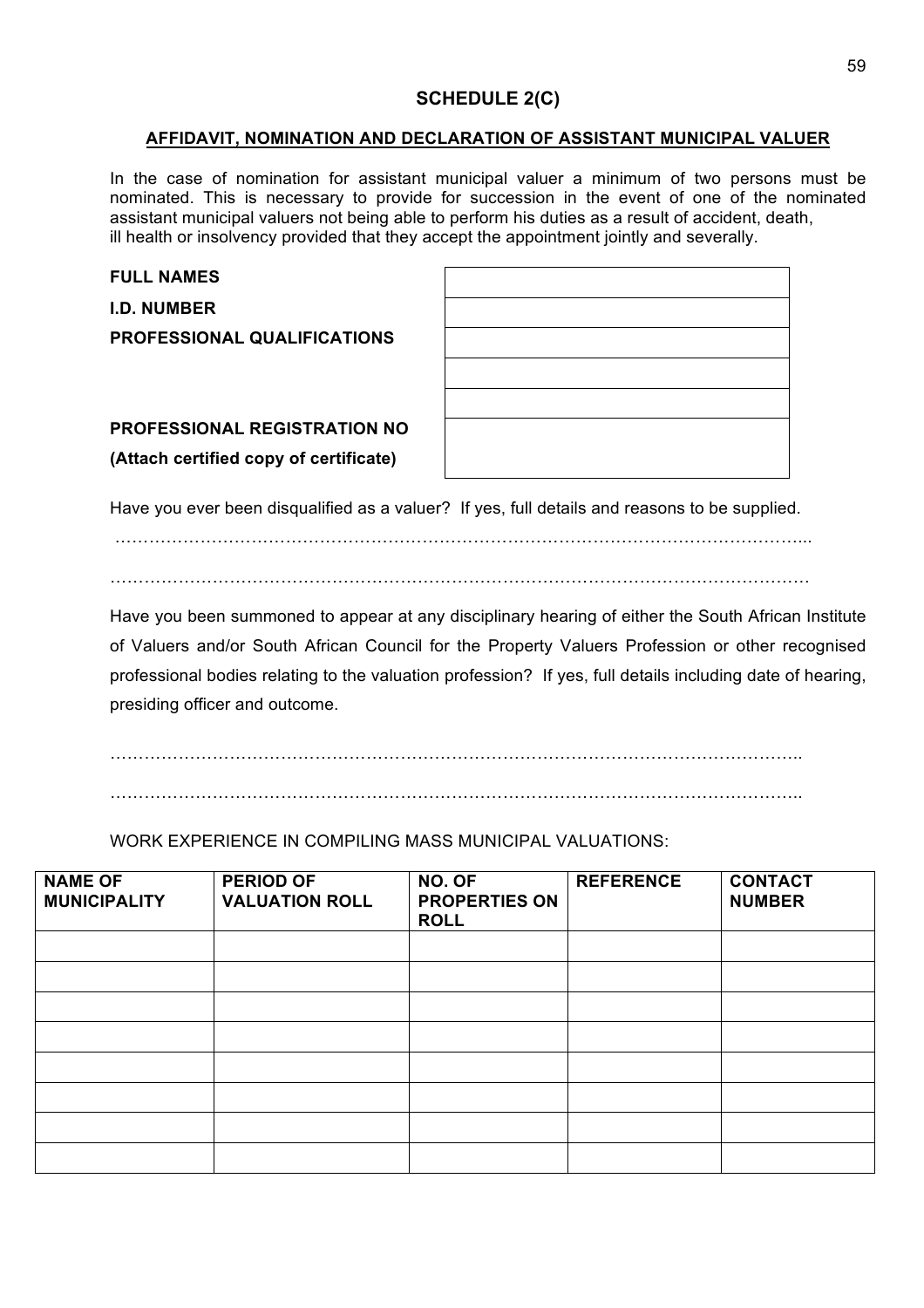List properties included in any of the valuation rolls compiled by you of a special nature/requiring specific skills, i.e. airport, mines, quarries, etc.

| <b>DESCRIPTION OF</b> | <b>TYPE OF</b>  | <b>METHOD OF</b> | <b>MUNICIPALITY</b> |
|-----------------------|-----------------|------------------|---------------------|
| <b>PROPERTY</b>       | <b>PROPERTY</b> | <b>VALUATION</b> |                     |
|                       |                 |                  |                     |
|                       |                 |                  |                     |
|                       |                 |                  |                     |
|                       |                 |                  |                     |
|                       |                 |                  |                     |
|                       |                 |                  |                     |
|                       |                 |                  |                     |
|                       |                 |                  |                     |
|                       |                 |                  |                     |
|                       |                 |                  |                     |
|                       |                 |                  |                     |
|                       |                 |                  |                     |
|                       |                 |                  |                     |
|                       |                 |                  |                     |
|                       |                 |                  |                     |
|                       |                 |                  |                     |
|                       |                 |                  |                     |

Have you compiled any valuation rolls utilizing GIS and/or Aerial Photography? If yes, provide full details:

| <b>NAME OF</b>      | <b>DATE OF</b>        | <b>CONTACT PERSON</b> | <b>PHONE NO</b> |
|---------------------|-----------------------|-----------------------|-----------------|
| <b>MUNICIPALITY</b> | <b>VALUATION ROLL</b> |                       |                 |
|                     |                       |                       |                 |
|                     |                       |                       |                 |
|                     |                       |                       |                 |
|                     |                       |                       |                 |
|                     |                       |                       |                 |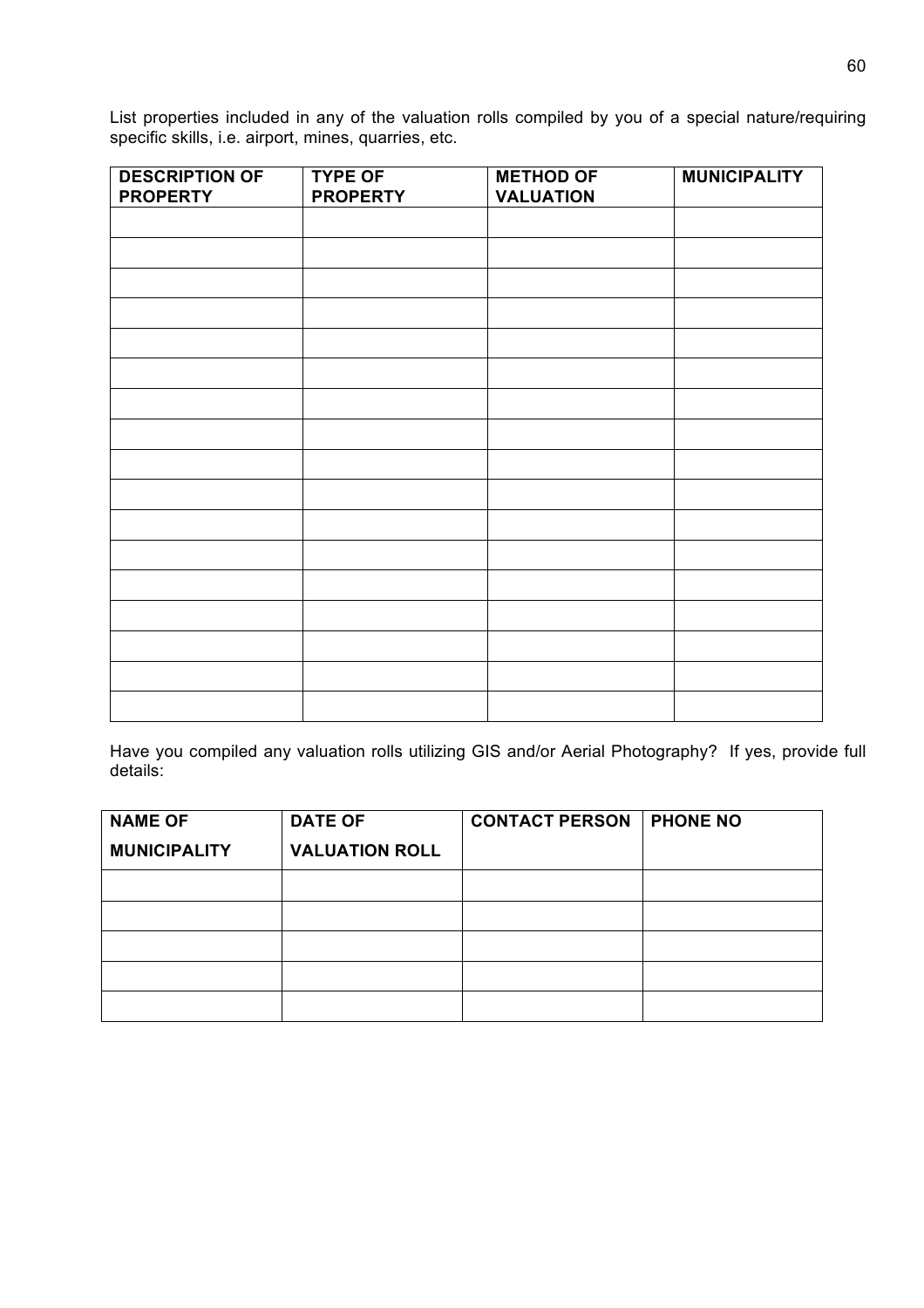Have you had any experience in reconciling cadastre data with deeds data and thereafter with the municipal valuation roll? If yes, provide full details.

| <b>NAME OF</b>      | <b>DATE OF</b>        | <b>CONTACT PERSON</b> | <b>PHONE NO</b> |
|---------------------|-----------------------|-----------------------|-----------------|
| <b>MUNICIPALITY</b> | <b>VALUATION ROLL</b> |                       |                 |
|                     |                       |                       |                 |
|                     |                       |                       |                 |
|                     |                       |                       |                 |
|                     |                       |                       |                 |
|                     |                       |                       |                 |

### VALUATION BOARD HEARING EXPERIENCE

Have you appeared in front of any valuation boards in terms of previous legislation?

If yes:

| <b>NAME OF</b><br><b>MUNICIPALITY</b> | <b>NAME OF</b><br><b>CHAIRPERSON</b> | <b>NAME OF</b><br><b>SECRETARY</b> | <b>DATE OF</b><br><b>HEARING</b> |
|---------------------------------------|--------------------------------------|------------------------------------|----------------------------------|
|                                       |                                      |                                    |                                  |
|                                       |                                      |                                    |                                  |
|                                       |                                      |                                    |                                  |

### VALUATION APPEAL BOARD HEARINGS

Have you appeared in front of a Valuation Appeal Board in terms of previous legislation or the Act?

If yes:

| <b>NAME OF</b><br><b>MUNICIPALITY</b> | <b>NAME OF</b><br><b>CHAIRPERSON</b> | <b>NAME OF</b><br><b>SECRETARY</b> | <b>DATE OF</b><br><b>HEARING</b> | No of<br>appeals | No of<br>appeals<br>upheld<br>by the<br>board | What was the %<br>reduction<br>awarded by the<br>board<br>compared to<br>the valuations<br>compiled by<br>you? |
|---------------------------------------|--------------------------------------|------------------------------------|----------------------------------|------------------|-----------------------------------------------|----------------------------------------------------------------------------------------------------------------|
|                                       |                                      |                                    |                                  |                  |                                               |                                                                                                                |
|                                       |                                      |                                    |                                  |                  |                                               |                                                                                                                |
|                                       |                                      |                                    |                                  |                  |                                               |                                                                                                                |
|                                       |                                      |                                    |                                  |                  |                                               |                                                                                                                |
|                                       |                                      |                                    |                                  |                  |                                               |                                                                                                                |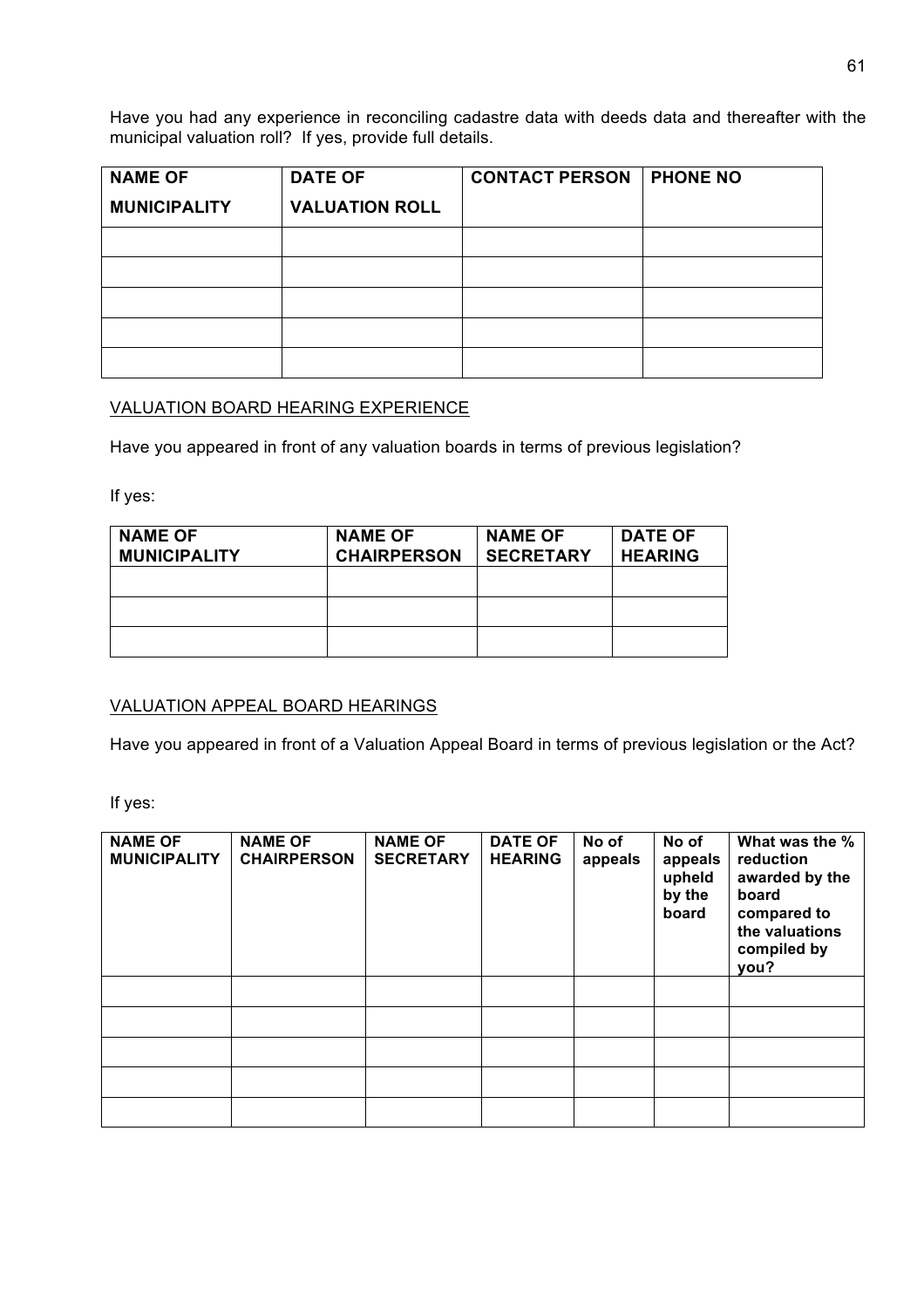I, The undersigned \_\_\_\_\_\_\_\_\_\_\_\_\_\_\_\_\_\_\_\_\_\_\_\_\_\_\_\_\_\_

do hereby make oath and say that :

The sus stime paye has been completed by me in full. **JUSTICE OF PEACE/COMMISSIONER OF OATHS**

> I have not withheld any information in regards the completion of this questionnaire and that all information supplied by me is true and correct.

> I do further declare that I have read all the tender requirements including all schedules, forms and other information set out and confirm that I have fully acquainted myself with the terms and conditions thereof and fully understand the content and implication of all such conditions.

> I further undertake by my signature hereof (if I am not the Tenderer) to bind myself jointly and severally with Tenderer to fulfil all obligations and requirements of this tender.

Signed by me at \_\_\_\_\_\_\_\_\_\_\_\_\_\_\_ this \_\_\_\_\_\_\_ day \_\_\_\_\_\_\_\_\_\_\_\_\_\_\_\_\_\_\_ 200\_\_\_

SIGNATURE: ASSISTANT NOMINATED MUNICIPAL VALUER NO. 3

**\_\_\_\_\_\_\_\_\_\_\_\_\_\_\_\_\_\_\_\_\_\_\_\_\_\_\_\_\_\_\_\_\_\_\_\_\_\_**

### *JUSTICE OF PEACE/COMMISSIONER OF OATHS*

*I hereby certify that the deponent has acknowledged that he/she knows and understands the contents of this affidavit and that it was signed and sworn to before me at \_\_\_\_\_\_\_\_\_\_\_\_\_\_\_\_\_\_\_ on the ……day of ………………200\_\_\_*

*\_\_\_\_\_\_\_\_\_\_\_\_\_\_\_\_\_\_\_\_\_\_\_\_\_\_\_\_\_\_\_\_\_ Justice of Peace/Commissioner of Oaths*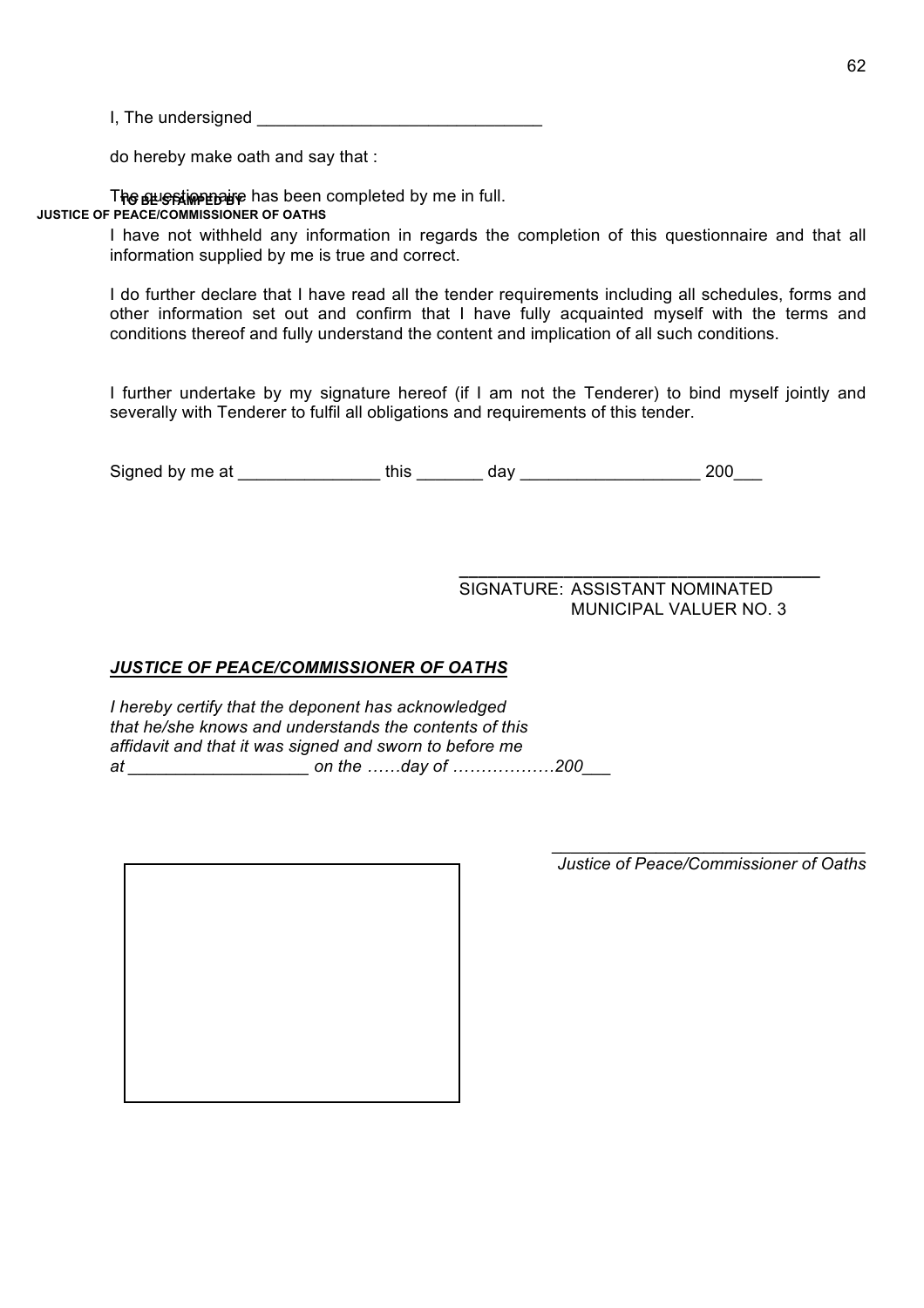# **SCHEDULE 2(D)**

#### **AFFIDAVIT, NOMINATION AND DECLARATION OF ASSISTANT MUNICIPAL VALUER**

In the case of nomination for assistant municipal valuer a minimum of two persons must be nominated. This is necessary to provide for succession in the event of one of the nominated assistant municipal valuers not being able to perform his duties as a result of accident, death, ill health or insolvency provided that they accept the appointment jointly and severally.

| <b>FULL NAMES</b>                      |  |
|----------------------------------------|--|
| <b>I.D. NUMBER</b>                     |  |
| <b>PROFESSIONAL QUALIFICATIONS</b>     |  |
|                                        |  |
|                                        |  |
| <b>PROFESSIONAL REGISTRATION NO</b>    |  |
| (Attach certified copy of certificate) |  |
|                                        |  |

Have you ever been disqualified as a valuer? If yes, full details and reasons to be supplied.

…………………………………………………………………………………………………………... ……………………………………………………………………………………………………………

Have you been summoned to appear at any disciplinary hearing of either the South African Institute of Valuers and/or South African Council for the Property Valuers Profession or other recognised professional bodies relating to the valuation profession? If yes, full details including date of hearing, presiding officer and outcome.

…………………………………………………………………………………………………………..

…………………………………………………………………………………………………………..

WORK EXPERIENCE IN COMPILING MASS MUNICIPAL VALUATIONS:

| <b>NAME OF</b><br><b>MUNICIPALITY</b> | <b>PERIOD OF</b><br><b>VALUATION ROLL</b> | NO. OF<br><b>PROPERTIES ON</b><br><b>ROLL</b> | <b>REFERENCE</b> | <b>CONTACT</b><br><b>NUMBER</b> |
|---------------------------------------|-------------------------------------------|-----------------------------------------------|------------------|---------------------------------|
|                                       |                                           |                                               |                  |                                 |
|                                       |                                           |                                               |                  |                                 |
|                                       |                                           |                                               |                  |                                 |
|                                       |                                           |                                               |                  |                                 |
|                                       |                                           |                                               |                  |                                 |
|                                       |                                           |                                               |                  |                                 |
|                                       |                                           |                                               |                  |                                 |
|                                       |                                           |                                               |                  |                                 |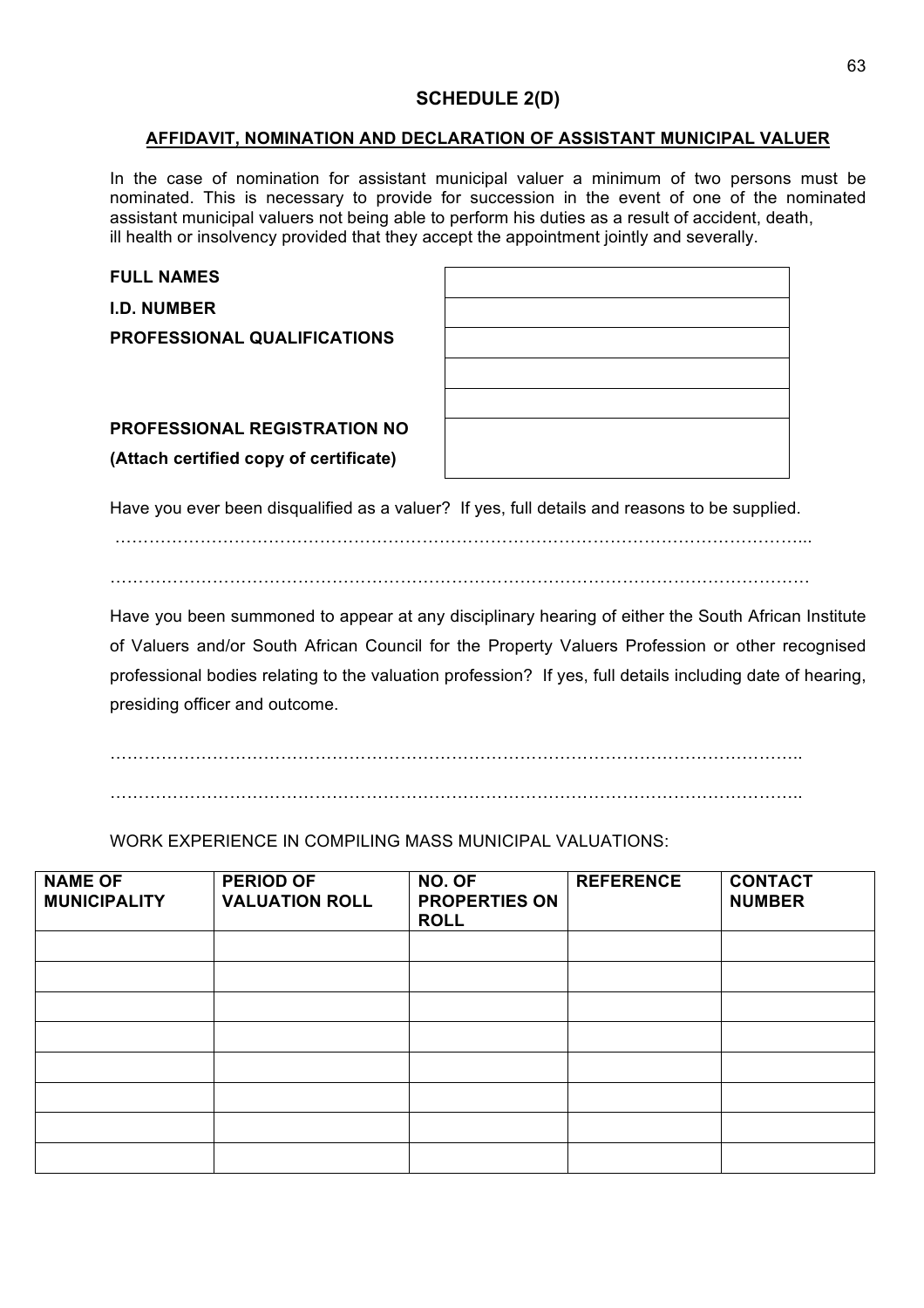List properties included in any of the valuation rolls compiled by you of a special nature/requiring specific skills, i.e. airport, mines, quarries, etc.

| <b>DESCRIPTION OF</b> | <b>TYPE OF</b>  | <b>METHOD OF</b> | <b>MUNICIPALITY</b> |
|-----------------------|-----------------|------------------|---------------------|
| <b>PROPERTY</b>       | <b>PROPERTY</b> | <b>VALUATION</b> |                     |
|                       |                 |                  |                     |
|                       |                 |                  |                     |
|                       |                 |                  |                     |
|                       |                 |                  |                     |
|                       |                 |                  |                     |
|                       |                 |                  |                     |
|                       |                 |                  |                     |
|                       |                 |                  |                     |
|                       |                 |                  |                     |
|                       |                 |                  |                     |
|                       |                 |                  |                     |
|                       |                 |                  |                     |
|                       |                 |                  |                     |
|                       |                 |                  |                     |
|                       |                 |                  |                     |
|                       |                 |                  |                     |
|                       |                 |                  |                     |

Have you compiled any valuation rolls utilizing GIS and/or Aerial Photography? If yes, provide full details:

| <b>NAME OF</b>      | <b>DATE OF</b>        | <b>CONTACT PERSON</b> | <b>PHONE NO</b> |
|---------------------|-----------------------|-----------------------|-----------------|
| <b>MUNICIPALITY</b> | <b>VALUATION ROLL</b> |                       |                 |
|                     |                       |                       |                 |
|                     |                       |                       |                 |
|                     |                       |                       |                 |
|                     |                       |                       |                 |
|                     |                       |                       |                 |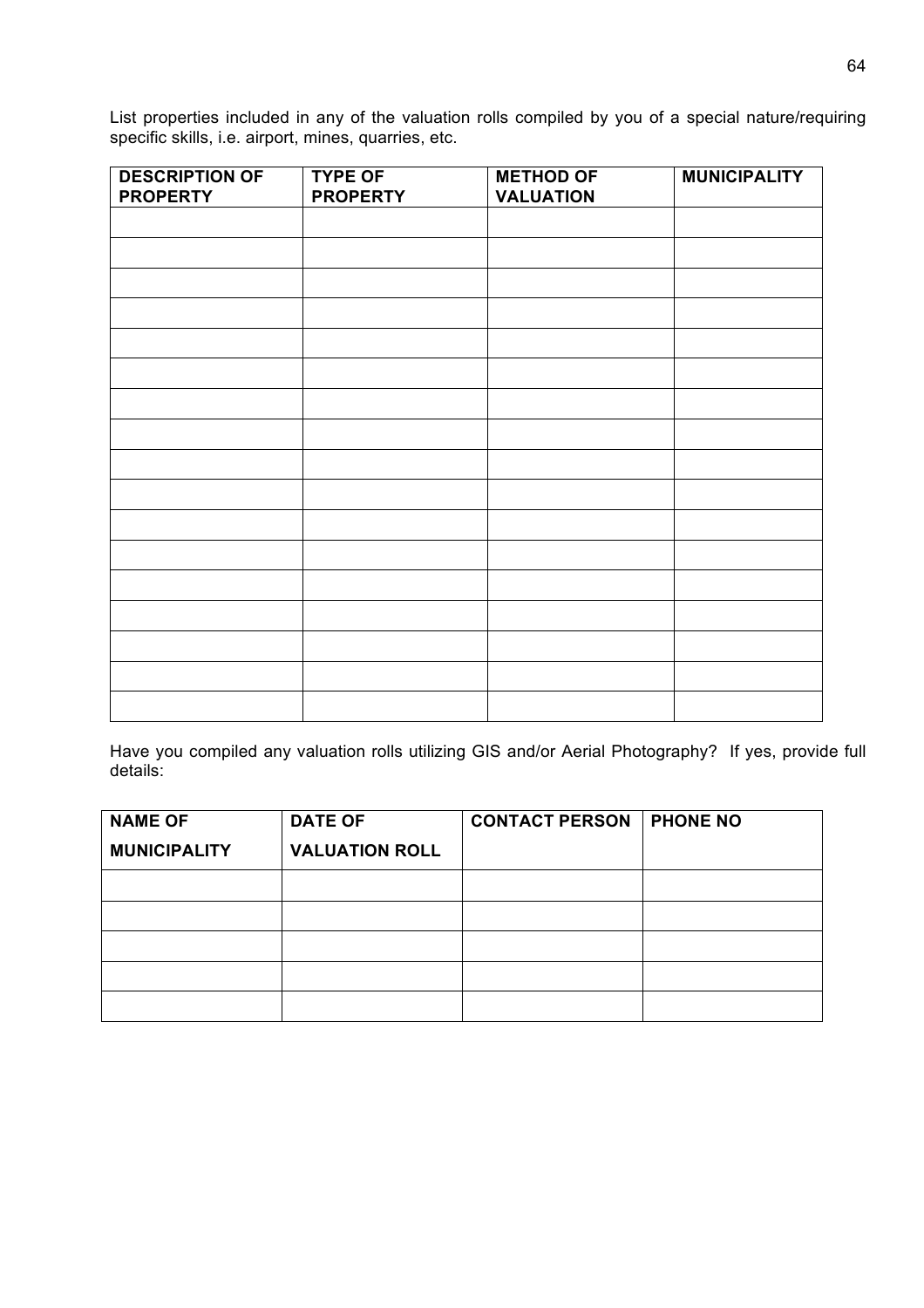Have you had any experience in reconciling cadastre data with deeds data and thereafter with the municipal valuation roll? If yes, provide full details.

| <b>NAME OF</b>      | <b>DATE OF</b>        | <b>CONTACT PERSON</b> | <b>PHONE NO</b> |
|---------------------|-----------------------|-----------------------|-----------------|
| <b>MUNICIPALITY</b> | <b>VALUATION ROLL</b> |                       |                 |
|                     |                       |                       |                 |
|                     |                       |                       |                 |
|                     |                       |                       |                 |
|                     |                       |                       |                 |
|                     |                       |                       |                 |

## VALUATION BOARD HEARING EXPERIENCE

Have you appeared in front of any valuation boards in terms of previous legislation?

If yes:

| <b>NAME OF</b><br><b>MUNICIPALITY</b> | <b>NAME OF</b><br><b>CHAIRPERSON</b> | <b>NAME OF</b><br><b>SECRETARY</b> | <b>DATE OF</b><br><b>HEARING</b> |
|---------------------------------------|--------------------------------------|------------------------------------|----------------------------------|
|                                       |                                      |                                    |                                  |
|                                       |                                      |                                    |                                  |
|                                       |                                      |                                    |                                  |

### VALUATION APPEAL BOARD HEARINGS

Have you appeared in front of a Valuation Appeal Board in terms of previous legislation or the Act?

If yes:

| <b>NAME OF</b><br><b>MUNICIPALITY</b> | <b>NAME OF</b><br><b>CHAIRPERSON</b> | <b>NAME OF</b><br><b>SECRETARY</b> | <b>DATE OF</b><br><b>HEARING</b> | No of<br>appeals | No of<br>appeals<br>upheld<br>by the<br>board | What was the %<br>reduction<br>awarded by the<br>board<br>compared to<br>the valuations<br>compiled by<br>you? |
|---------------------------------------|--------------------------------------|------------------------------------|----------------------------------|------------------|-----------------------------------------------|----------------------------------------------------------------------------------------------------------------|
|                                       |                                      |                                    |                                  |                  |                                               |                                                                                                                |
|                                       |                                      |                                    |                                  |                  |                                               |                                                                                                                |
|                                       |                                      |                                    |                                  |                  |                                               |                                                                                                                |
|                                       |                                      |                                    |                                  |                  |                                               |                                                                                                                |
|                                       |                                      |                                    |                                  |                  |                                               |                                                                                                                |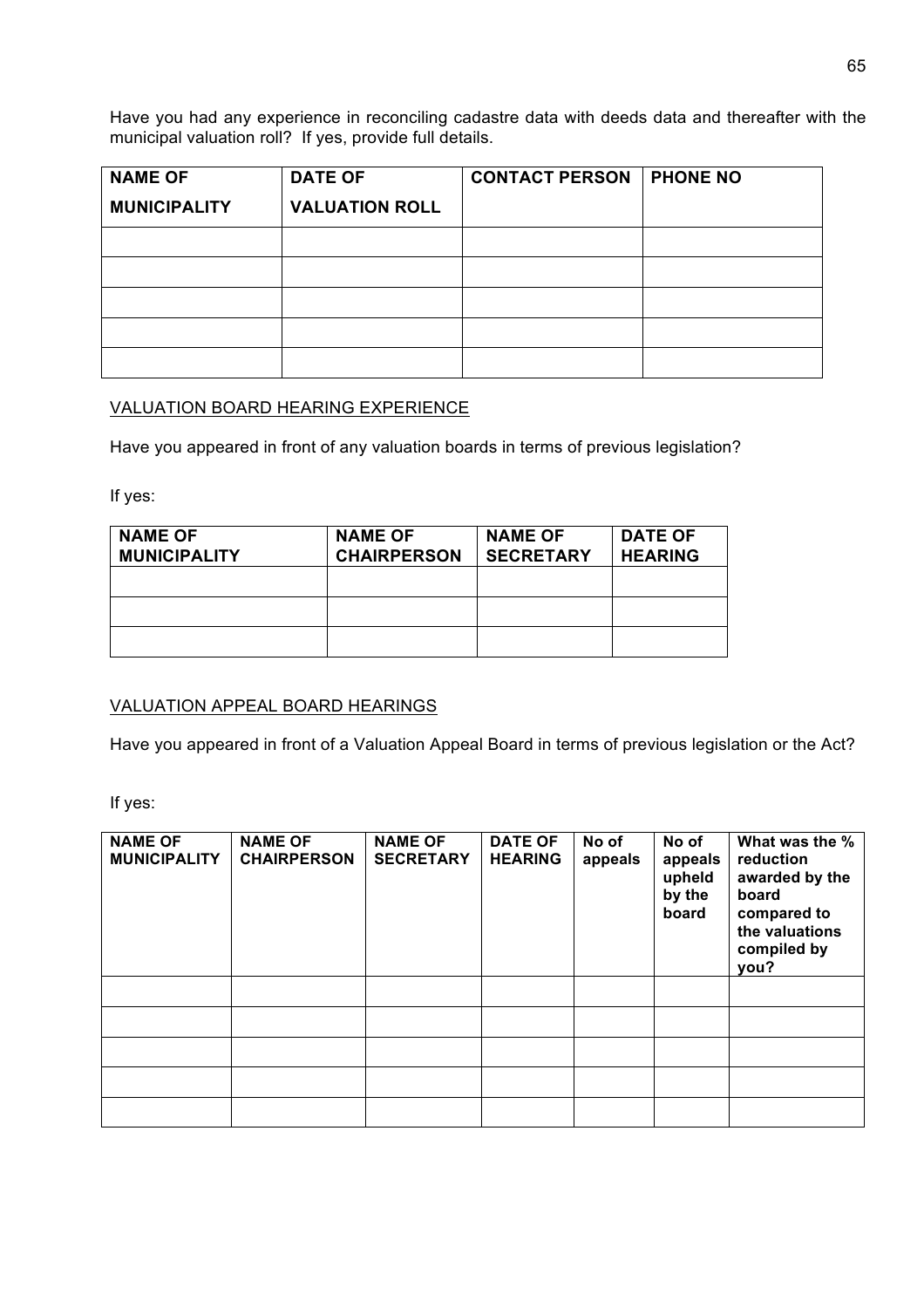I, The undersigned **EXALUST 2008** 

do hereby make oath and say that :

The sus stime paye has been completed by me in full. **JUSTICE OF PEACE/COMMISSIONER OF OATHS**

> I have not withheld any information in regards the completion of this questionnaire and that all information supplied by me is true and correct.

> I do further declare that I have read all the tender requirements including all schedules, forms and other information set out and confirm that I have fully acquainted myself with the terms and conditions thereof and fully understand the content and implication of all such conditions.

> I further undertake by my signature hereof (if I am not the Tenderer) to bind myself jointly and severally with Tenderer to fulfil all obligations and requirements of this tender.

Signed by me at \_\_\_\_\_\_\_\_\_\_\_\_\_\_\_ this \_\_\_\_\_\_\_ day \_\_\_\_\_\_\_\_\_\_\_\_\_\_\_\_\_\_\_ 200\_\_\_

**\_\_\_\_\_\_\_\_\_\_\_\_\_\_\_\_\_\_\_\_\_\_\_\_\_\_\_\_\_\_\_\_\_\_\_\_\_\_** SIGNATURE: ASSISTANT NOMINATED MUNICIPAL VALUER NO. 4

### *JUSTICE OF PEACE/COMMISSIONER OF OATHS*

*I hereby certify that the deponent has acknowledged that he/she knows and understands the contents of this affidavit and that it was signed and sworn to before me at \_\_\_\_\_\_\_\_\_\_\_\_\_\_\_\_\_\_\_ on the ……day of ………………200\_\_\_*

*\_\_\_\_\_\_\_\_\_\_\_\_\_\_\_\_\_\_\_\_\_\_\_\_\_\_\_\_\_\_\_\_\_ Justice of Peace/Commissioner of Oaths*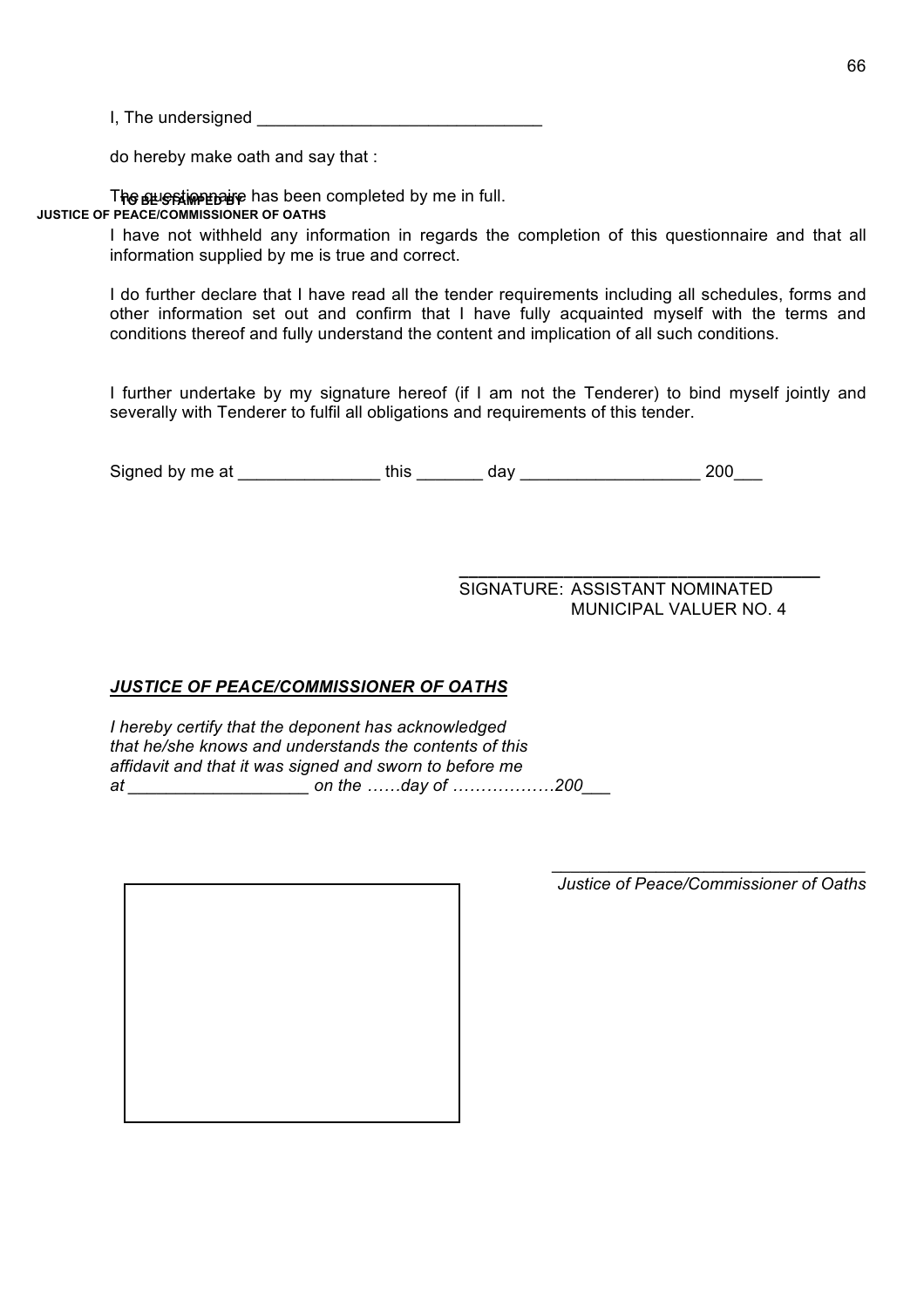# **SCHEDULE 3**

# **DETERMINATION OF FEES**

## **The following schedule of fees will be the basis of the tender**

Tenderers are not permitted to change the basis upon which they have been asked to tender. Any variation from the column "How to Tender" will invalidate this tender

| <b>ITEM</b>      | <b>DESCRIPTION</b>                                                     | <b>HOW TO</b>              | <b>AMOUNT</b>        | <b>COMMENT</b>                                                           |
|------------------|------------------------------------------------------------------------|----------------------------|----------------------|--------------------------------------------------------------------------|
|                  |                                                                        | <b>TENDER</b>              | <b>INCLUDING VAT</b> |                                                                          |
| 1                | <b>Valuation Roll</b>                                                  | Fixed tender<br>amount     |                      | Price evaluation will be based on<br>the fixed tender amount as per 1 of |
|                  |                                                                        |                            |                      | this schedule and not the individual                                     |
|                  |                                                                        |                            |                      | rates of items 1.1 to 1.9 hereunder.                                     |
|                  |                                                                        |                            |                      | The pro rata adjustments will be                                         |
|                  |                                                                        |                            |                      | calculated on the individual rates of                                    |
|                  |                                                                        |                            |                      | items 1.1 to 1.9 hereof.                                                 |
|                  |                                                                        |                            |                      | Multiple use properties will be<br>calculated on the final adjustment    |
|                  |                                                                        |                            |                      | as individual entries per multiple                                       |
|                  |                                                                        |                            |                      | use based on the individual                                              |
|                  |                                                                        |                            |                      | breakdown reflected under items                                          |
|                  |                                                                        | Lump Sum                   | $\mathsf{R}$         | 1.1 to 1.9                                                               |
|                  |                                                                        | Rate per entry<br>incl vat |                      |                                                                          |
| 1.1              | Agricultural small holdings                                            |                            |                      |                                                                          |
| $\overline{1.2}$ | Agricultural holdings used for                                         |                            |                      |                                                                          |
|                  | purposes other than agriculture<br>e.g. industrial, transport, offices |                            |                      |                                                                          |
|                  | etc.                                                                   |                            |                      |                                                                          |
| 1.3              | Farms used for farming                                                 |                            |                      |                                                                          |
|                  | purposes                                                               |                            |                      |                                                                          |
| 1.4              | Farms used for purposes other                                          |                            |                      |                                                                          |
|                  | than farming                                                           |                            |                      |                                                                          |
| 1.5              | Non residential i.e business,                                          |                            |                      |                                                                          |
| 1.6              | industrial etc<br>Residential                                          |                            |                      |                                                                          |
| 1.7              | <b>RDP Housing</b>                                                     |                            |                      |                                                                          |
| 1.8              | Sectional title units                                                  |                            |                      |                                                                          |
| 1.9              | Township owner interest                                                |                            |                      |                                                                          |
|                  | accounts including unregistered                                        |                            |                      |                                                                          |
|                  | erven comprising the townships                                         |                            |                      |                                                                          |
| 2.1              | <b>Supplementary valuations</b>                                        |                            |                      |                                                                          |
|                  | Monthly option<br>Year 1                                               |                            | Monthly incl vat     |                                                                          |
|                  |                                                                        |                            | $\mathsf{R}$         | Municipality to define in terms of                                       |
|                  | Year <sub>2</sub>                                                      |                            | R                    | paragraph 14 the functions and data<br>it will provide during the        |
|                  | Year 3                                                                 |                            | R                    | supplementary phase of the tender.                                       |
|                  | Year 4                                                                 |                            |                      |                                                                          |
|                  |                                                                        |                            | R                    |                                                                          |
| 2.2              | Entry option                                                           | Rate per entry<br>incl vat |                      |                                                                          |
| 3                | <b>Objections:</b>                                                     |                            |                      |                                                                          |
| 3.1              | quasi court attendance and                                             | Per day incl vat           |                      |                                                                          |
|                  | preparation if required by<br>Municipality                             |                            |                      |                                                                          |
|                  |                                                                        |                            |                      |                                                                          |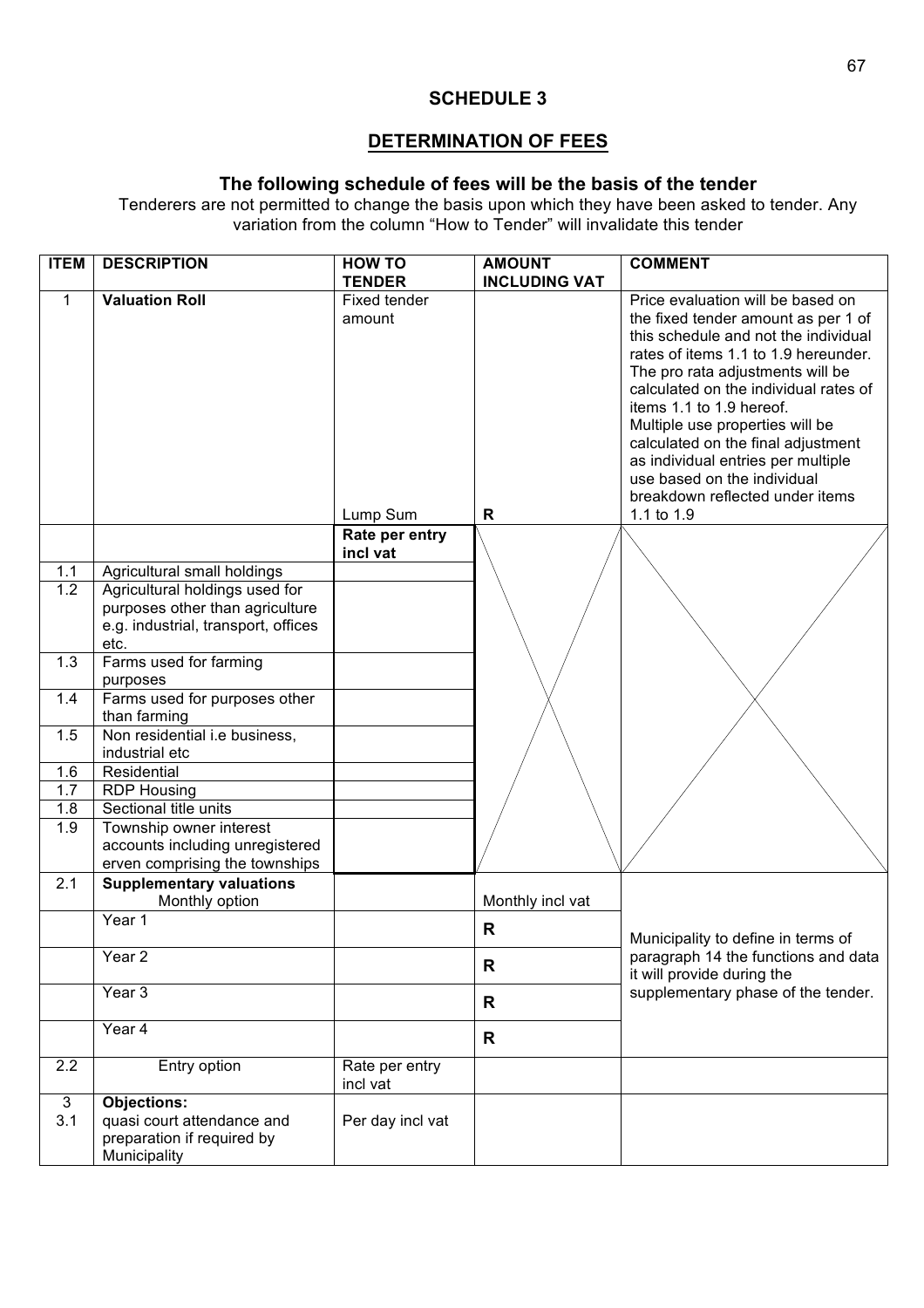| <b>ITEM</b>     | <b>DESCRIPTION</b>                                                                                                                             | <b>HOW TO</b>          | <b>AMOUNT</b>        | <b>COMMENT</b>                                                     |
|-----------------|------------------------------------------------------------------------------------------------------------------------------------------------|------------------------|----------------------|--------------------------------------------------------------------|
|                 |                                                                                                                                                | <b>TENDER</b>          | <b>INCLUDING VAT</b> |                                                                    |
| 3.2             | Section 51 compliance                                                                                                                          |                        | nil                  | Part of compilation fee                                            |
| 3.3             | Section 53 (3)                                                                                                                                 | Per reason             |                      |                                                                    |
|                 |                                                                                                                                                | incl vat               |                      |                                                                    |
| 4.1             | <b>Appeals Board Hearings:</b><br>Preparation and consultations<br>with professionals appointed by<br>the Municipality for specific<br>appeals | Per hour incl vat      |                      |                                                                    |
| 4.2             | Attendance at Appeal Board<br>hearing                                                                                                          | Per day incl vat       |                      |                                                                    |
| 5               | <b>Data collection</b>                                                                                                                         | Fixed fee incl vat     |                      | Tenderer to refer to what is required<br>under paragraph 14 hereof |
| 6               | <b>Public awareness</b>                                                                                                                        | Fixed fee incl vat     |                      |                                                                    |
| $\overline{7}$  | Valuations other than for                                                                                                                      | State the basis of     |                      |                                                                    |
|                 | rating purposes                                                                                                                                | fees incl vat          |                      |                                                                    |
| 8               | <b>Consultations</b>                                                                                                                           | Hourly rate incl       |                      |                                                                    |
|                 |                                                                                                                                                | vat                    |                      |                                                                    |
| 9               | <b>Valuation enquiries</b>                                                                                                                     | Fixed fee incl vat     |                      |                                                                    |
| 10              | <b>Travelling expenses for</b>                                                                                                                 | State the tariff to    |                      |                                                                    |
|                 | valuations other than for rating                                                                                                               | be applied incl        |                      |                                                                    |
|                 | and for supplementary                                                                                                                          | vat                    |                      |                                                                    |
|                 | valuations where the entry                                                                                                                     |                        |                      |                                                                    |
|                 | option has been chosen by                                                                                                                      |                        |                      |                                                                    |
|                 | municipality                                                                                                                                   |                        |                      |                                                                    |
| $\overline{11}$ | <b>Disbursements for valuations</b>                                                                                                            | State the tariff to    |                      |                                                                    |
|                 | other than for rating and for<br>supplementary valuations where                                                                                | be applied incl<br>vat |                      |                                                                    |
|                 | the entry option has been                                                                                                                      |                        |                      |                                                                    |
|                 | chosen by municipality                                                                                                                         |                        |                      |                                                                    |
| 12              | <b>Additional copies of valuation</b>                                                                                                          | Per additional         |                      |                                                                    |
|                 | roll                                                                                                                                           | copy incl vat          |                      |                                                                    |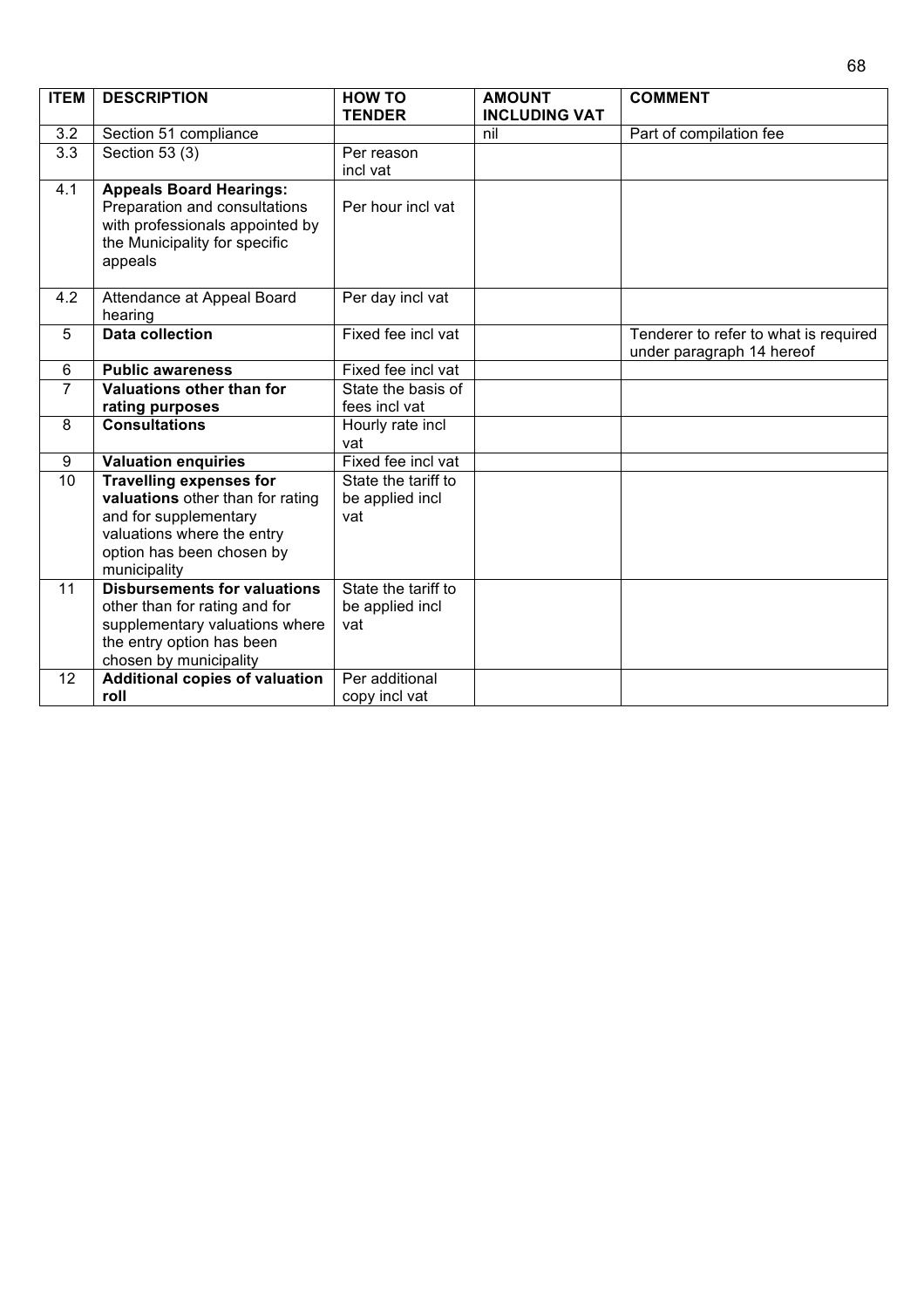## **OPTION TO EXTEND THIS CONTRACT**

Municipality shall, subject to Tenderer having complied with all of the terms and conditions of this tender to the satisfaction of the Municipality and subject to them having issued a final delivery certificate have the right to extend this tender for a further period as follows:

For the financial years 1 July 200 to 30 June 200

Supplementary valuations for the following periods:

| 1 July | to | 30 June |
|--------|----|---------|
| 1 July | to | 30 June |
| 1 July | to | 30 June |
| 1 July | to | 30 June |

In the event of Municipality wishing to either extend or not exercise this option they shall advise Tenderer in writing of their decision by not later than the ……day of ………….. 200\_

| <b>ITEM</b>      | <b>DESCRIPTION</b>                                                                                               | <b>HOW TO</b>              | <b>AMOUNT</b>        | <b>COMMENT</b>                                                                                                                                                                                                                                                                                                                                                                                                                                     |
|------------------|------------------------------------------------------------------------------------------------------------------|----------------------------|----------------------|----------------------------------------------------------------------------------------------------------------------------------------------------------------------------------------------------------------------------------------------------------------------------------------------------------------------------------------------------------------------------------------------------------------------------------------------------|
|                  |                                                                                                                  | <b>TENDER</b>              | <b>INCLUDING VAT</b> |                                                                                                                                                                                                                                                                                                                                                                                                                                                    |
| $\mathbf{1}$     | <b>Valuation Roll</b>                                                                                            | Fixed tender<br>amount     |                      | Price evaluation will be based on<br>the fixed tender amount as per 1 of<br>this schedule and not the individual<br>rates of items 1.1 to 1.9 hereunder.<br>The pro rata adjustments will be<br>calculated on the individual rates of<br>items 1.1 to 1.9 hereof.<br>Multiple use properties will be<br>calculated on the final adjustment<br>as individual entries per multiple<br>use based on the individual<br>breakdown reflected under items |
|                  |                                                                                                                  | Lump Sum                   | $\mathsf{R}$         | 1.1 to 1.9                                                                                                                                                                                                                                                                                                                                                                                                                                         |
|                  |                                                                                                                  | Rate per entry<br>incl vat |                      |                                                                                                                                                                                                                                                                                                                                                                                                                                                    |
| 1.1              | Agricultural small holdings                                                                                      |                            |                      |                                                                                                                                                                                                                                                                                                                                                                                                                                                    |
| $\overline{1.2}$ | Agricultural holdings used for<br>purposes other than agriculture<br>e.g. industrial, transport, offices<br>etc. |                            |                      |                                                                                                                                                                                                                                                                                                                                                                                                                                                    |
| 1.3              | Farms used for farming<br>purposes                                                                               |                            |                      |                                                                                                                                                                                                                                                                                                                                                                                                                                                    |
| 1.4              | Farms used for purposes other<br>than farming                                                                    |                            |                      |                                                                                                                                                                                                                                                                                                                                                                                                                                                    |
| 1.5              | Non residential i.e business,<br>industrial etc                                                                  |                            |                      |                                                                                                                                                                                                                                                                                                                                                                                                                                                    |
| 1.6              | Residential                                                                                                      |                            |                      |                                                                                                                                                                                                                                                                                                                                                                                                                                                    |
| 1.7              | <b>RDP Housing</b>                                                                                               |                            |                      |                                                                                                                                                                                                                                                                                                                                                                                                                                                    |
| 1.8              | Sectional title units                                                                                            |                            |                      |                                                                                                                                                                                                                                                                                                                                                                                                                                                    |
| 1.9              | Township owner interest                                                                                          |                            |                      |                                                                                                                                                                                                                                                                                                                                                                                                                                                    |
|                  | accounts including unregistered                                                                                  |                            |                      |                                                                                                                                                                                                                                                                                                                                                                                                                                                    |
|                  | erven comprising the townships                                                                                   |                            |                      |                                                                                                                                                                                                                                                                                                                                                                                                                                                    |

## **Schedule of fees applicable during the option period**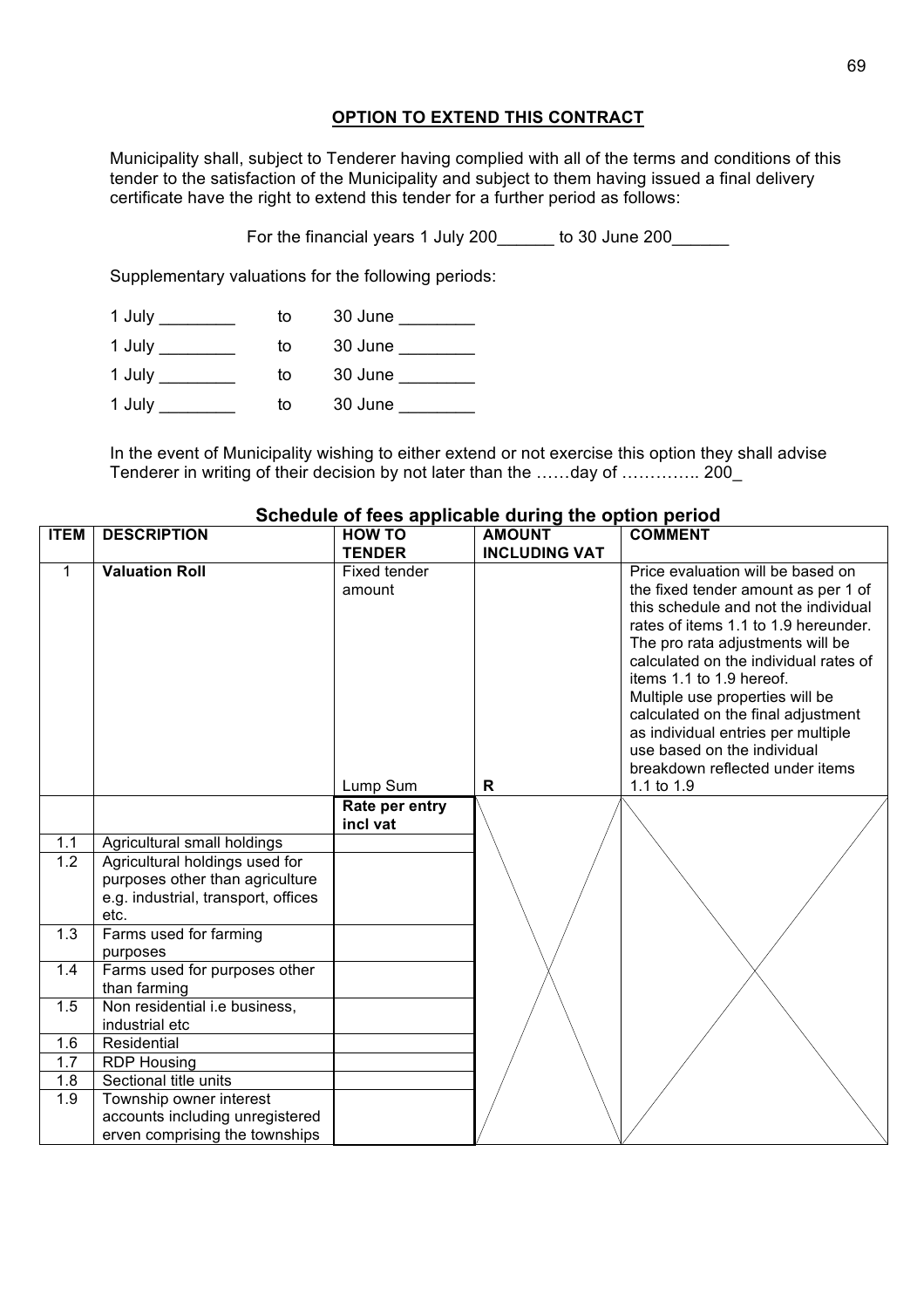| <b>ITEM</b>         | <b>DESCRIPTION</b>                                                                                                                                                     | <b>HOW TO</b><br><b>TENDER</b>                | <b>AMOUNT</b><br><b>INCLUDING VAT</b> | <b>COMMENT</b>                                                                                                                                |
|---------------------|------------------------------------------------------------------------------------------------------------------------------------------------------------------------|-----------------------------------------------|---------------------------------------|-----------------------------------------------------------------------------------------------------------------------------------------------|
| 2.1                 | <b>Supplementary valuations</b>                                                                                                                                        |                                               |                                       |                                                                                                                                               |
|                     | Monthly option                                                                                                                                                         |                                               | Monthly incl vat                      | Municipality to define in terms of<br>paragraph 14 the functions and data<br>it will provide during the<br>supplementary phase of the tender. |
|                     | Year 1                                                                                                                                                                 |                                               | R                                     |                                                                                                                                               |
|                     | Year <sub>2</sub>                                                                                                                                                      |                                               | R                                     |                                                                                                                                               |
|                     | Year <sub>3</sub>                                                                                                                                                      |                                               | R                                     |                                                                                                                                               |
|                     | Year 4                                                                                                                                                                 |                                               | $\mathsf{R}$                          |                                                                                                                                               |
| 2.2                 | Entry option                                                                                                                                                           | Rate per entry<br>incl vat                    |                                       |                                                                                                                                               |
| $\mathbf{3}$<br>3.1 | <b>Objections:</b><br>quasi court attendance and<br>preparation if required by<br>Municipality                                                                         | Per day incl vat                              |                                       |                                                                                                                                               |
| 3.2                 | Section 51 compliance                                                                                                                                                  |                                               | nil                                   | Part of compilation fee                                                                                                                       |
| $\overline{3.3}$    | Section $53(3)$                                                                                                                                                        | Per reason<br>incl vat                        |                                       |                                                                                                                                               |
| 4.1                 | <b>Appeals Board Hearings:</b><br>Preparation and consultations<br>with professionals appointed by<br>the Municipality for specific<br>appeals                         | Per hour incl vat                             |                                       |                                                                                                                                               |
| 4.2                 | Attendance at Appeal Board<br>hearing                                                                                                                                  | Per day incl vat                              |                                       |                                                                                                                                               |
| 5                   | <b>Data collection</b>                                                                                                                                                 | Fixed fee incl vat                            |                                       | Tenderer to refer to what is required<br>under paragraph 14 hereof                                                                            |
| 6                   | <b>Public awareness</b>                                                                                                                                                | Fixed fee incl vat                            |                                       |                                                                                                                                               |
| $\overline{7}$      | Valuations other than for                                                                                                                                              | State the basis of                            |                                       |                                                                                                                                               |
|                     | rating purposes                                                                                                                                                        | fees incl vat                                 |                                       |                                                                                                                                               |
| 8                   | <b>Consultations</b>                                                                                                                                                   | Hourly rate incl<br>vat                       |                                       |                                                                                                                                               |
| 9                   | <b>Valuation enquiries</b>                                                                                                                                             | Fixed fee incl vat                            |                                       |                                                                                                                                               |
| 10                  | <b>Travelling expenses for</b><br>valuations other than for rating<br>and for supplementary<br>valuations where the entry<br>option has been chosen by<br>municipality | State the tariff to<br>be applied incl<br>vat |                                       |                                                                                                                                               |
| 11                  | <b>Disbursements for valuations</b><br>other than for rating and for<br>supplementary valuations where<br>the entry option has been<br>chosen by municipality          | State the tariff to<br>be applied incl<br>vat |                                       |                                                                                                                                               |
| 12                  | <b>Additional copies of valuation</b><br>roll                                                                                                                          | Per additional<br>copy incl vat               |                                       |                                                                                                                                               |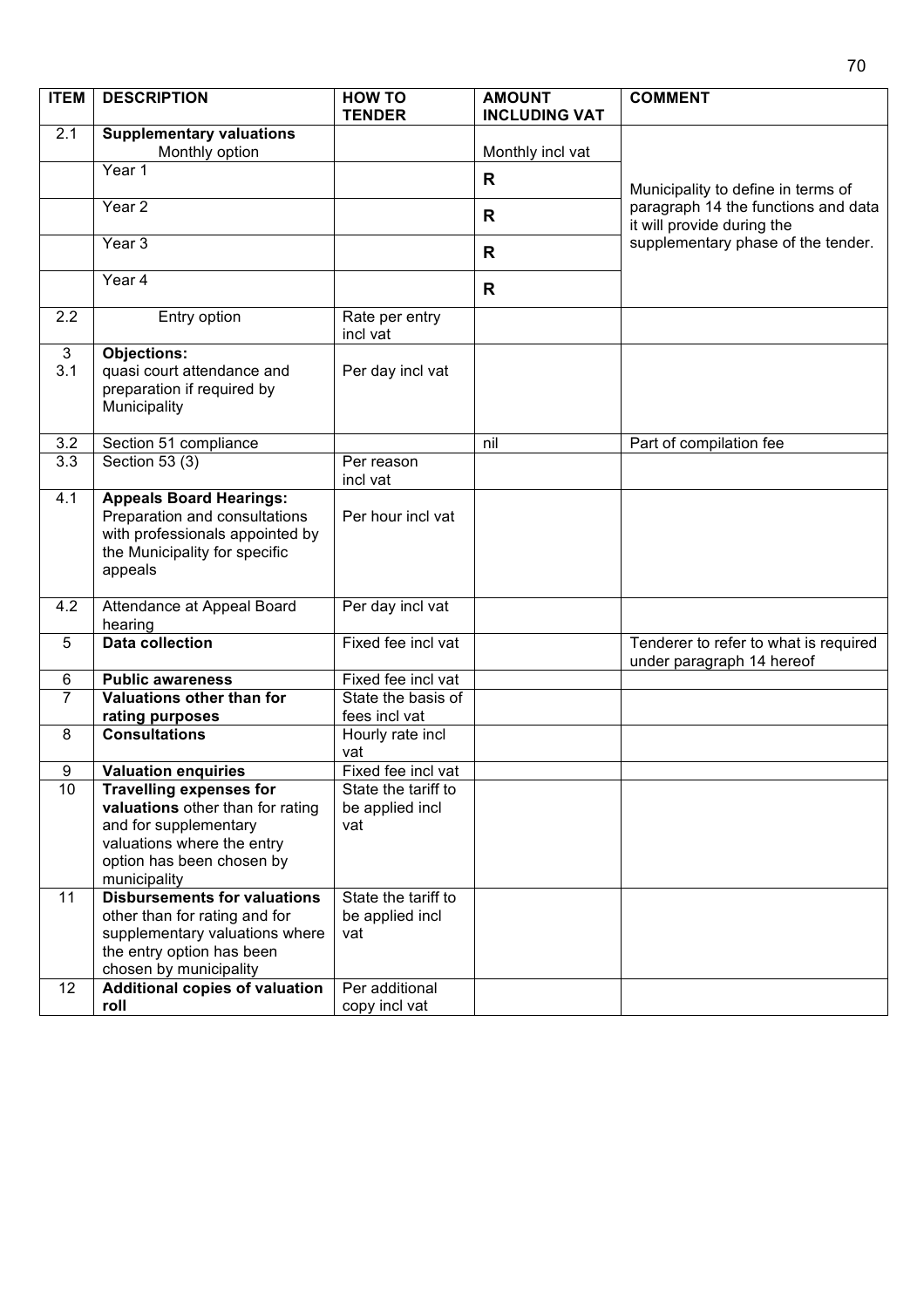# **SCHEDULE 4**

## **DATA BACK UP AND DISASTER RECOVERY PLAN**

The minimum level of data protection and recovery plan will be as set out under paragraph 17 hereof.

In the event of Tenderer not wishing to conform to such standards Tenderer shall attach as **Schedule 4,** a complete proposal in this regard.

Municipality shall not be obliged to accept such proposal of Tenderer and Municipality reserves the right to refer the proposal of Tenderer for evaluation by a recognised expert in the field of data back up and recovery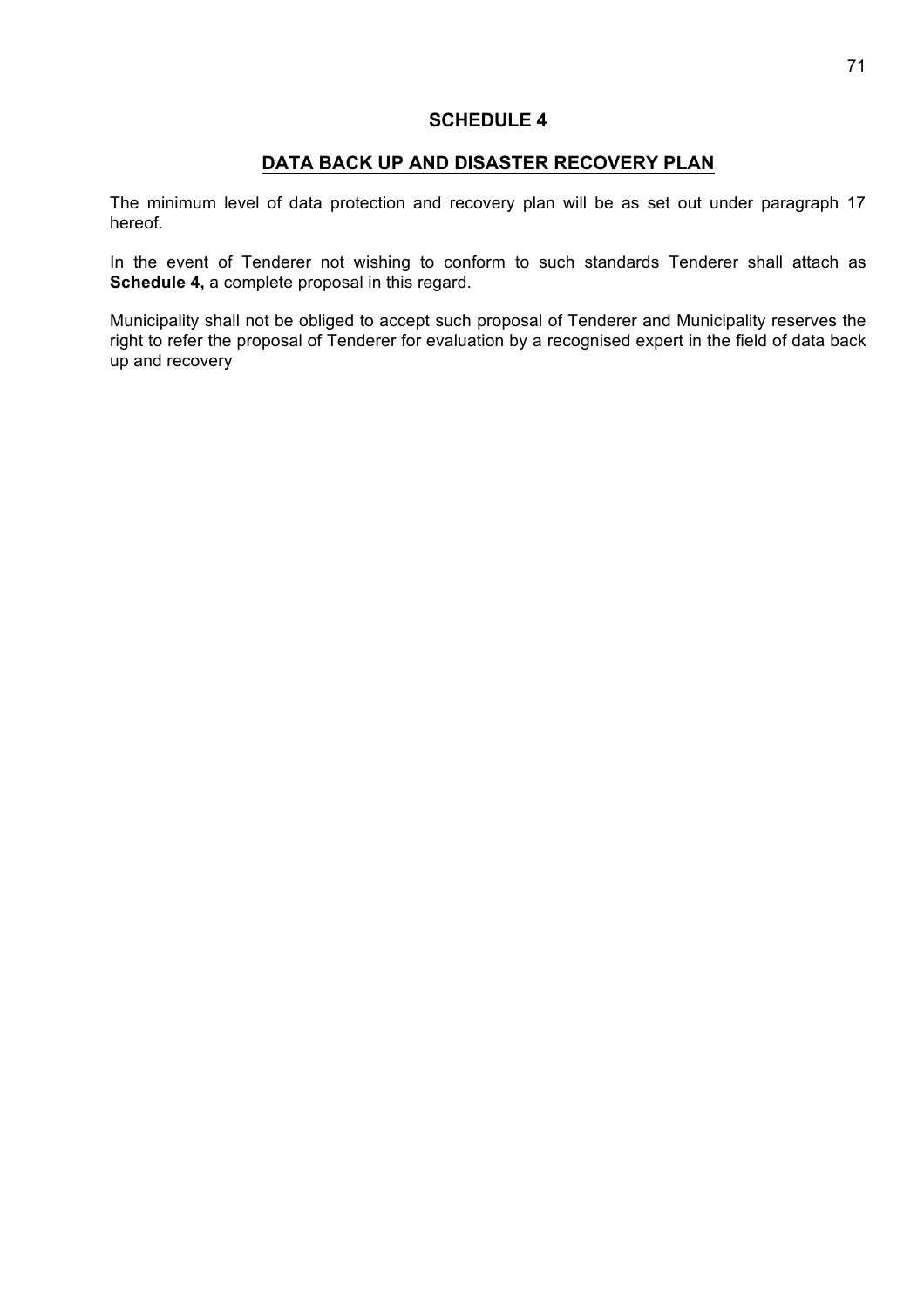## **SCHEDULE 5**

## **COMPUTER SYSTEM**

Tenderer to attach a detailed inventory of the current computer equipment owned by him as well as future computer needs necessary to comply with this tender. Tenderer may appoint a specialist to assist him to meet the computer and IT requirements to comply with this tender.

Where the Tenderer elects to employ a specialist organisation to assist him in regards to the computer requirements a proposal by such specialist must be attached hereto.

Municipality reserves the right to appoint a duly qualified computer expert to check, verify and confirm that the computer equipment, system and other IT resources of the Tenderer, will adequately manage and cope with the requirements of this tender for the full duration of the tender.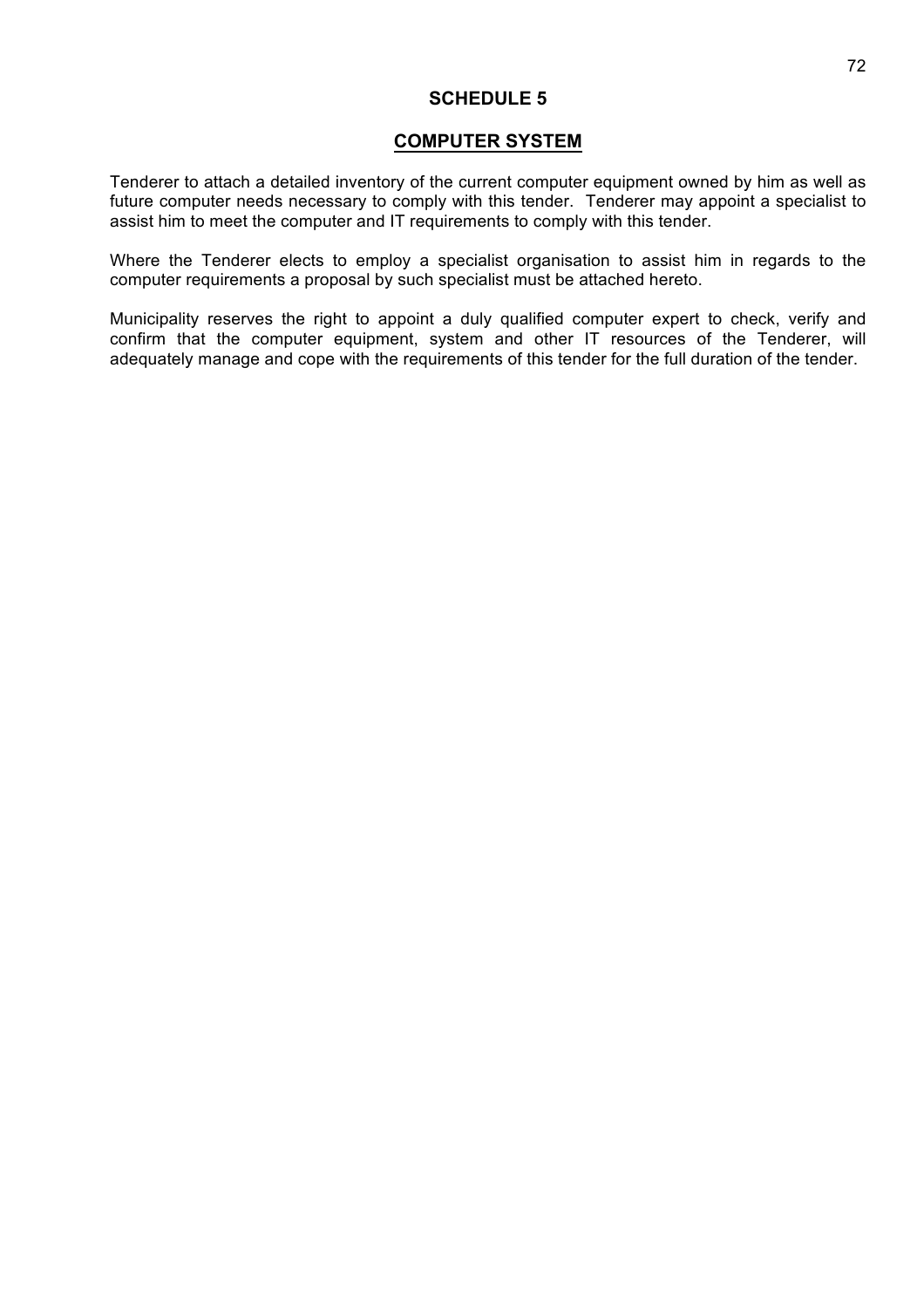#### **HUMAN RESOURCES**

Tenderer and/or nominated person/s to complete the following schedule: **Schedule 6** must be accompanied by a human resources organogram of Tenderer and nominated person/s

| <b>NAME OF PERSON</b> | <b>EXPERIENCE</b> | <b>YEARS OF</b><br><b>EXPERIENCE</b> | <b>PART TIME ON</b><br><b>PROJECT</b> | FULL TIME OR   PROFESSIONAL QUALIFICATIONS |
|-----------------------|-------------------|--------------------------------------|---------------------------------------|--------------------------------------------|
|                       |                   |                                      |                                       |                                            |
|                       |                   |                                      |                                       |                                            |
|                       |                   |                                      |                                       |                                            |
|                       |                   |                                      |                                       |                                            |
|                       |                   |                                      |                                       |                                            |
|                       |                   |                                      |                                       |                                            |
|                       |                   |                                      |                                       |                                            |
|                       |                   |                                      |                                       |                                            |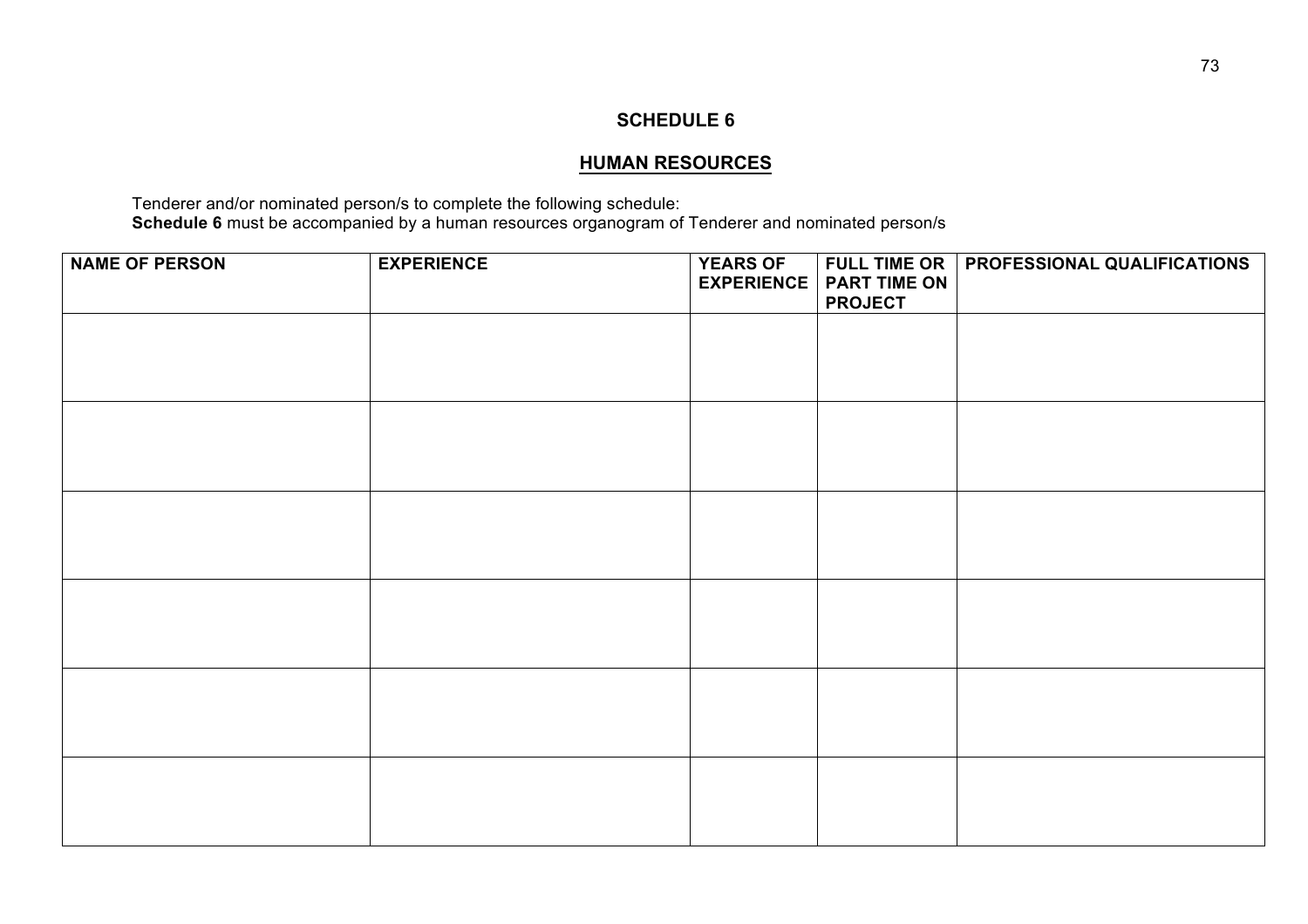#### **PROJECT WORK PLAN**

Tenderer to attach as **Schedule 7** comprehensive work plan reflecting inter-alia:-

Work definition Work flow **Timelines Deadlines** 

Note the above schedule will together with the Key Task Functions under paragraph 18 hereof become the basis upon which the municipality will monitor the Tenderers progress and Municipality shall be entitled to take action against Tenderer if the above time limits and project plan are not adhered to. Municipality reserves the right to review the time frames indicated by the Tenderer and enforce such time frames or deadlines as provided under paragraph 7 hereof.

Tenderer to include hereunder a work flow diagram or chart illustrating his understanding of the entire valuation process necessary to compile the valuations referred to in this tender.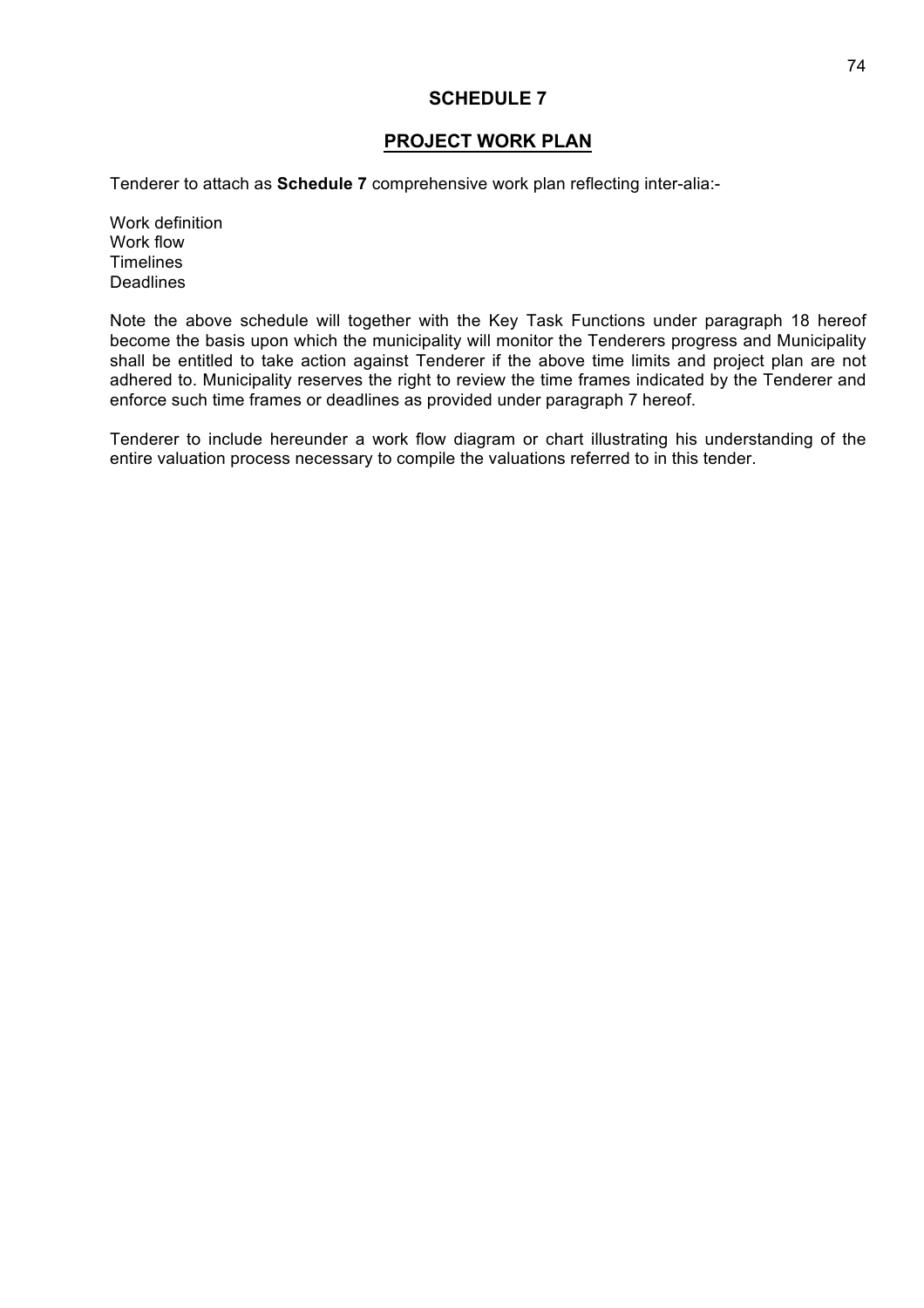# **PROOF OF INSURANCE COMPLIANCE**

Attached as **Schedule 8** proof in terms of paragraph 8.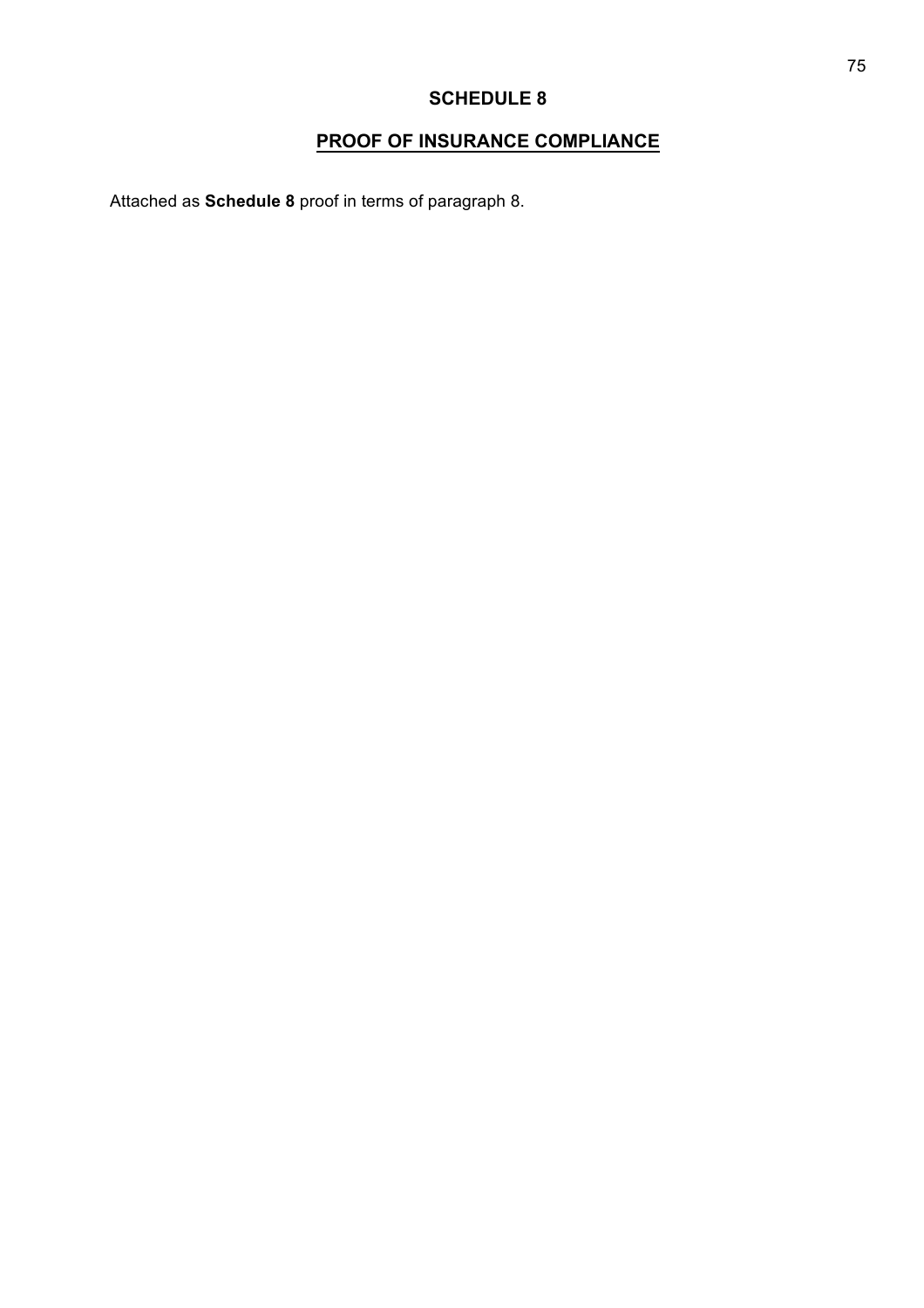# **TAX CLEARANCE CERTIFICATE**

Tenderer must attach an original or certified copy of a current Tax Clearance Certificate here:-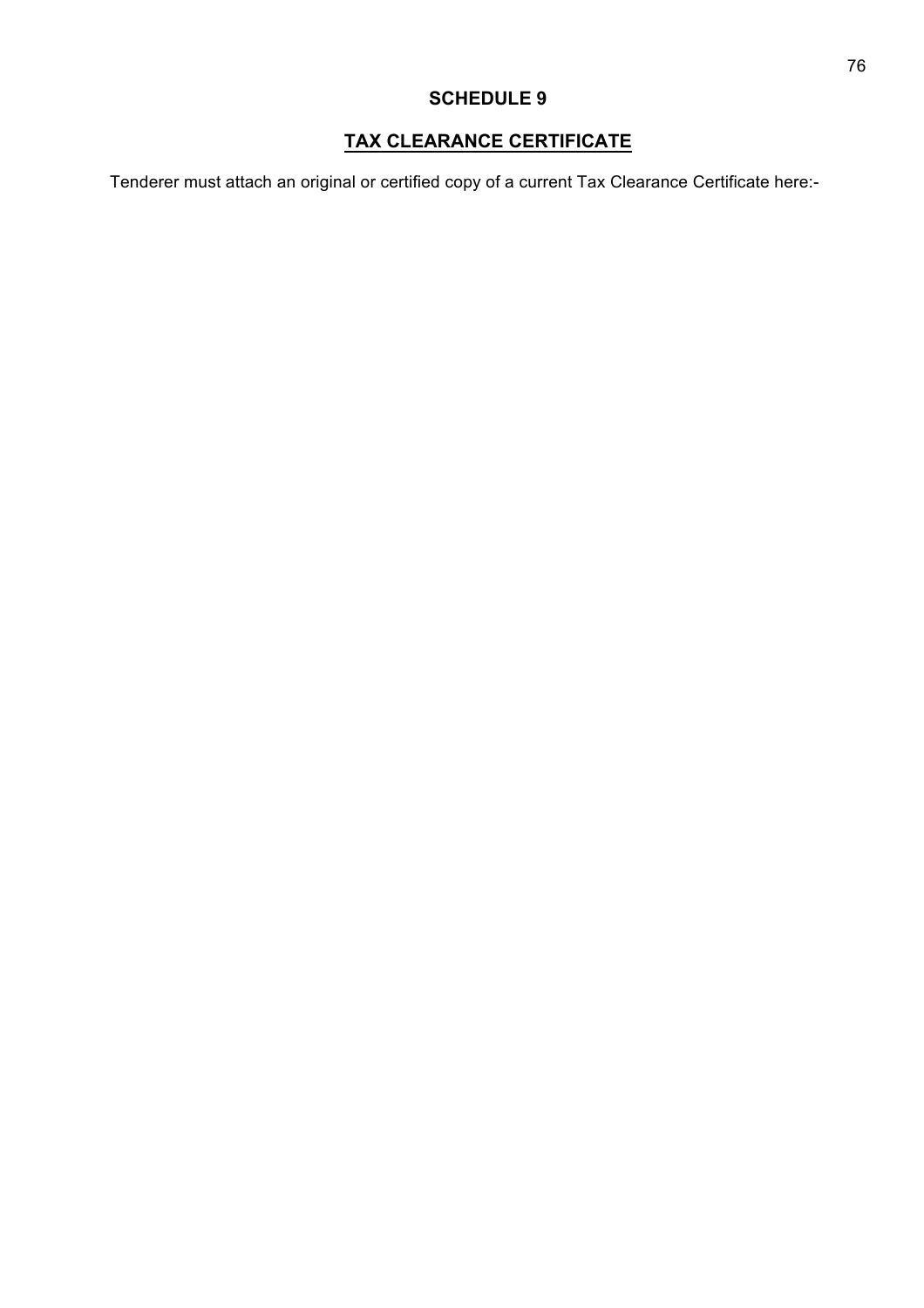# **PROMOTION OF ACCESS TO INFORMATION ACT, ACT 2 OF 2000**

Attach an original or certified copy of the manual submitted in terms of the above Act here:-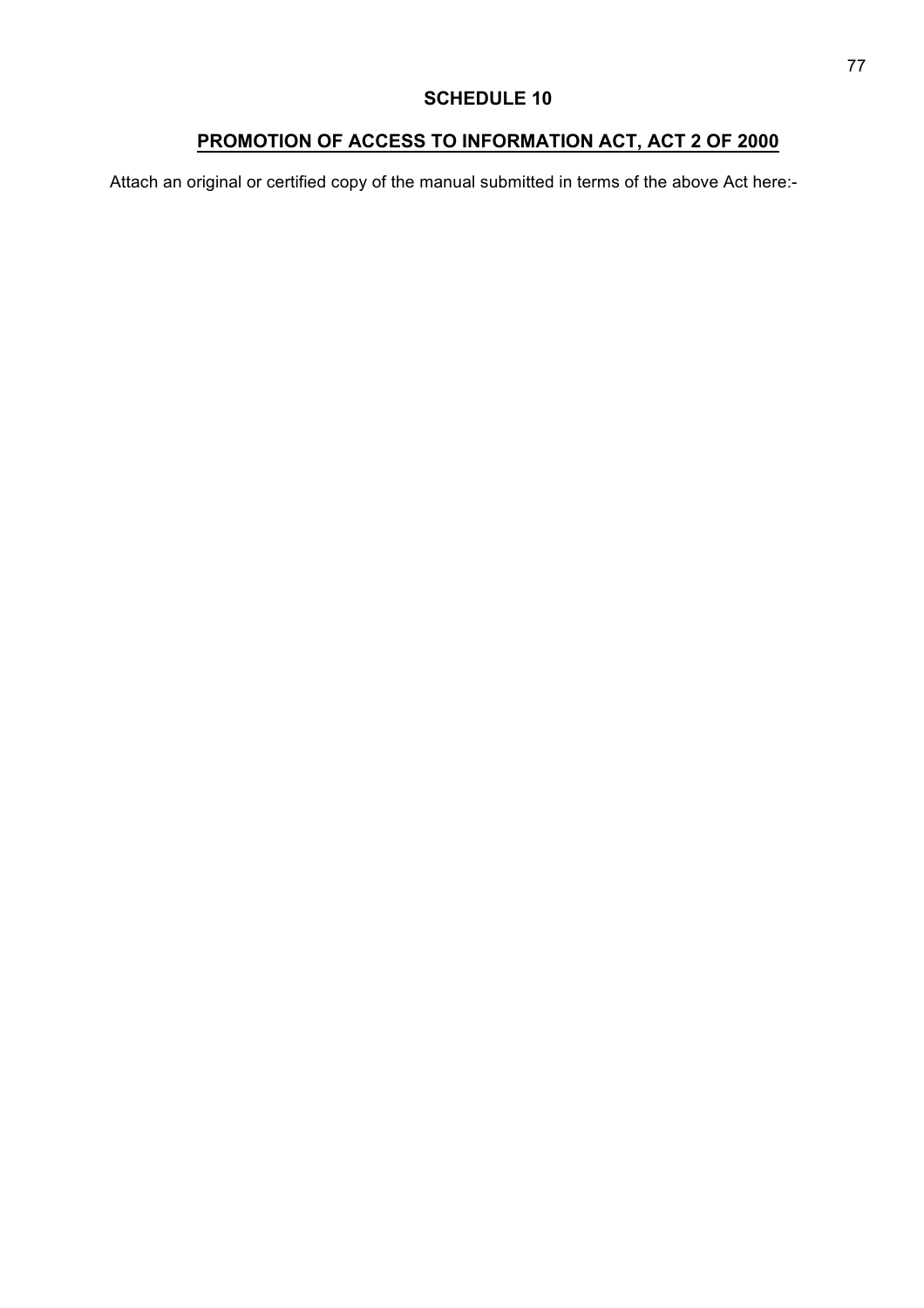#### **PROOF OF REGISTRATION CERTIFICATES OF NOMINATED PERSONS**

Attached an original or certified copy of the nominated person's registration with The South African Council for the Property Valuers Profession.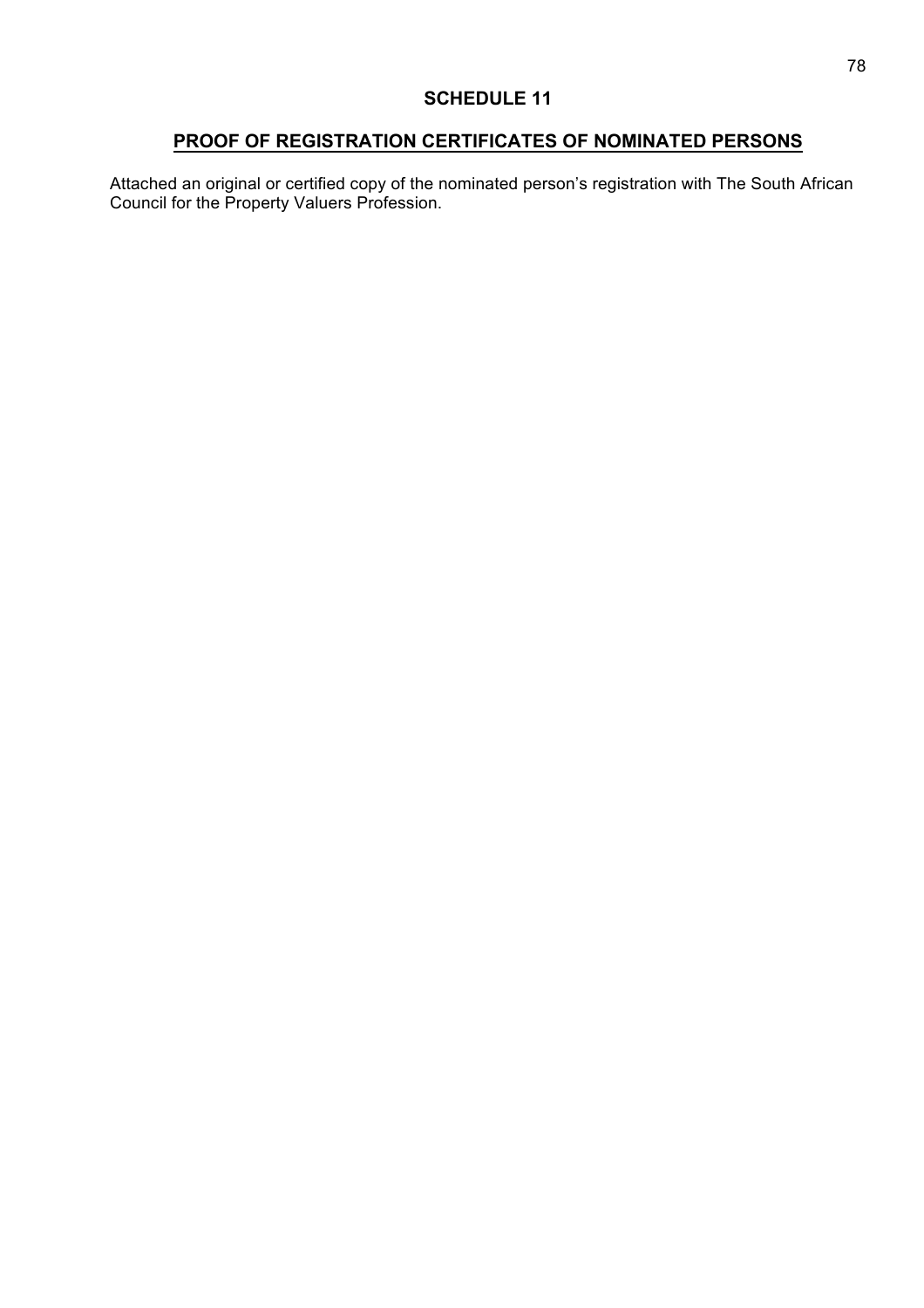#### **COPIES OF DULY AUTHORISED RESOLUTIONS WHERE THE TENDERER IS NOT A NATURAL PERSON**